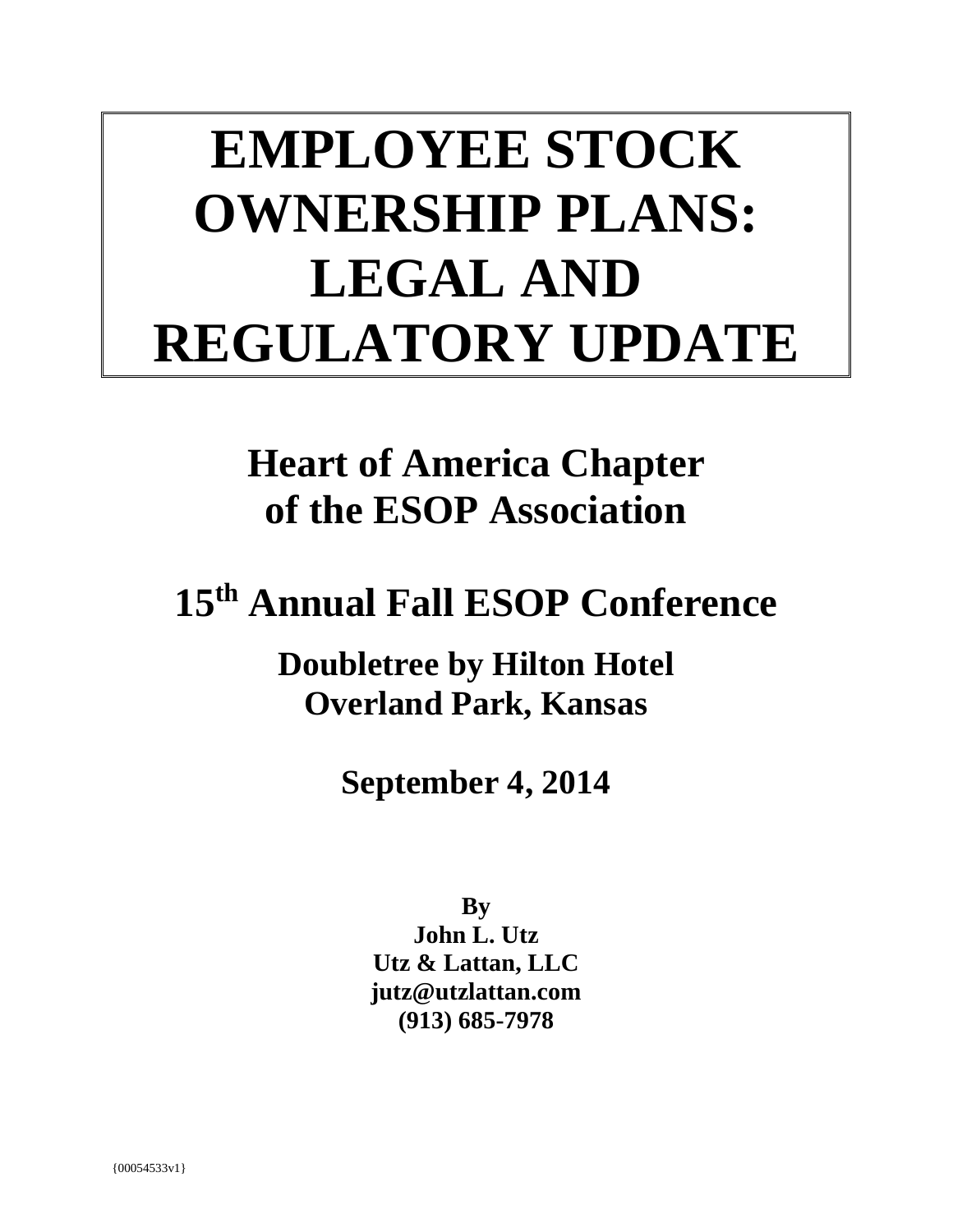## **EMPLOYEE STOCK OWNERSHIP PLANS: LEGAL AND REGULATORY UPDATE**

## **by John L. Utz Utz & Lattan, LLC jutz@utzlattan.com (913) 685-7978**

## **TABLE OF CONTENTS**

### **Page**

| 1.               | No Presumption of Prudence in Investment Decisions Concerning Employer                                                                                      |
|------------------|-------------------------------------------------------------------------------------------------------------------------------------------------------------|
| 2.               | Sierra Aluminum Company Settlement: Perez v. GreatBanc Trust Co.  4                                                                                         |
| 3.               | Evaluating Tender Offers, Statute of Limitations for Fiduciary Claims: Fish v. GreatBanc                                                                    |
| $\overline{4}$ . | Valuation Firm Not Liable to Selling Shareholders: Arvig Enter., Inc. v.                                                                                    |
| 5.               | Fiduciaries Do Not Breach Duty of Loyalty Merely Because Compensation<br>Linked to Company Stock: In re Chesapeake Energy Corp. 2012 ERISA                  |
| 6.               |                                                                                                                                                             |
| 7.               | Fiduciary Standards for Purchasing Employer Stock: Harris v. Amgen, Inc.  16                                                                                |
| 8.               | Fiduciary Duty to Investigate Possible Fictitious Sales, and Possible Obligation<br>to Notify Valuation Firm About Potential Offers to Buy Employer:        |
| 9.               |                                                                                                                                                             |
| 10.              | Former Fiduciary Cannot Seek Removal of Current Trustees: Pioneer Centres<br>Holding Co. Employee Stock Ownership Plan and Trust v. Alerus Financial, NA 24 |
| 11.              | Indemnification Agreements and Arbitration: Schafer v. Multiband Corp  25                                                                                   |
| 12.              | DOL Settlement: Overpayment for Stock and Indemnification by ESOP-Owned                                                                                     |
| 13.              | Allegations that ESOP Overpaid for Stock: Perez v. PBI Bank, Inc.  26                                                                                       |
| 14.              |                                                                                                                                                             |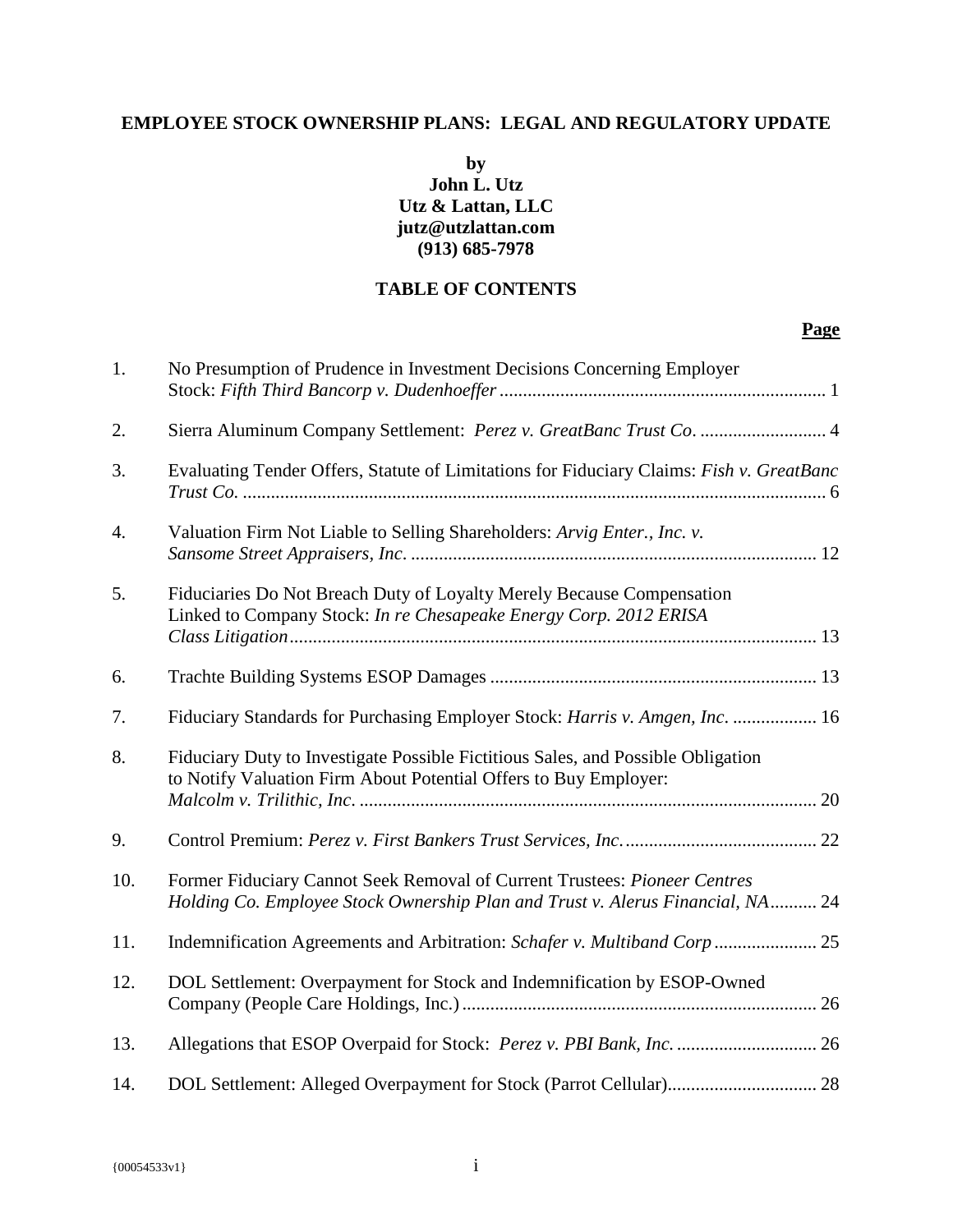| 15. |                                                                                                                                                                 |
|-----|-----------------------------------------------------------------------------------------------------------------------------------------------------------------|
| 16. | Leveraged ESOP Improperly Using Principal-Only Method to Release Shares:                                                                                        |
| 17. |                                                                                                                                                                 |
| 18. | S Corporation ESOP: First Nonallocation Year in Year When No Prohibited<br>Allocation, Statute of Limitations: Law Office of Jon H. Eggertsen P.C. v. Comm'r 32 |
| 19. | Six Year Deadline for Fiduciary Claims is Not Subject to Tolling Agreement:                                                                                     |
| 20. |                                                                                                                                                                 |
|     | APPENDIX A - Sierra Aluminum Settlement Procedures Agreed to by GreatBanc35                                                                                     |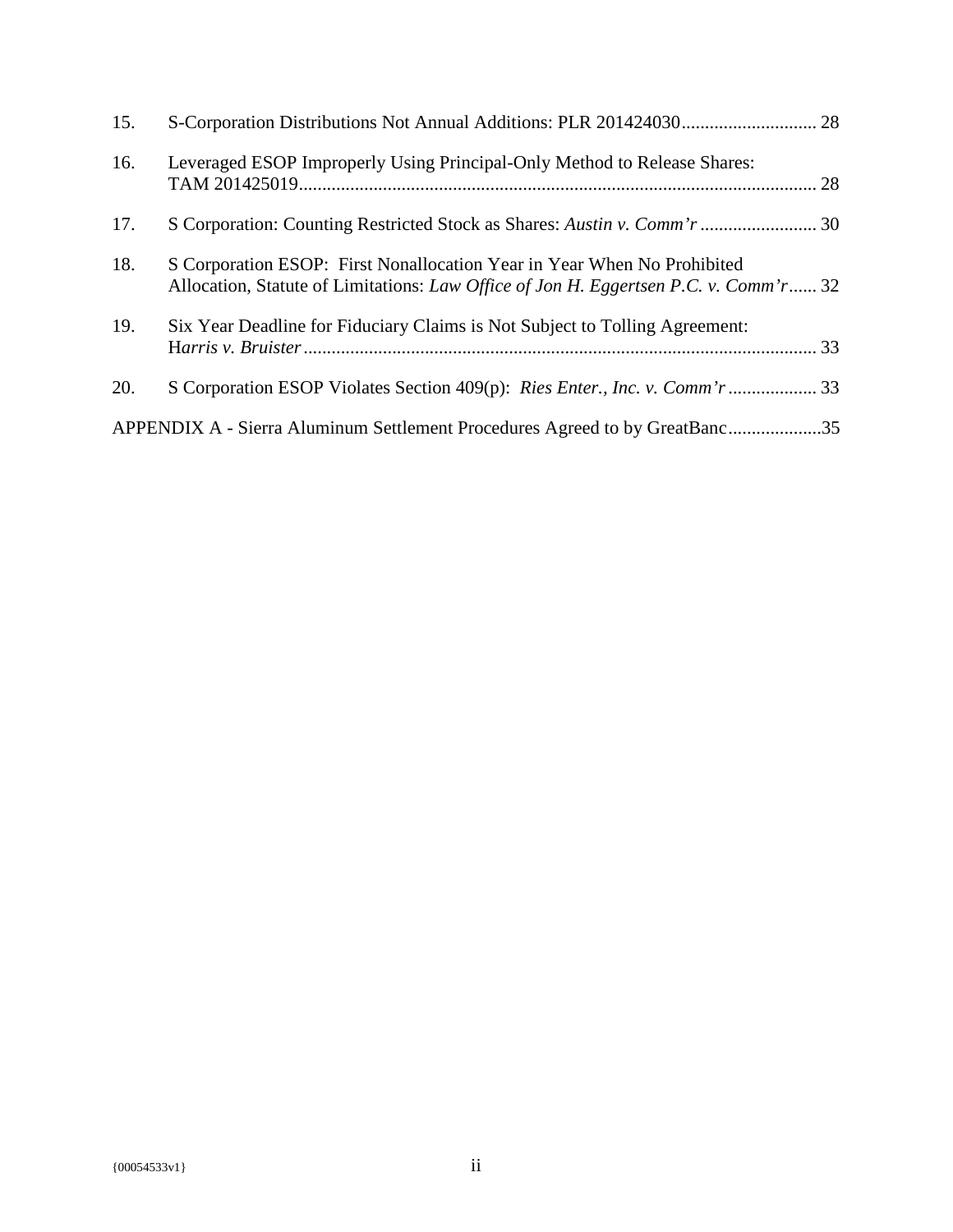#### **EMPLOYEE STOCK OWNERSHIP PLANS: LEGAL AND REGULATORY UPDATE**

**Heart of America Chapter of the ESOP Association 15th Annual Fall ESOP Conference** 

> **Doubletree by Hilton Hotel Overland Park, Kansas**

> > **by John L. Utz Utz & Lattan, LLC jutz@utzlattan.com (913) 685-7978**

#### **September 4, 2014**

1. **No Presumption of Prudence in Investment Decisions Concerning Employer Stock:**  *Fifth Third Bancorp v. Dudenhoeffer*. The Supreme Court, in *Fifth Third Bancorp v. Dudenhoeffer*, 2014 US LEXIS 4495 (U.S. 2014), considered whether, when an ESOP fiduciary's decision to buy or hold the employer's stock is challenged in court, the fiduciary is entitled to a presumption that its investment of ESOP assets in employer stock is consistent with ERISA – that is, whether a "presumption of prudence" applies with respect to investments in employer stock. The Supreme Court held that no such presumption applies. It said ESOP fiduciaries are instead subject to the same duty of prudence that applies to ERISA fiduciaries in general, except they need not diversify the plan's assets to the extent those assets are invested in employer stock.

The case concerned a KSOP maintained by Fifth Third Bancorp, a large financial services firm. Employees were permitted to contribute a portion of their compensation, with Fifth Third matching contributions of up to four percent of an employee's compensation. The plan's assets were invested in 20 separate funds, including mutual funds and an ESOP. Participants could allocate their contributions among the funds in any way they wanted, except the company's matching contributions were always invested initially in the ESOP, after which participants could choose to move them to another fund.

Former employees and ESOP participants filed what they claimed was a class action asserting that the company and various of its officers were fiduciaries of the plan and violated their duties of loyalty and prudence. The Supreme Court considered only the duty of prudence claims, and not the duty of loyalty claims.

The plaintiffs argued that by July 2007 the fiduciaries knew or should have known that the company's stock was overvalued and excessively risky for two separate reasons. The first was that publicly available information, such as newspaper articles, provided early warning signs that subprime lending, which formed a large part of the company's business, would soon leave creditors "high and dry" as the housing market collapsed and subprime borrowers became unable to pay off their mortgages. The second reason the plaintiffs argued the fiduciaries should have known the company's stock was overvalued and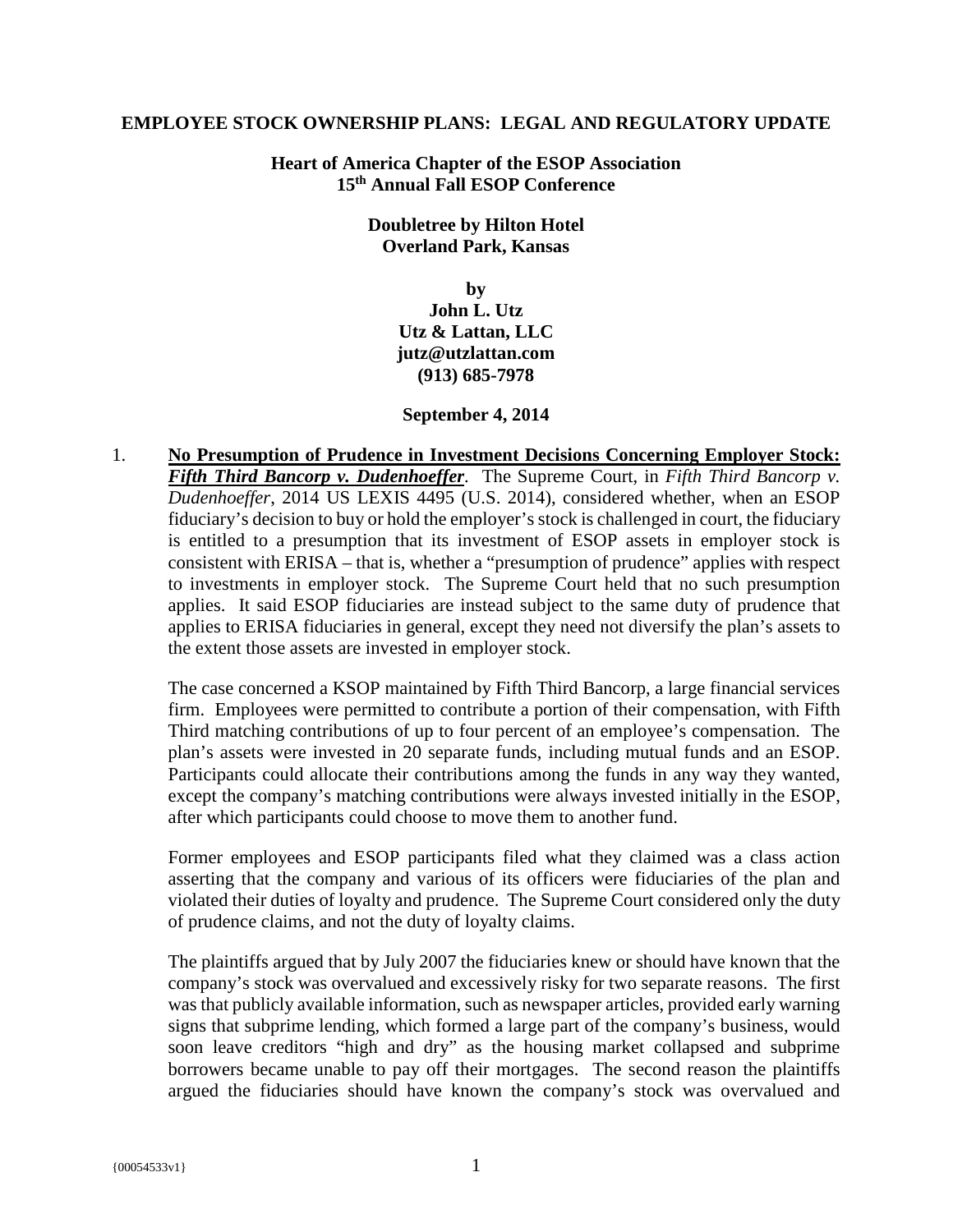excessively risky was because of nonpublic information. The plaintiffs claimed the fiduciaries who were insiders knew the company's officers had deceived the market by making material misstatements about the company's financial prospects. The plaintiffs said those misstatements led the market to overvalue the company's stock, so the plan was paying more for the stock than it was worth.

The plaintiffs argued that a prudent fiduciary would have responded to this public and nonpublic information in one or more of the following ways: (1) selling the employer stock owned by the ESOP before the value of those shares declined, (2) refraining from purchasing more employer stock, (3) "canceling" the plan's ESOP option, and (4) disclosing the inside information so the market would adjust its valuation of the company's stock downward, with the result that the ESOP would no longer be overpaying for that stock.

The company's stock price allegedly fell by 74 percent between July 2007 and September 2009, when the lawsuit was filed. The stock apparently had partially recovered to around half of its July 2007 price by the time the Supreme Court considered the case.

The Supreme Court first concluded as follows:

[T]he law does not create a special presumption favoring ESOP fiduciaries. Rather, the same standard of prudence applies to all ERISA fiduciaries, including ESOP fiduciaries, except that an ESOP fiduciary is under no duty to diversify the ESOP's holdings.

Put another way, the Supreme Court said:

Thus, ESOP fiduciaries, unlike ERISA fiduciaries generally, are not liable for losses that result from a failure to diversify. But aside from that distinction, because ESOP fiduciaries are ERISA fiduciaries and because [ERISA Section  $404(a)(1)(B)$ 's] duty of prudence applies to all ERISA fiduciaries, ESOP fiduciaries are subject to the duty of prudence just as other ERISA fiduciaries are.

The court rejected the defendants' argument that a presumption of prudence was appropriate because in deciding what is prudent fiduciaries of an ESOP can consider that among an ESOP's goals are the promotion of employee ownership of employer stock. The defendants' argument was that given this nonpecuniary goal of encouraging employee ownership, an investment in employer stock would be imprudent only if the company were about to go out of business. The Supreme Court rejected the notion that nonpecuniary benefits of a qualified retirement plan, such as an ESOP, are a proper consideration when determining whether fiduciaries have acted prudently. Instead, the proper focus is on the financial benefits of the plan, such as retirement income, even where the plan is an ESOP.

After delivering this considerable blow to ESOP fiduciaries – by declaring there to be no presumption of prudence when ESOP fiduciaries make investment decisions relating to employer stock – the court provided guidance to courts considering claims of imprudent investment relating to employer stock that fiduciaries should find encouraging. This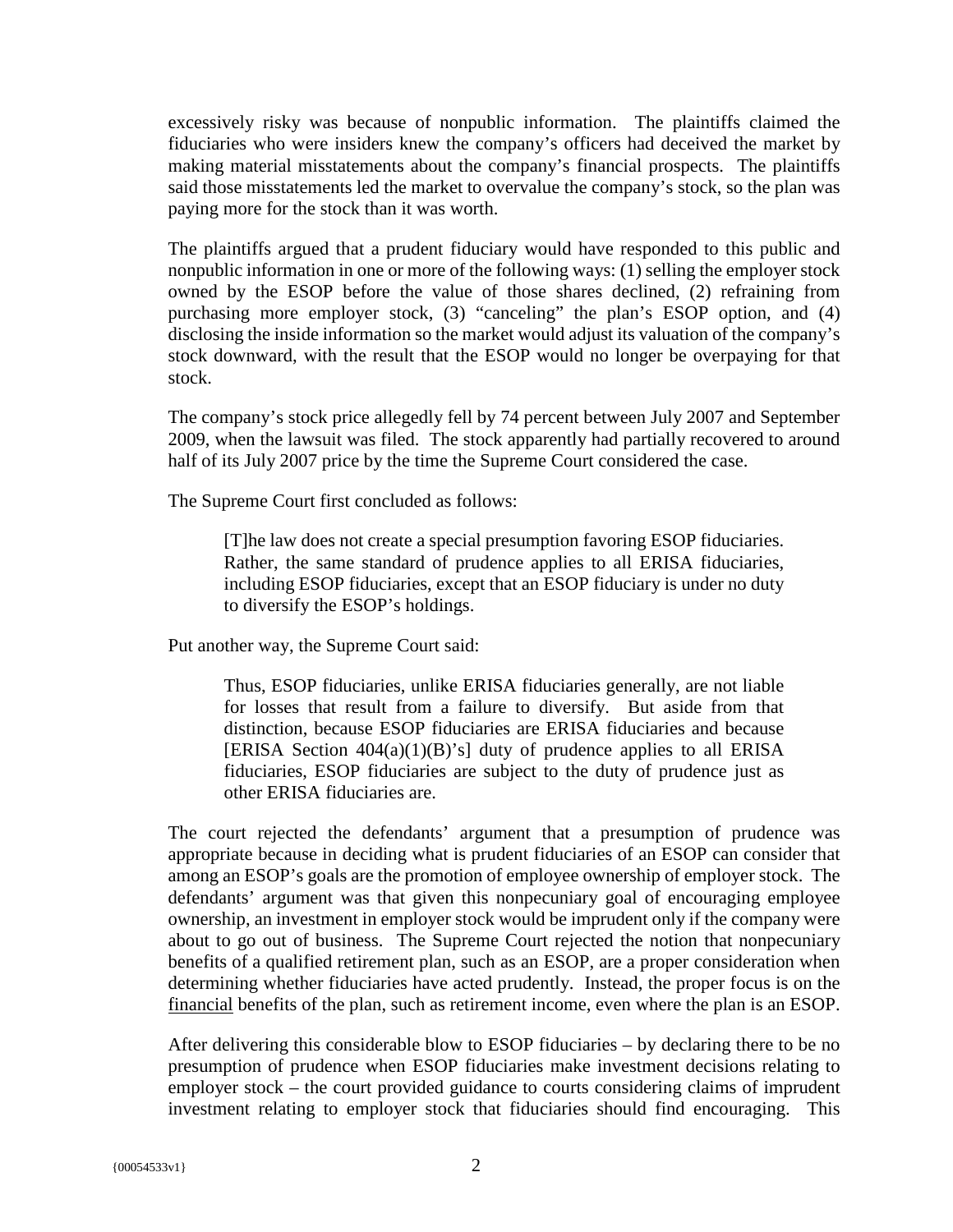guidance related to what a plaintiff must allege to state a case that can go forward (that is, survive a motion to dismiss for failure to state a claim under Federal Rules of Civil Procedure  $\S 12(b)(6)$ .

First, the Court was dismissive of potential claims that fiduciaries need to second guess the market's analysis of publicly available information as reflected in the stock price. The court put it is way:

In our view, where a stock is publicly traded, allegations that a fiduciary should have recognized from publicly available information alone that the market was over- or undervaluing the stock are implausible as a general rule, at least in the absence of special circumstances.

That is, fiduciaries "may, as a general matter . . . prudently rely on the market price." So, a fiduciary usually "is not imprudent to assume that a major stock market . . . provides the best estimate of the value of the stocks traded on it that is available to him."

The Supreme Court left open the possibility that a plaintiff could plausibly allege imprudence on the basis of publicly available information by pointing to a "special circumstance" affecting the reliability of the market price as a fair assessment of the stock's value that would make reliance on the market's valuation of employer stock imprudent. Though acknowledging the possibility of such special circumstances, the Court gave no examples of when this might occur. One has the sense the Court was skeptical this would often occur.

The Court then offered guidance on claims that fiduciaries have behaved imprudently by failing to act on the basis of nonpublic information available to them because they were insiders. The Court said to state a claim for breach of the duty of prudence based on inside information, a plaintiff must "plausibly allege an alternative action that the defendant could have taken that would have been consistent with the securities laws and that a prudent fiduciary in the same circumstances would not have viewed as more likely to harm the fund than to help it." The Supreme Court said the following three points should help in making this determination:

- 1. ERISA's duty of prudence does not require a fiduciary to break the law. So, the duty of prudence cannot require an ESOP fiduciary to perform an action – such as divesting a plan's holdings of the employer's stock on the basis of inside information – that would violate the securities laws.
- 2. Where plaintiffs claim that fiduciaries should, on the basis of inside information, have refrained from making additional stock purchases, or disclosed that inside information to the public so the stock would no longer be overvalued, courts should consider whether doing so could "conflict with the complex insider trading and corporate disclosure requirements imposed by the federal securities laws or with the objectives of those laws." The Supreme Court did not seem ready to address these points further, noting that the SEC had not advised it of its views, which the Supreme Court noted "may well be relevant."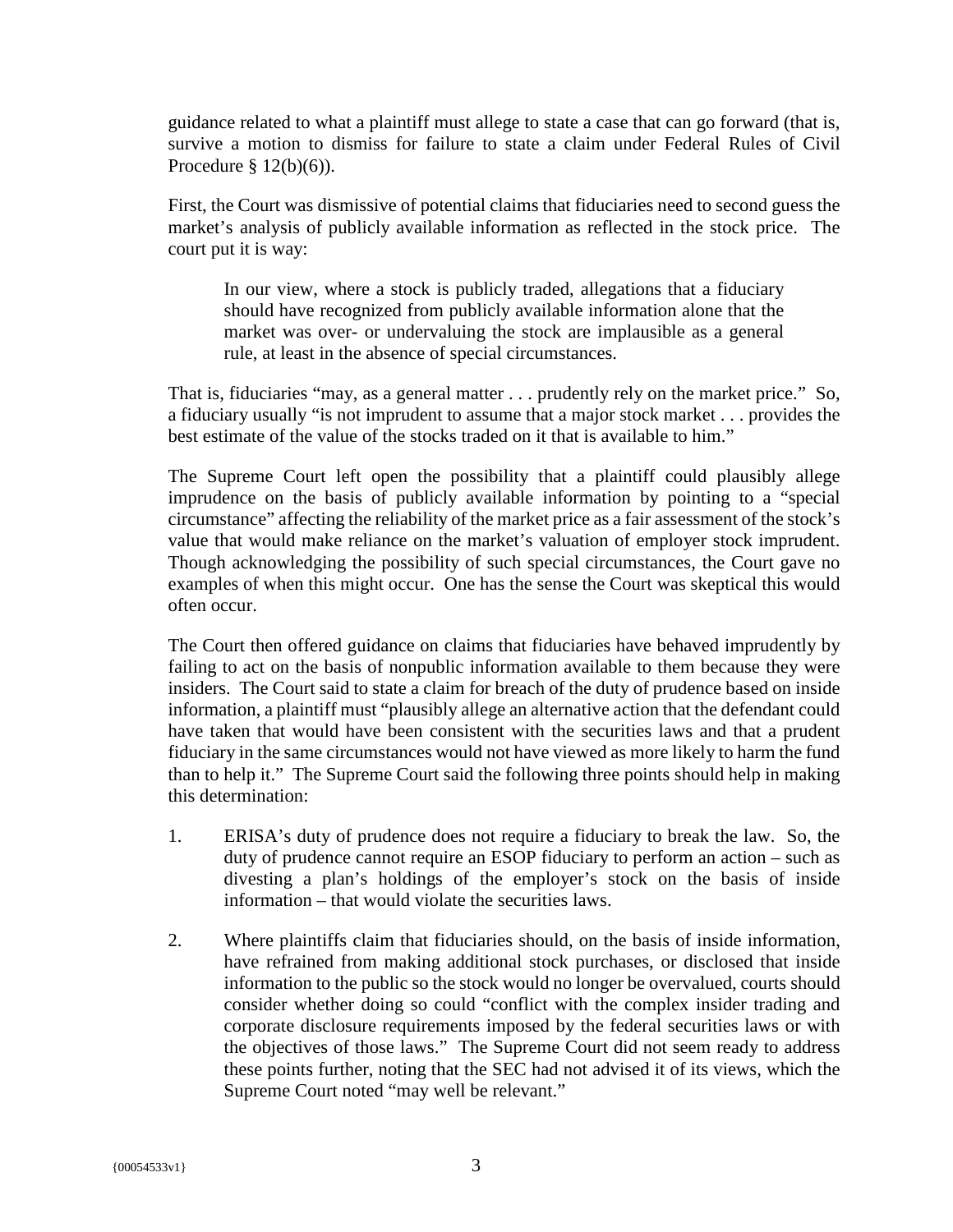- 3. Courts considering prudence claims based on a fiduciary's inside information should consider whether a prudent fiduciary might have "concluded that stopping purchases – which the market might take as a sign that insider fiduciaries viewed the employer's stock as a bad investment – or publicly disclosing negative information would do more harm than good to the fund by causing a drop in the stock price and a concomitant drop in the value of the stock already held by the fund."
- 2. **Sierra Aluminum Company Settlement:** *Perez v. GreatBanc Trust Co*. GreatBanc Trust Company entered into a settlement agreement with the Department of Labor in connection with fiduciary claims made by the DOL relating to the purchase by Sierra Aluminum Company's ESOP of Sierra Aluminum Company stock. The settlement was approved by the federal district court for the Central District of California on June 2, 2014 (Case No. 5:12-CV-01648).

The settlement was notable because not only did it involve a payment by GreatBanc and its insurers of over \$4.7 million to the Sierra ESOP, and a payment to the DOL of a Section 502(a) payment in the amount of over \$477,000, the settlement also established a lengthy set of procedures that GreatBanc agreed to follow whenever serving as a trustee or other fiduciary of an ESOP (subject to Title I of ERISA) in connection with transactions in which the ESOP is purchasing or selling, is contemplating purchasing or selling, or receives an offer to purchase or sell, employer securities that are not publicly traded.

The DOL alleged that GreatBanc failed to adequately inquire into an appraisal that presented unrealistic and aggressively optimistic projections of Sierra's future earnings and profitability. The DOL asserted that GreatBanc failed to investigate the creditability of the assumptions, factual bases, and adjustments to financial statements that went into the appraisal. And the DOL alleged that GreatBanc asked for a revised valuation opinion in order to reconcile the ESOP's higher purchase price with the lower fair market value of the company stock.

As to the payment of over \$4.7 million to the Sierra ESOP, the settlement agreement calls for GreatBanc's insurers to pay \$3.25 million of that amount, and for GreatBanc to pay the balance together with the Section 502(l) payment over a three-year period. Although Sierra and GreatBanc had an indemnification agreement under which Sierra may have been required to pay GreatBanc's attorney's fees, costs, and expenses incurred in connection with the DOL's lawsuit and underlying investigation, as part of the settlement GreatBanc agreed not to seek or accept indemnification from the company or to use any assets of the company or the company's ESOP for any payments to be made under the settlement agreement or for any expenses, including attorney's fees, associated with the negotiation, consideration, documentation, or implementation of a settlement incurred after a particular date (which was May 20, 2014).

The procedures, which the settlement agreement refers to as "process requirements" and to which GreatBanc agreed, are set forth in Appendix A to this outline. Among the many interesting and notable requirements are the following: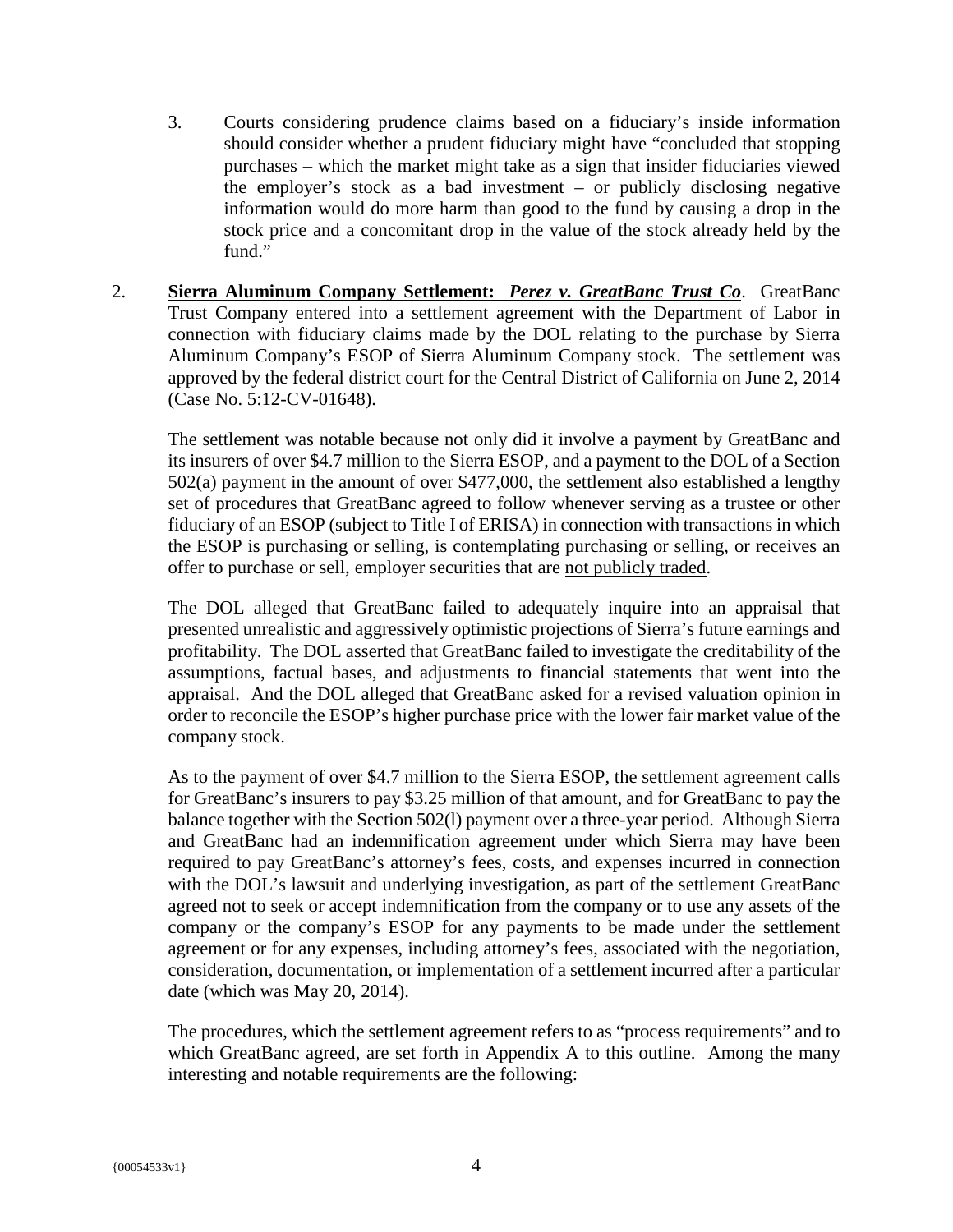- 1. Valuation Advisor Having No Conflict. GreatBanc has agreed not to use a valuation advisor for a transaction that has previously performed work – including but not limited to a preliminary valuation – for or on behalf of the ESOP sponsor, any counterparty to the ESOP involved in the transaction, or any entity that is structuring the transaction (such as an investment bank) for any party other than the ESOP or its trustee.
- 2. Reasonableness of Projections. Either the valuation advisor, in its valuation report, or GreatBanc must provide a written opinion as to the reasonableness of projections considered in connection with the proposed transaction, explaining why and to what extent the projections are or are not reasonable. This analysis must, at a minimum, consider how the projections compare to, and whether they are reasonable in light of, the sponsor's five-year historical averages and/or medians and five-year historical averages and/or medians of a group of comparable public companies (if any exist) for various financial metrics, unless five-year data are unavailable in which case the analyses are to use averages extending as far back as possible.
- 3. Plan Demographics and Duration of Loan: Possible Effect on Repurchase Obligation and Propriety of Purchase. The valuation report, or GreatBanc, must consider how the plan document provisions concerning stock distributions, the duration of the ESOP's loan, and the age and tenure of the ESOP participants, may affect the plan sponsor's prospective repurchase obligation, the prudence of the stock purchase, or the fair market value of the stock.
- 4. Debt Service and Fairness Determination. The valuation report or GreatBanc must not only analyze whether the plan sponsor will be able to service the debt in connection with any leveraged transaction, but also whether the transaction is "fair" to the ESOP from a financial point of view and "fair" to the ESOP relative to all of the parties to the proposed transaction. Further, the valuation report or GreatBanc must analyze the financial impact of the proposed transaction on the sponsor.
- 5. Strong Preference for Audited Financials. GreatBanc is required to ask that the plan sponsor provide it and the its valuation advisor with audited unqualified financial statements prepared by a CPA for the preceding five fiscals years, unless financial statements extending back five years are unavailable, in which case GreatBanc will request audited unqualified financial statements extending back as far as possible. Special rules place a burden on GreatBanc or its valuation advisor in relying on unaudited or qualified financial statements, in particular in determining whether it is prudent to rely on such statements. If it is not prudent to rely on unaudited or qualified financial statements, GreatBanc must not proceed with the transaction.
- 6. Trustee Report on Valuation Report. GreatBanc must document in writing its analysis of the final valuation report, addressing each of 16 different topics, providing its conclusions and written explanations concerning the bases for its conclusions with respect to each of those topics. These 16 topics generally concern the reasonableness and propriety of both the financial information and other data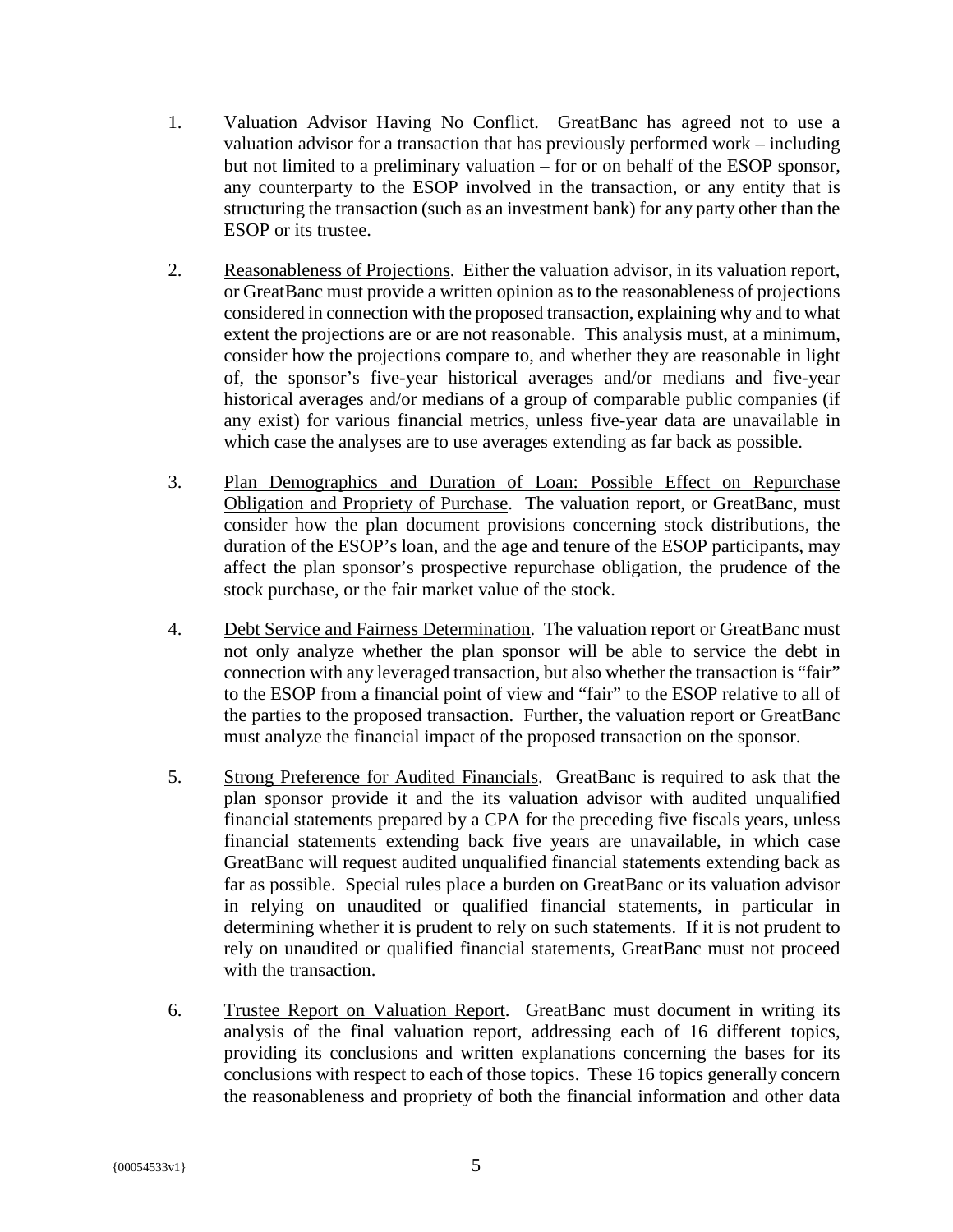considered in the valuation report, and the techniques, such as marketability discounts and minority interests and control premiums, applied in reaching the conclusion as to fair market value.

- 7. Recording the Views of Individuals at the Trustee. Rather strikingly, GreatBanc agreed to document in writing the identities of its personnel primarily responsible for the proposed transaction, including those who participated in decisions on whether to proceed or the price of the transaction, and set forth any material points as to which the personnel disagreed and why, and whether any personnel concluded or expressed the belief prior to approval of the transaction that the valuation report's conclusions were inconsistent with the data and analysis therein or that the valuation report was internally inconsistent in material aspects. Generally, if the individuals responsible for performing this analysis believe the valuation report's conclusions are not consistent with the data and analysis or that the valuation report is internally inconsistent in material respects, GreatBanc must not proceed with the transaction. GreatBanc agreed to keep for at least six years notes and records documenting (a) who was on its Fiduciary Committee, (b) whether or not an individual voted on the transaction, (c) other personnel who made material decisions, and (d) the vote (yes or no) of each member of the Fiduciary Committee who voted on the proposed transaction, with a signed certification by each of the voting members and any other trustee personnel who made any material decision in connection with the transaction that they have read the valuation report, identified its underlying assumptions, and considered the reasonableness of the valuation report's assumptions and conclusions. GreatBanc agreed to keep for at least six years all notes and records created by it in connection with its consideration of the proposed transaction, and all electronic or other written communications with service providers (including any valuation advisor), the ESOP sponsor, any non-ESOP counterparties, and any advisors retained by the ESOP sponsor or non-ESOP counterparties.
- 8. Clawback. GreatBanc agreed that in evaluating proposed stock transactions, it will consider whether it is appropriate to request a clawback arrangement or other purchase price adjustment (or adjustments) to protect the ESOP against the possibility of adverse consequences in the event of significant corporate events or changes in circumstances.

The processes to which GreatBanc has agreed may represent a template for what the DOL will look for in terms of due diligence in connection with sales and purchases of nonpublicly-traded stock. Although there is no statutory or regulatory authority plainly supporting the obligation of an ESOP trustee or other fiduciary to take the steps to which GreatBanc has agreed, the DOL is pointing the industry toward the agreement and holding it up as an exemplar. Phyllis Borzi, the Assistant Secretary of Labor for the Employee Benefits Security Administration ("EBSA"), said about the agreement "[o]thers in the industry would do well to take notice of the protections put in place by this agreement."

3. **Evaluating Tender Offers, Statute of Limitations for Fiduciary Claims:** *Fish v. GreatBanc Trust Co.* In *Fish v. GreatBanc Trust Co*., 2014 U.S. App. LEXIS 9043 (7th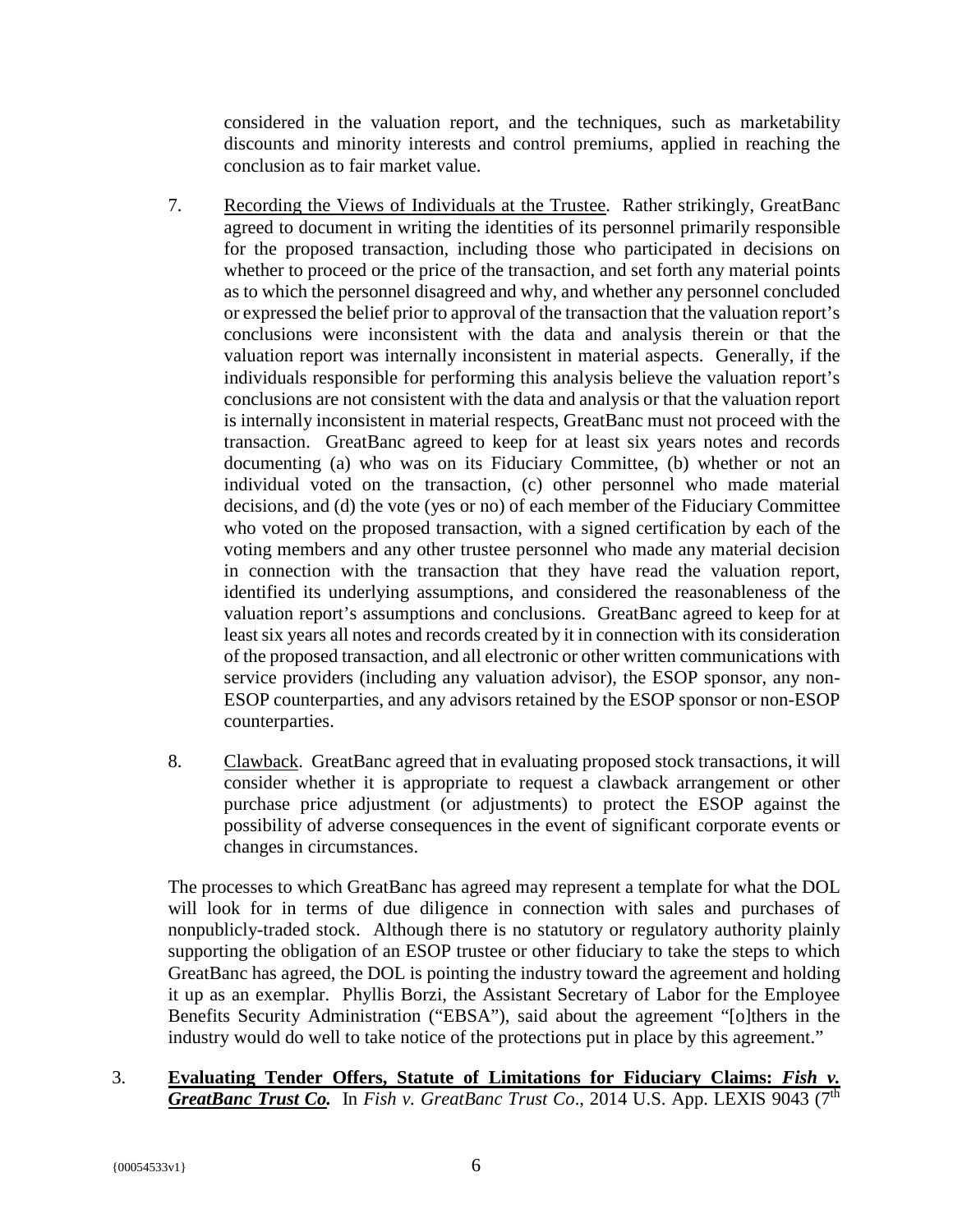Cir. 2014), the Seventh Circuit Court of Appeals considered the application of the statute of limitations for claims of fiduciary breach and prohibited transactions under ERISA. The general limitation period for fiduciary breach claims is six years from the date of the last action constituting a part of the breach or violation. This six year limit can be extended in cases of fraud or concealment. There is, however, an exception to the six year rule. There is a shorter three-year period that applies, measured from the time a plaintiff gains "actual knowledge of the breach or violation." ERISA Section 413.

The court not only dealt with statute of limitations issues, but also had a fair amount to say about the proper process for ESOP fiduciaries to follow when considering how to respond to a tender offer for the employer's stock. Because the court was ruling on an appeal from a grant of summary judgment, it was required to treat the factual allegations made by the plaintiffs in the light most favorable to the plaintiffs. As a consequence, one should not take from the Seventh Circuit's opinion's any substantive conclusions about what the fiduciaries may or may not have done. In describing the facts below, we will adopt the approach taken by the court, so the description will set forth the facts largely as alleged by the plaintiffs, which may or may not be accurate.

The plaintiffs were employees of the Antioch Company ("Antioch") who had participated in the company's ESOP. Their claims arose from a buy-out transaction at the end of 2003, in which the company borrowed money to buy all of the company's stock except stock owned by the ESOP. The company ultimately declared bankruptcy, and the ESOP's assets became worthless. The plaintiffs sued GreatBanc (and others), alleging a breach of fiduciary duties in connection with the buy-out.

The direct issue before the court was whether the three year statute of limitations, rather than the six year limit, applied because the plaintiffs had "actual knowledge" of the breach at the time of the buy-out or shortly thereafter. The defendants argued that proxy documents provided to the plaintiffs at the time of the buy-out transaction, and the plaintiffs' knowledge of the Company's financial affairs after the transaction, gave them actual knowledge of the alleged violations more than three years before they filed suit. The court concluded that this was not the case. The court reached this conclusion because a good part of the claim related to whether GreatBanc had followed a good process in evaluating the buy-out, yet the information the plaintiffs had did not disclose the details of the process GreatBanc followed.

In determining whether the plaintiffs had actual knowledge of the alleged breaches of fiduciary duty more than three years before the suit was filed, the court also had a fair amount to say about the proper process for analyzing the tender offer. Before saying more about this, it will be helpful to say more about the facts, as alleged by the plaintiffs, which were as follows:

Before the buy-out transaction, the ESOP owned 43 percent of the company's common stock. The remainder was held primarily by members of a family (the "Morgans") which had founded and still controlled the company. The Morgans decided to pursue a major transaction that would accomplish several goals: (a) allow the Morgan family and other shareholders to cash out their company stockholdings at a favorable price, (b) leave the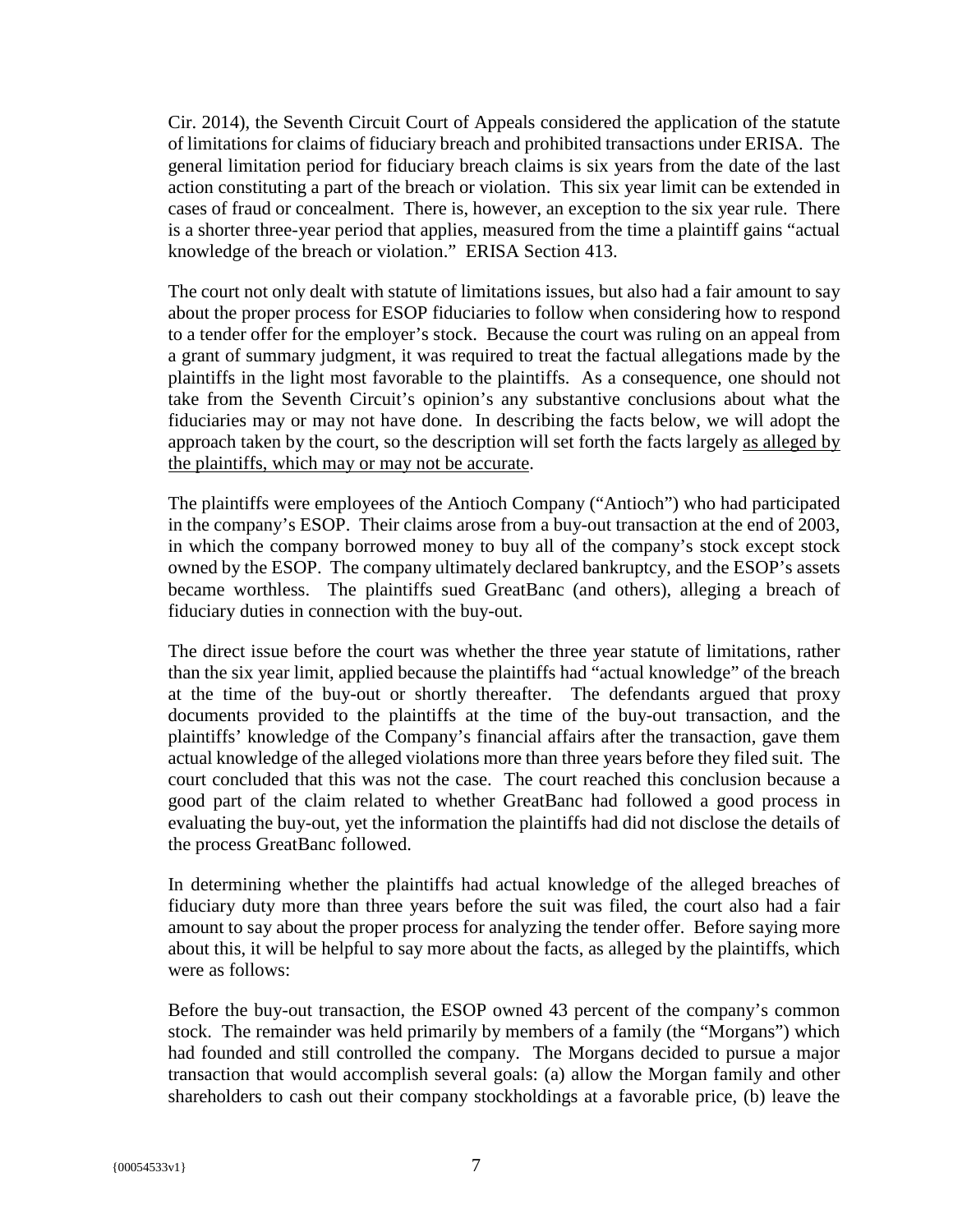Morgan family in control of the company as fiduciaries of the ESOP, and (c) gain tax advantages by converting the company to an S-Corporation with just one shareholder (the ESOP).

The proposed transaction was structured so the company would make a tender offer of \$850 per share for all the shares of its stock. The expectation was that the Morgan family and all other shareholders would sell all their stock, but an express condition of the transaction was that the ESOP was required to decline the tender offer so it would be left as the sole shareholder. To pay all the non-ESOP shareholders \$850 per share, the company, which the court referred to as a "relatively small employee-owned company," would have to pay more than \$150 million in cash, much of it newly borrowed.

The plaintiffs asserted that causing the ESOP to decline the tender offer and the company to satisfy the conditions for redemption of all common shares (excepting the ESOP shares), which resulted in the ESOP becoming the 100% owner of company shares (subject to dilution from certain warrants and stock appreciation rights) constituted a prohibited transaction. Presumably the theory was that the economic substance of the transaction was one in which the ESOP would "buy" the company stock indirectly from the Morgan family and other shareholders, though this seems a stretch.

Some of the sellers were themselves plan fiduciaries (and therefore parties in interest), and the plaintiffs sued not only GreatBanc, but these individuals as well. The court noted that there is a prohibited transaction exemption for purchases of certain company stock, where, among other requirements, the plan does not pay more than fair market value, as determined in good faith by the fiduciary. ERISA Section 408(e).

The company and the individual Morgan defendants agreed to retain GreatBanc Trust to become the ESOP's trustee on a temporary basis for purposes of evaluating the proposed tender offer and making an independent decision about whether to agree to it (which, oddly enough, meant agreeing not to tender the plan's shares). GreatBanc remained the trustee until the buy-out transaction closed.

The plaintiffs argued that the defendants breached their fiduciary duties to use a sound process to evaluate the fairness of the proposed buy-out. GreatBanc, in serving temporarily as a trustee independent of the company and the Morgan family to evaluate the fairness of the transaction, would negotiate with the defendants on behalf of plan participants and keep them informed, and ultimately decide whether to approve or reject the buy-out transaction. The intention was that the individual defendants retain control of the company by returning to their fiduciary positions with respect to the ESOP after the buy-out.

For help in evaluating the transaction, GreatBanc hired Duff & Phelps to provide financial advice. GreatBanc had been retained in August 2003. Duff & Phelps, in early October 2003, was said to have described the proposed transaction as "the most aggressive deal structure in the history of ESOPs." This allegedly led the Morgans and other company management to contemplate firing GreatBanc and Duff & Phelps. GreatBanc then began negotiating modifications to the proposed transaction.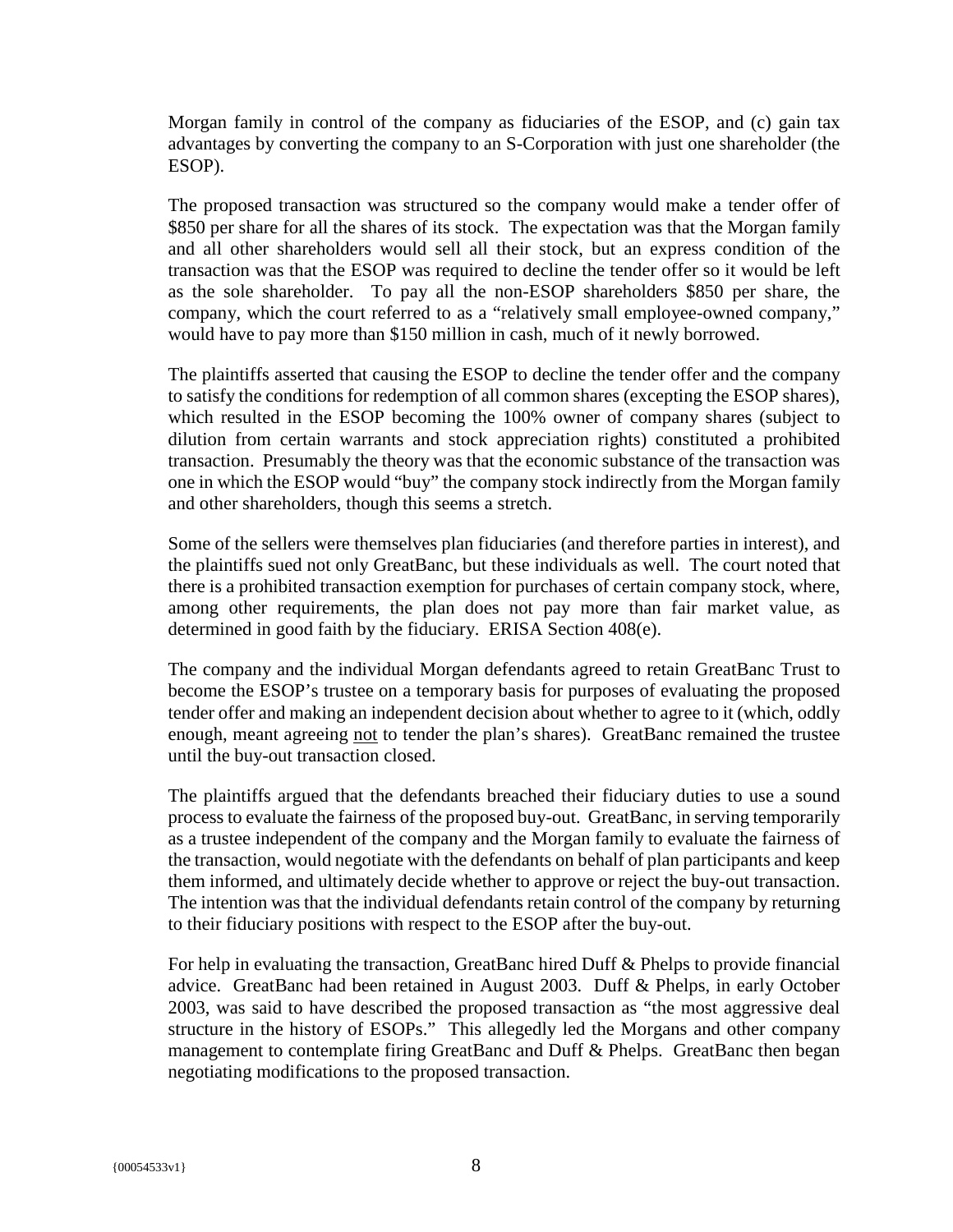In late October, the company agreed to GreatBanc's request for a so called Put Protection Price (or "PPP") for employees who "cashed out" in the three years following the transaction. The PPP was a mechanism to protect ESOP participants against a short-term drop in stock value, such as in the wake of a highly-leveraged transaction. The PPP imposed a floor price for 2004 cash outs and set a fixed amount to add to the appraised fair market value of company stock for cash outs in 2005 and 2006. The PPP allegedly created significant additional liability and risk for the Company and the ESOP, since the company was contractually obligated to pay the agreed-upon price premium. The PPP was binding no matter how many employees decided to cash out and no matter what the appraised fair market value of the company stock might be at the time.

In November 2003, the company also adopted a new ESOP distribution policy that further increased the incentive for participants to "cash out," with the benefit of the PPP, after the buy-out. Specifically, a participant who retired early under the old distribution policy had to wait five years for payments to begin, as permitted under Internal Revenue Code ("**IRC**") Section 409(o). Under the new distribution policy, though, payment would begin immediately and the full value would be paid within five years. This change was alleged to further increase the company's potential repurchase liability after the transaction.

These two developments – the negotiation of the Put Protection Price and the new, more lenient, distribution policy, were at the heart of the plaintiffs' complaints.

As they began their work, GreatBanc and Duff & Phelps asked the company to provide repurchase liability projections for 25 years following the proposed transaction. These projections were to compare the company's then-current repurchase obligations to the obligations expected after the buy-out. The company provided GreatBanc, in this regard, with one page from a report that the company's chief financial officer had prepared to assess the company's liability before and after the proposed transaction. The court said the record did not indicate whether GreatBanc or Duff & Phelps ever reviewed or even requested the full report. The argument was that without the full report GreatBanc and Duff & Phelps would have been unable to verify the key assumptions underlying the report's conclusions. They instead allegedly took the company at its word. These key assumptions, which included the projected retirement age of participants, were made in July 2003, before the addition of the PPP and the new distribution policy. According to plaintiffs, GreatBanc's final approval of the buy-out was therefore based on obsolete and incomplete information.

Prior to the final version of the PPP agreement and adoption of the new distribution policy, Duff and Phelps provided GreatBanc with a 22-page report summarizing the proposed transaction, and a 79-page preliminary report reviewing its impact. These were supplemented in December 2003 by a 4-page update to the original review and a final 5 page fairness letter. These documents allegedly gave no indication that GreatBanc or Duff & Phelps considered the potential negative impact of the PPP or the new distribution policy in their fairness analysis. It is these omissions that lie at the core of the plaintiffs' claims.

As to the statute of limitations question – whether the plaintiffs had "actual knowledge" of fiduciary breaches or prohibited transactions more than three years before they filed suit –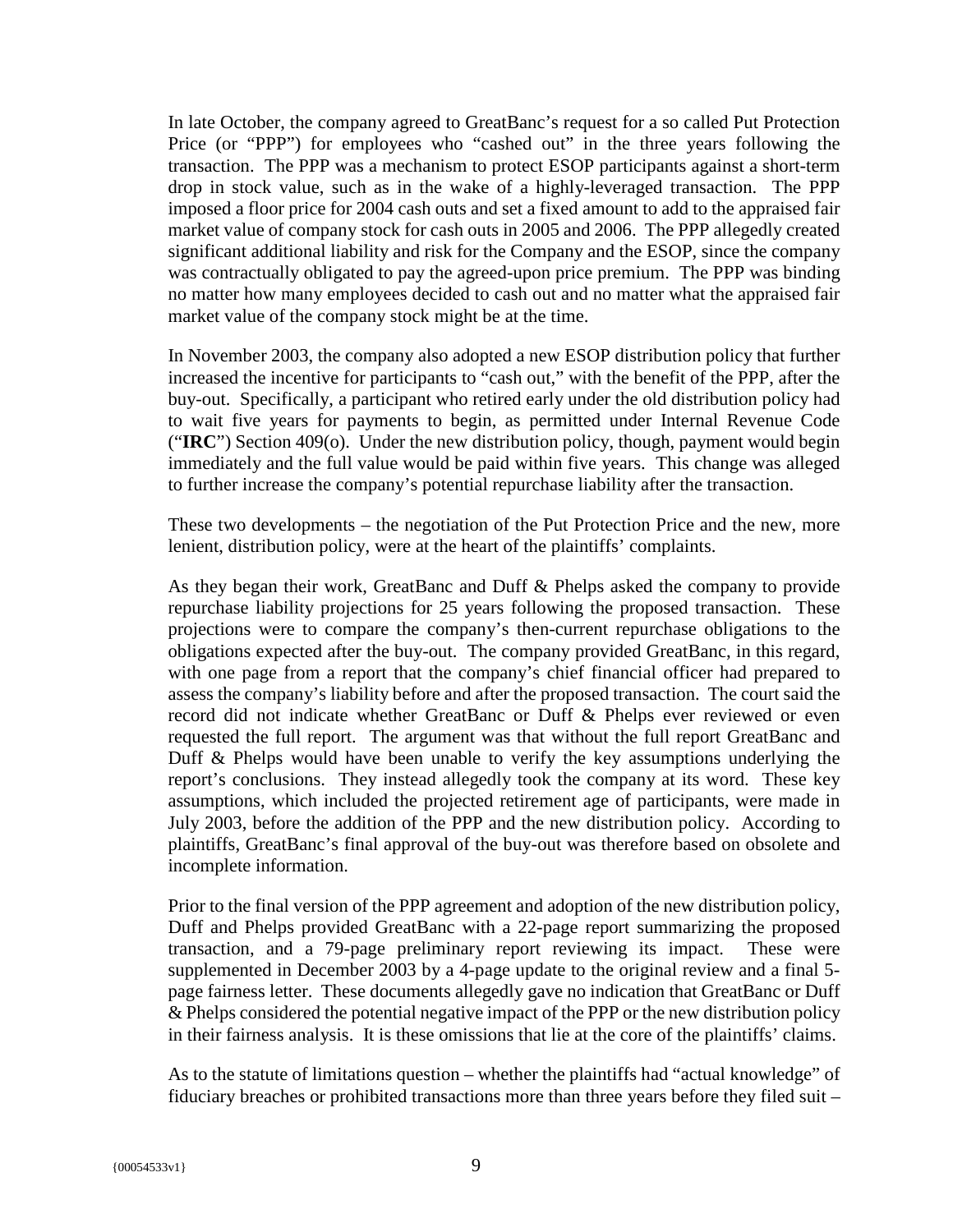the court noted that the company had sent a proxy statement regarding the tender offer to all plan participants and shareholders in November 2003, a month before the transaction closed. That proxy statement described the transaction and provided a fairness analysis for non-plan participants, who had to act independently to tender their shares. The cover letter told ESOP participants that GreatBanc had been hired for the sole purpose of ensuring that the transaction was fair, prudent, and in the best interest of the plan and its participants. The defendants argued that these disclosures in the proxy materials showed the plaintiffs had early "actual knowledge" of the alleged breaches. The cover letter for the proxy materials said GreatBanc had determined that "it is prudent and in the best interests of the ESOP participants and beneficiaries not to sell the ESOP's shares of [the company's] common stock in the Tender Offer." The proxy materials said "a condition of the Closing is [GreatBanc Trust's] receipt of an opinion from Duff & Phelps that the Transaction, as a whole, is fair to the ESOP from a financial point of view." The proxy letter said GreatBanc had received a preliminary opinion from Duff & Phelps to this effect.

The proxy materials also included a one-page section entitled "Risks Related to the Transaction," which noted potential dangers of the highly-levered transaction. These included risks that the tax benefits were overestimated or the purchased shares were overvalued. They also noted that the ESOP repurchase obligations could be higher than expected if the fair market value of the stock "increases substantially." But, the proxy materials said, "the company has projected the potential of repurchase liability through the year 2013 under a set of assumptions that the company believes to be reasonable." The proxy materials also concluded that the repurchase obligations could be unexpectedly higher and could leave the company "insolvent."

Because the proxy materials did not, however, disclose the processes GreatBanc and Duff & Phelps used to exercise due diligence and to conduct a fairness analysis, the court concluded that the plaintiffs did not have actual knowledge of the alleged fiduciary breaches and prohibited transaction when they received the proxy materials, nor when they noticed that many plan participants were leaving the company and choosing to cash out their benefits from the ESOP.

The transaction closed on December 16, 2003. Plan participants began cashing out in the summer of 2004. Specifically, in 2004, 70 employees under the age of 50 resigned or cashed out, taking advantage of a high stock value and the new distribution policy. These resignations allegedly depleted the company's remaining cash reserves, and tax savings could not fully offset declining sales. The plaintiffs alleged that these events set off a downward cycle, as liabilities increased and revenues decreased. The company declared bankruptcy in 2008, at which point the company's shares and the interest of participants in the ESOP were worthless. The total loss to plan participants was allegedly roughly \$60 million.

The plaintiffs alleged that the company failed because the buy-out transaction was far too generous to the Morgan family and other shareholders, and because the transaction included ill-advised promises to participants about their ability to receive comparable stock prices and cash if they retired or left the Company within a few years. The plaintiffs argued that the Company was vulnerable to a "stampede" by participants wishing to cash out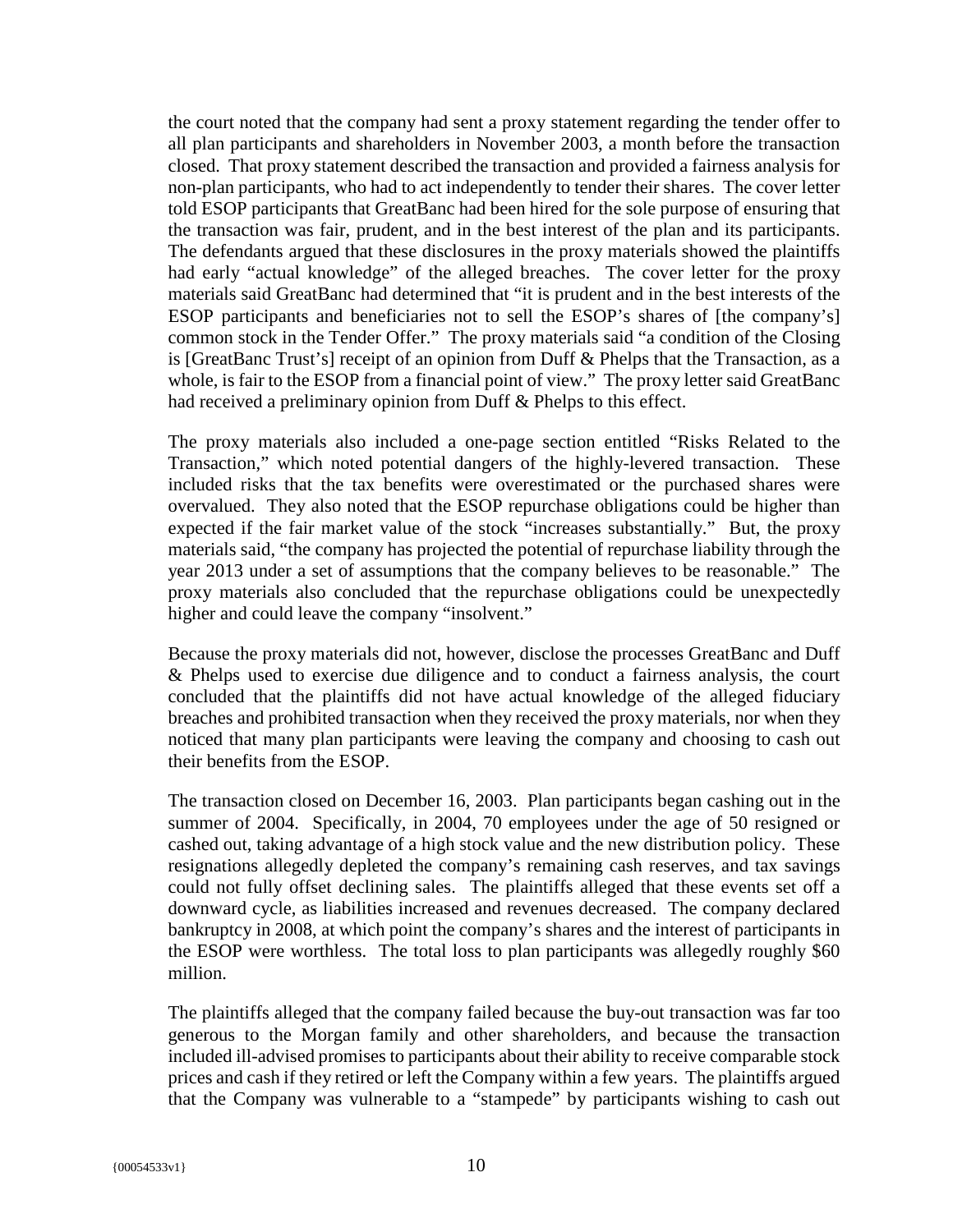because it was saddled with excessive debt incurred to pay the Morgan family in the buyout.

The plaintiffs asserted that GreatBanc violated its fiduciary duties by failing to take reasonable steps to evaluate the fairness of the proposed buy-out before agreeing to the transaction. They also contended that the other defendants failed to monitor GreatBanc sufficiently, failed to disclose material information to GreatBanc, and acted under a conflict of interest whereby they would benefit from the transaction regardless of its effect on employees in the plan.

The plaintiffs' claims focused on the fairness analysis performed by GreatBanc, and the individual defendants' actions before the 2003 transaction. The plaintiffs argued that all defendants breached their fiduciary duty of prudence, and engaged in a prohibited transaction without adequate consideration, making inapplicable the prohibited transaction exemption in ERISA Section 408(e).

Although the court made clear it was not deciding the merits of the fiduciary prudence and prohibited transaction claims, it did discuss the nature of these allegations to the extent necessary to make its determination of what information the plaintiffs would have needed to receive to have gained "actual knowledge" of the breach or prohibited transaction.

In describing how it analyzes whether a fiduciary has acted prudently, the Seventh Circuit cited with approval a case it had decided almost 20 years previously, *Eyler v. Comm'r of Internal Revenue*, 88 F.3d 445 (7<sup>th</sup> Cir. 1996). The court said whether a fiduciary has acted prudently requires consideration of both (a) the substantive reasonableness of the fiduciary's actions, and (b) the procedures by which the fiduciary made its decision. The court put it this way in *Eyler*:

In reviewing the act of ESOP fiduciaries under the objective prudent person standard, courts examine both the process used by the fiduciaries to reach their decision as well as an evaluation of the merits.

The court said this is true when determining whether an act was prudent under the general fiduciary standard, and also whether an otherwise prohibited transaction is saved under the "adequate consideration" exemption in ERISA Section 408(b).

The Seventh Circuit cited its earlier decision in *Keach v. U.S. Trust Co.*, 419 F.3d 626 (7<sup>th</sup>) Cir. 2005), as well as a proposed Department of Labor Regulation (Prop. DOL Reg. Section 2510.3-18(b)), for the view that for a transaction to be considered supported by adequate consideration, two requirements must be met: a substantive requirement that the value assigned reflect the fair market value of the asset, and a procedural requirement that the fiduciary actually determine the value assigned in good faith. As to GreatBanc's process in determining the fair market value of the company stock, the court said Duff & Phelps' financial advice was "highly relevant," but, citing the Fifth Circuit's venerable decision in *Donovan v. Cunningham*, 716 F.2d 1455, 1474 (5<sup>th</sup> Cir. 1983), cautioned that "an independent appraisal is not a magic wand that fiduciaries may simply wave over a transaction to ensure that their responsibilities are fulfilled." That is, the court said (as it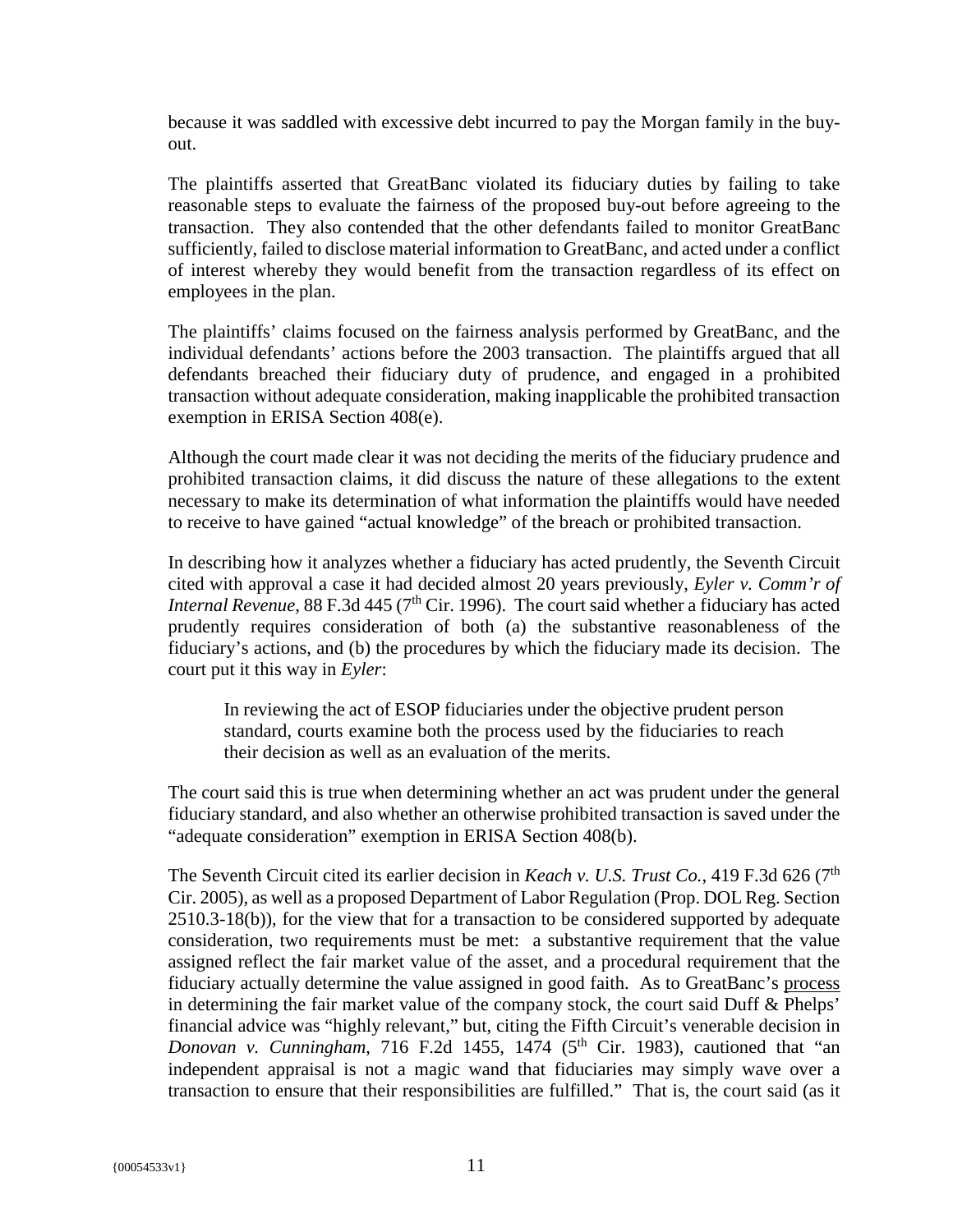had in *Keach*), "an independent assessment from a financial advisor . . . is not a complete defense against a charge of imprudence." The court suggested that GreatBanc needed to perform sufficient due diligence, which would necessarily include reasonable investigation into Duff & Phelps' process and independent scrutiny of materials from the company. In examining a fiduciary's process, "the degree to which a fiduciary makes an independent inquiry is critical." Although a "fiduciary's reliance on a financial advisor is evidence of prudence, . . . some inquiry into the advisor's qualifications and methods is still required." So, while GreatBanc could rely on a fairness analysis of an expert, it was still obligated to demonstrate that its reliance on the advice from Duff & Phelps for the particular transaction was justifiable.

The court concluded that the district court had been in error when it held the plaintiffs' claims were barred by the three-year statute of limitations, and sent the case back to the district court. It did not conclude whether GreatBanc or the other defendants acted in an impermissible fashion, and in particular whether they breached their fiduciary duties or engaged in a prohibited transaction.

4. **Valuation Firm Not Liable to Selling Shareholders:** *Arvig Enter., Inc. v. Sansome Street Appraisers, Inc.* On motions to dismiss, and therefore without addressing the merits of the contested valuation of stock of a company maintaining an ESOP, a district court held that employees who sold stock to an ESOP for a price the employees asserted was too low, and to which the ESOP had allegedly agreed in reliance on annual valuations prepared in connection with the company's ESOP that the plaintiffs claimed undervalued the company's stock, did not have a valid claim against the valuation company for negligence or malpractice. That was because the employees were not intended third party beneficiaries of the contract between the valuation firm and the company, and the valuation firm therefore did not owe the employees any duty of care. *Arvig Enter., Inc. v. Sansome Street Appraisers, Inc*., 2013 U.S. Dist. LEXIS 151435, 57 EBC 1081 (D. Minn. 2013). The court did, however, allow the company to proceed on breach of contract claims against the valuation firm, despite that firm's argument that its contract was with the ESOP, not the company, because in fact the contract on its face was with the company. The court also held that where the company retained the independent appraisal firm to provide annual valuations, but that firm in turn hired a subcontractor to actually conduct the appraisal, the firm hired by the fiduciary committee and ESOP would be liable for any negligence or malpractice caused by the subcontractor retained by it.

By way of background, the plaintiffs claimed that the Department of Labor audited the ESOP and found "egregious errors" with the annual valuations. The company allegedly incurred expenses in the amount of almost \$720,000 during the DOL investigation to rectify those valuations errors, and entered into a voluntary compliance agreement with the DOL requiring that its past valuations be recalculated. The new valuations for three of the years were substantially higher than those produced by the original appraiser, allegedly due at least in part to the original appraiser's failure to account for an \$18.8 million investment the company made in another company.

The DOL allegedly concluded that due to the original appraiser's alleged undervaluation, the ESOP underpaid plan participants who terminated employment, and the DOL required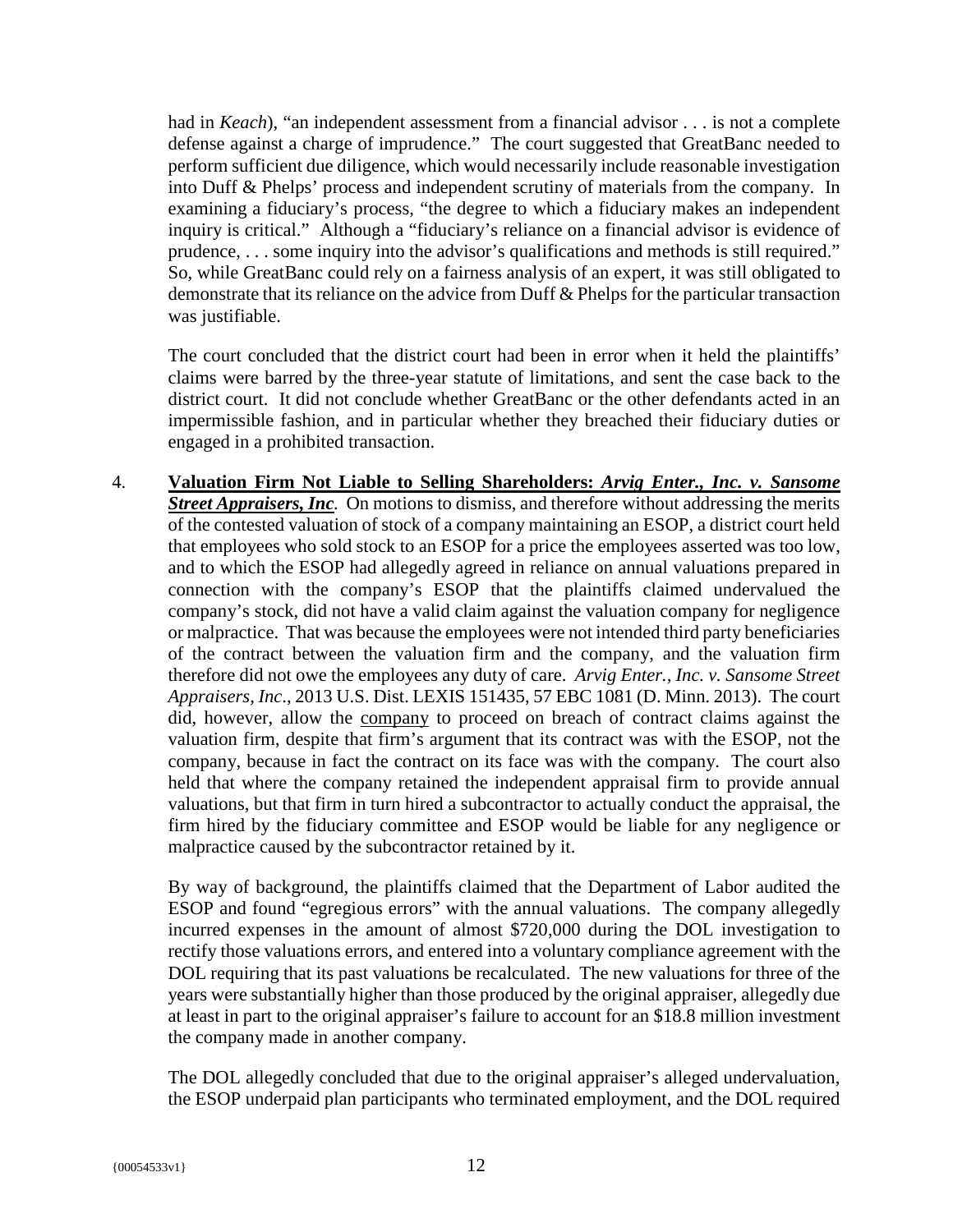the company, on behalf of the ESOP, to make restorative payments to those terminated participants in the amount of over \$435,000. The ESOP asserted that in reliance on the erroneous valuations it purchased and allocated to employees' accounts more shares of company stock than it would have had it known the stock's true value. The plaintiffs claimed that, as a consequence, the company, the ESOP, and the fiduciary committee would incur approximately \$15 million in damages in the form of additional repurchase liability to employees terminating in the future.

The plaintiffs were shareholder-employees who claimed they suffered damages because they sold company stock to the ESOP for less than its value (approximately \$5 million less, collectively) in reliance on the allegedly faulty valuations. As noted, the shareholderemployees' negligence and malpractice claims were rejected, as was their breach of contract claims, because they were not intended third party beneficiaries of the appraiser's contract with the company relating to the ESOP. The company, the ESOP, and the fiduciary also made a claim for any damages they might incur should they be liable to the shareholder-employees as a consequence of the shareholder-employees selling stock at a price below market value.

5. **Fiduciaries Do Not Breach Duty of Loyalty Merely Because Compensation is Linked to Company Stock:** *In re Chesapeake Energy Corp. 2012 ERISA Class Litigation*. A district court rejected claims that ESOP fiduciaries violated their duty of loyalty based solely on an alleged tie between the price of the sponsoring employer's stock and the fiduciaries' compensation in *In re Chesapeake Energy Corp. 2012 ERISA Class Litigation*, 2013 U.S. Dist. LEXIS 147128, 57 EBC 1528 (W.D. Okla. 2013). The plaintiffs had filed a class action complaint alleging that the ESOP's fiduciaries had imprudently continued to offer company stock as an investment option and held preexisting plan investments in company stock when it was no longer prudent to do so. They also alleged a breach of the duty of loyalty based on the fiduciaries' conflict resulting from their compensation being tied, in part, to the price of company stock, therefore creating an incentive to keep the company's stock price "artificially inflated."

In addition to the district court's dismissal of the plaintiffs' loyalty claim on a motion to dismiss, the court held with respect to the plaintiffs' prudence claims that the plaintiffs had not overcome a presumption of prudence in favor of the ESOP fiduciaries. The Supreme Court's decision in *Dudenhoeffer* makes this latter holding unimportant as precedent, because it directly conflicts with the Supreme Court's holding in *Dudenhoeffer*.

6. **Trachte Building Systems ESOP Damages**. A district court has, over the past year, ruled on the particulars of the remedies available to plaintiffs with respect to their claims against various companies and individual defendants for violation of their fiduciary duties owed to two ESOPs – the Trachte Building Systems, Inc. Employee Stock Ownership Plan and the Alliance Holdings, Inc. Employee Stock Ownership Plan – in connection with a complex leveraged buyout. The district court had held in mid-2012 that the defendants had leveraged the accounts of participants in the Alliance ESOP to purchase Trachte Building Systems, Inc. on behalf of the Trachte ESOP at a substantially inflated price.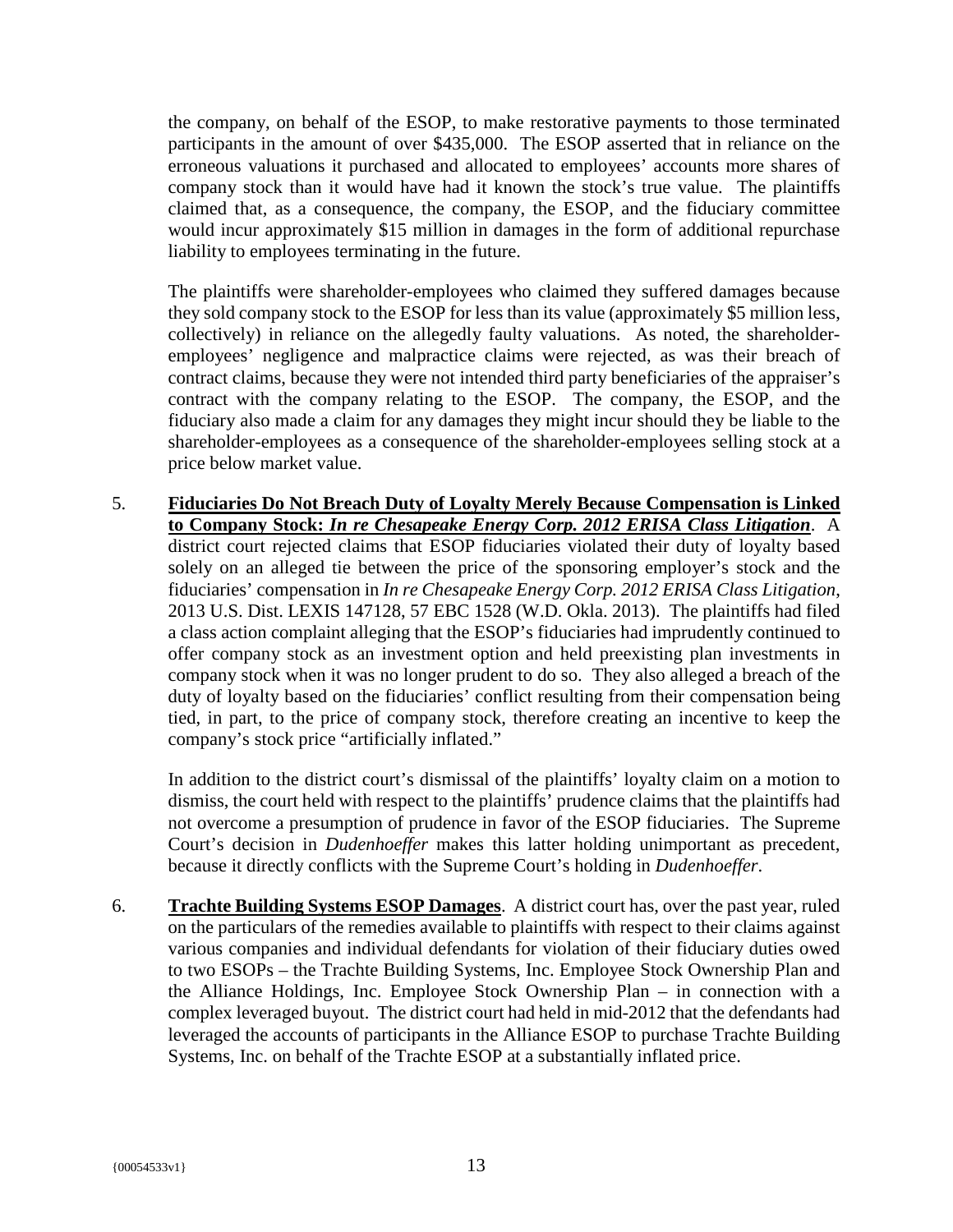The court issued its ruling with respect to the measure of damages in *Chesemore v. Alliance Holdings, Inc.*, 948 F.Supp.2d 928, 57 EBC 1231 (W.D. Wis. 2013), concluding that the defendants' breach of their duties to the Alliance and Trachte ESOPs caused the Trachte ESOP to overpay for the purchase of Trachte, and that the amount of the overpayment could reasonably be estimated at roughly \$8.3 million. The court held that Alliance and the individual who formed and controlled Alliance, a Mr. Fenkell, used their control over the Trachte employees' accounts in the Alliance ESOP, and over the Trachte ESOP trustees, to obtain an inflated price, which ensured payment of phantom stock to Mr. Fenkell. As a consequence, the court held that Alliance and Mr. Fenkell must reinstate the plaintiffs in the Alliance ESOP and restore roughly \$7.8 million to their accounts. The court also ordered Mr. Fenkell to disgorge roughly \$2.9 million he received in phantom stock payments by reason of the inflated value of Alliance stock established, at least in part, by reason of the improper ESOP transaction.

The court ordered the removal of Mr. Fenkell as trustee of the Alliance ESOP. Further, the court held that independent fiduciaries who were retained to serve as independent fiduciaries of the Trachte ESOP "at the eleventh hour," to review the transaction and to direct the trustees, had breached their fiduciary duties and caused the Trachte ESOP to overpay for Trachte. As a consequence, those fiduciaries were ordered to restore roughly \$6.8 million to the Trachte ESOP. But because Alliance and Mr. Fenkell were the more culpable fiduciaries, the court ordered them to indemnify the independent fiduciaries for any compensatory relief paid by them.

By way of background, the court, in an earlier mid-2012 ruling, summarized the facts in this way:

As many majority owners of closely-held companies with ESOPs began looking for ways to sell their majority interests, defendants David B. Fenkell and the companies he formed and controls, Alliance Holdings, Inc. ("Alliance"), A.H.I., Inc. ("AHI") and AH Transitions (collectively "the Alliance Defendants"), saw an opportunity. They buy companies with an ESOP, fold these ESOPs into the Alliance ESOP, hold and expand the companies over a relatively short period of time and then flip them at a profit, benefitting Alliance generally and Fenkell in particular as he personally redeems phantom stock. All of this is perfectly legal, provided that someone is acting as fiduciary to protect the interests of the employee holdings in the ESOP. Unfortunately, Fenkell and the other Alliance Defendants took calculated steps to insure no one would be doing so when they flipped Trachte Building Systems, Inc. ("Trachte").

In 2002, defendant Alliance purchased Trachte in a private stock transaction for \$24 million and merged accounts of plaintiffs, who were Trachte employees, with an old Trachte ESOP into the Alliance Holdings, Inc. Employee Stock Ownership Plan and Trust (the "Alliance ESOP"). Five years later, Alliance expected to sell Trachte for around \$50 million. After failing to find a third-party buyer at the desired price, Alliance orchestrated a sale of Trachte to a newly-formed Trachte Building Systems Employee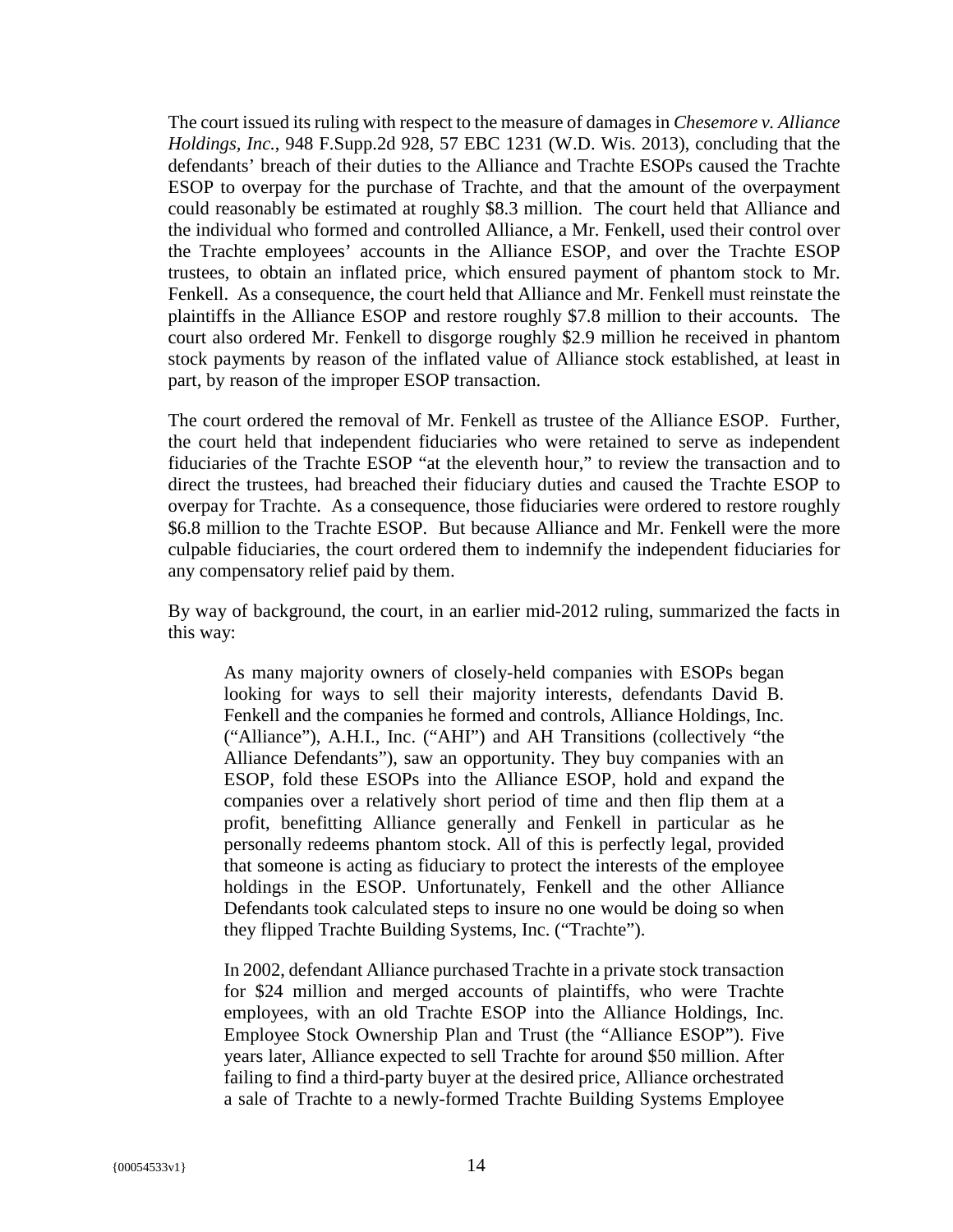Stock Ownership Plan ("the Trachte ESOP"). Plaintiffs' accounts in the Alliance ESOP, holding approximately \$8 million worth of Alliance stock, was a linchpin of the sale.

Alliance structured the sale as a series of interdependent actions on August 29, 2007 (collectively, "the 2007 Transaction"), each of which was conditioned on the completion of all subsequent actions. At Alliance's direction, the Alliance ESOP spun-off the Trachte employees' accounts into the new Trachte ESOP and the Alliance shares in those accounts were exchanged for Trachte shares held by AHI. Using these shares as collateral for loans, Trachte and the Trachte ESOP redeemed or purchased all of Trachte's outstanding equity from Alliance, AHI and Stephen Pagelow, Trachte's former CEO. At the close of the 2007 Transaction, the Trachte ESOP had paid \$38.1 million for 100% of Trachte's equity and Trachte had taken on \$36 million in debt. Fenkell and Alliance *designed* this transaction so that either plaintiffs' ESOP holdings would be used as leverage to buy Trachte on terms favorable to Alliance or those holdings would revert to holdings in the Alliance ESOP.

All of this might have been fine, except that Alliance also orchestrated the parties so that no independent person was looking out for the employees' interests in the Alliance or the Trachte ESOP. Only a week before the 2007 Transaction, Alliance appointed Trachte's President Jeffrey A. Seefeldt and CFO James Mastrangelo -- both beholden to Alliance -- as the sole members of Trachte's board of directors. The board then adopted a new Trachte ESOP and named as its sole trustees Seefeldt, Mastrangelo and Pamela Klute, Trachte's VP of Human Resources, (collectively, "the Trustee Defendants"). After realizing at the eleventh hour that they faced a conflict of interest and were not qualified to assess the transaction, the Trustee Defendants hired defendants Alpha Investment Consulting Group, LLC ("Alpha") and John Michael Maier to serve as "independent fiduciaries" of the Trachte ESOP, review the transaction and direct the trustees. Unfortunately, Alliance and the trustees restricted the scope of Alpha's authority and obligations and did not appoint Alpha properly as a directing trustee.

As a result of the Alliance Defendant's orchestration and the Trustee Defendant's negligence and conflicts of interest, questionable judgments were made in the valuation of Trachte without independent scrutiny and the Trachte ESOP paid more than fair market value. Ultimately, Trachte could not afford the debt load that it incurred as part of the 2007 Transaction. The 2007 annual valuation for the Trachte ESOP placed Trachte's equity value at \$16.99 million. By 2008, the value was \$0.

The court later dealt with a claim against Mr. Fenkell's wife. This claim concerned a payment of phantom stock to Mr. Fenkell that the court had previously held violated ERISA, and which the court had required that Mr. Fenkell disgorge. The plaintiffs filed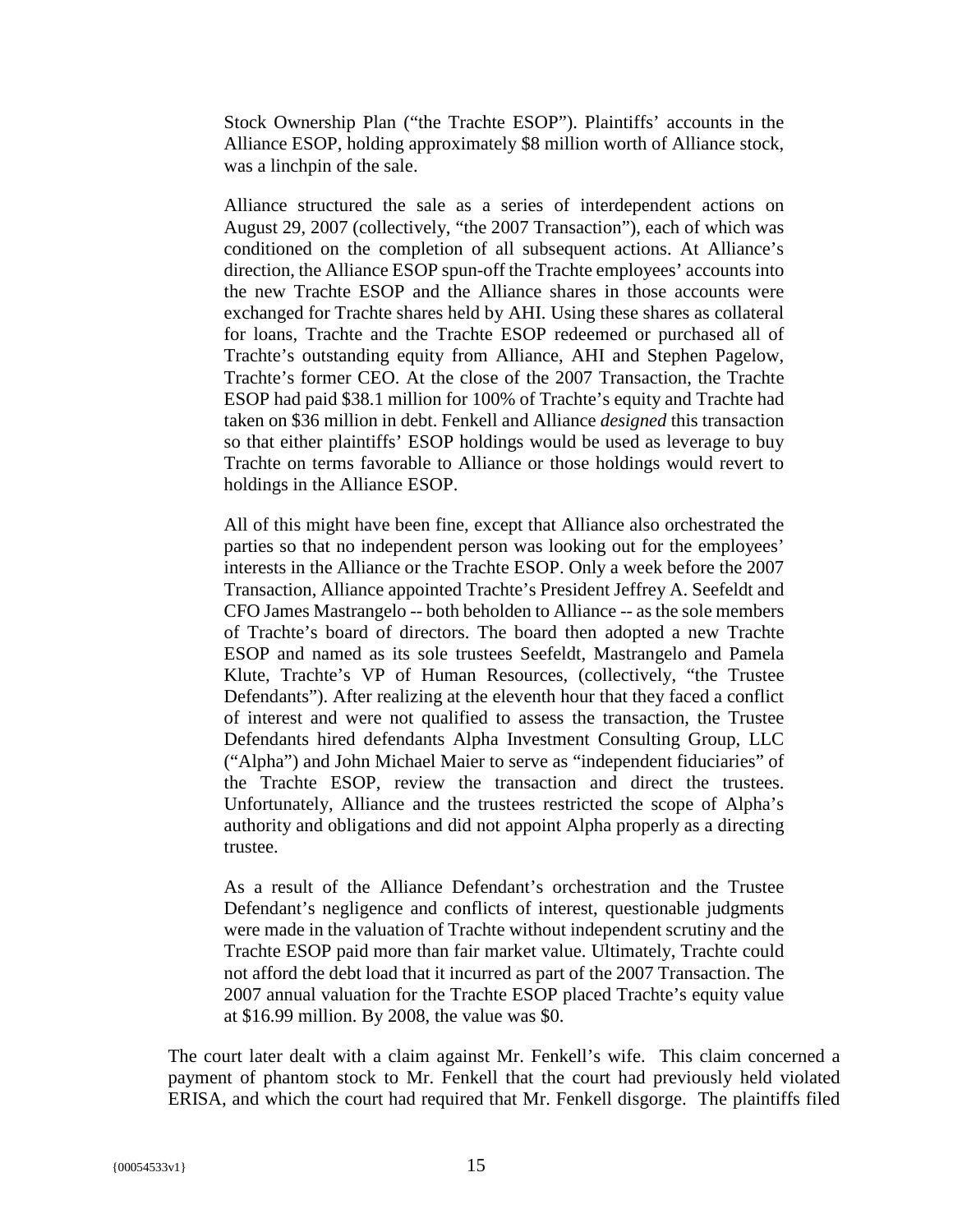suit against Mr. Fenkell's wife, arguing that the phantom stock had been transferred to her, and that she needed to return those monies. The court denied Mrs. Fenkell's motion to dismiss this claim in *Chesemore v. Alliance Holdings, Inc.*, 2013 U.S. Dist. LEXIS 148651 (W.D. Wis. 2013). The court had previously ruled that a gratuitous transferee could be required to disgorge a payment as a remedy under ERISA Section 502(a)(3), whether or not that transferee had any knowledge, actual or constructive, of the existence of a fiduciary duty and breach of that duty. The court, in concluding that knowledge of the existence of a fiduciary duty is only required if the transferee of trust proceeds purchased them for some value, had relied on the Supreme Court's decision in *Harris Trust & Sav. Bank v. Salomon Smith Barney, Inc.*, 530 U.S. 238, 120 S. Ct. 2180 (2000).

The court also clarified its earlier ruling with respect to the \$7.8 million to be restored to the accounts of plaintiffs in the Alliance ESOP. It considered the question whether the allocation to participants' accounts could be made in the form of a contribution of company stock independently valued in the amount of \$7.8 million plus prejudgment interest. The court held that each class member should be given the option of receiving his or her respective allotment in cash or instead in company stock. If any of the class members were to choose stock, the court established a process for the parties to jointly choose a valuation expert and independent fiduciary to manage the reinstatement process for those class members electing stock.

The court next preliminarily enjoined the Alliance ESOP from transferring any portion of Mr. Fenkell's ESOP benefits (presumably to Mr. Fenkell). The court said it had previously held that the plaintiffs had a right to offset Mr. Fenkell's benefits to pay the plan pursuant to a final judgment, once a final judgment were issued (there remained the outstanding claim against Mrs. Fenkell, so there was not yet a final judgment). The court concluded that taking Mr. Fenkell's ESOP account to satisfy the award against him would not violate ERISA's anti-alienation provision because of the exception under ERISA Section 206(d)(4) permitting a participant's benefits to be offset by the amount the participant is ordered or required to pay to the plan where that order or requirement arises under a civil judgment (including a consent order or decree) entered by a court in an action brought in connection with the violation (or alleged violation) of Part 4 of Title I, which includes ERISA's fiduciary duty and prohibited transaction rules.

In various proceedings in 2014, the court dealt with various settlement agreements, in part to reflect the limits of fiduciary liability insurance coverage available and the limited personal assets of various individual defendants.

7. **Fiduciary Standards for Purchasing Employer Stock:** *Harris v. Amgen, Inc*. The Ninth Circuit Court of Appeals, in a ruling issued prior to the Supreme Court's decision in *Dudenhoeffer*, held that the presumption of prudence the Ninth Circuit has applied under standards it set forth in *Quan v. Computer Sciences Corp.*, 623 F.3d 870 (9<sup>th</sup> Cir. 2010), did not apply because the plan did not "require or encourage" the appropriate plan fiduciary to invest primarily in employer stock. Instead, although the plan permitted the establishment of an employer stock fund, the court did not consider the plan to require or even encourage the establishment of such a fund. *Harris v. Amgen, Inc.*, 738 F.3d 1026  $(9<sup>th</sup> Cir. 2013)$ . This portion of the court's analysis – concerning the prior "presumption of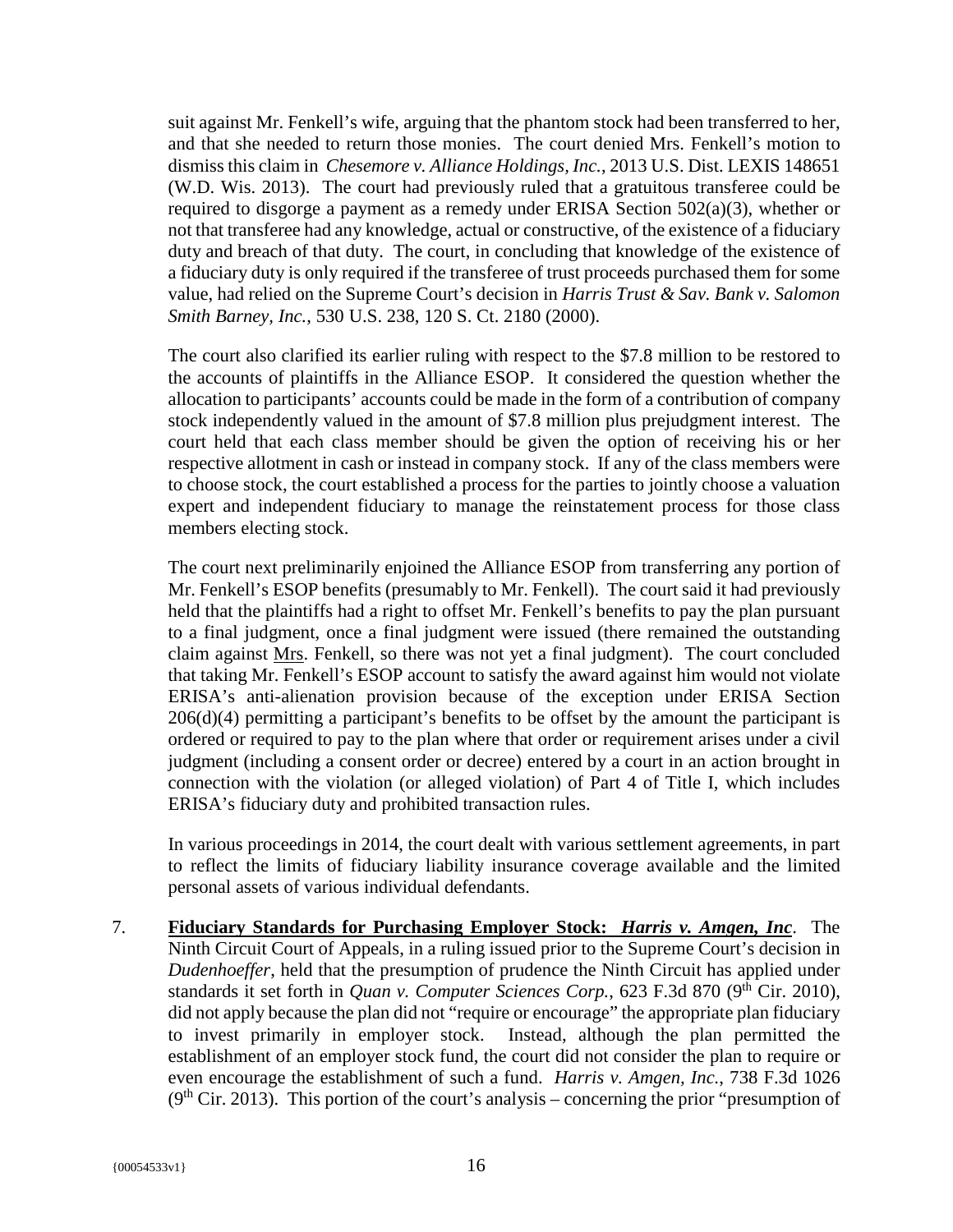prudence" – has been superseded by the Supreme Court's decision in *Dudenhoeffer*. Other aspects of the decision, noted below, may, however, retain validity.

The decision in *Harris*, which replaced an earlier opinion (at 717 F.3d 1042, which the court withdrew) ruled on a motion by the defendants to dismiss the lawsuit. This meant the court was required to assume the allegations made by the plaintiffs were true in deciding whether the case should be permitted to continue to trial. The court held that the plaintiffs' claims should not be dismissed, paving the way for the case to proceed to trial. Although the court merely assumed that the allegations made by the plaintiffs were accurate, it did note that in a separate class action pending at the same time and before the same federal district judge, that judge had concluded that investors in Amgen common stock had sufficiently alleged material misrepresentations and omissions, scienter, reliance, and resulting economic loss to state claims under Section 10(b) and 20(a) of the 1934 Securities Exchange Act. The district court certified a class based on the facts alleged in that securities law complaint, and the Ninth Circuit affirmed the district court's class certification at 660 F.3d 1170 (9th Cir. 2011), in a case called *Conn. Ret. Plans & Trust Funds v. Amgen, Inc.*

As to the plaintiffs' allegations that the fiduciaries had violated ERISA's fiduciary obligation to act prudently, by allowing the investment of plan assets in company stock, the court noted that its focus should properly be on the fiduciary's process. The court said the question was whether the fiduciaries "at the time they engaged in the challenged transactions, employed the appropriate methods to investigate the merits of the investment and to structure the investment." (*Quoting Quan*, 623 F.3d at 879 (which in turn quotes *Wright v. Oregon Metallurgical Corp.*, 360 F.3d 1090, 1097).)

In response to the defendants' contention that if the stock fund had been removed as an investment option this might have resulted in a drop in the stock price, the court surmised it was unlikely that failing to make future investments, as opposed to removing the stock fund altogether, would have had an "appreciable negative" impact on the share price. That is because of the relatively small number of Amgen shares that would have been purchased by the plan in comparison to the "enormous" number of actively traded shares. [The essence of the plaintiffs' complaint was that the fiduciaries should not have continued to provide the company common stock as an investment alternative when "they knew or should have known" that the stock was being sold at an artificially inflated price due to various alleged false or misleading statements about the company's products.]

As to removing the stock fund as an investment option altogether, the Ninth Circuit conceded that this would have sent a "negative signal to the wider investing public," and might well have caused a drop in the share price. But the court said several factors mitigated this effect. First, the court said the efficient market hypothesis ordinarily applies, and in the case of stock fraud the ultimate decline in price would therefore have been no more than the amount by which the price was artificially inflated. In addition, once the stock funds were removed as an investment option, employees would have been prevented from making additional investments while the price remained artificially inflated. Third and finally, the fiduciaries' obligations to remove the fund as an investment option would have been triggered as soon as they knew or should have known the share price was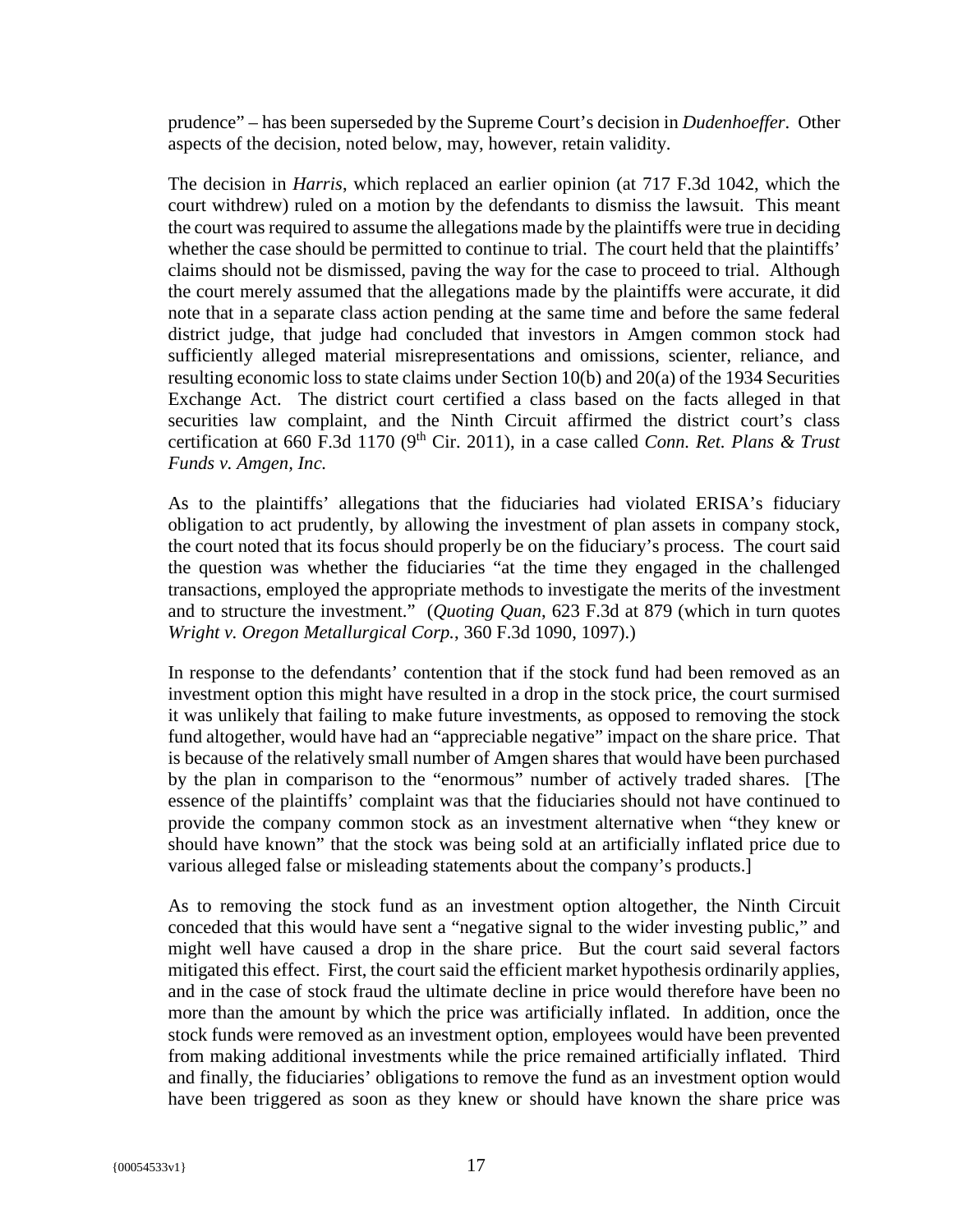artificially inflated, rather than long after they gained this knowledge and participants would have invested at an artificially inflated price. The court said the defendants were alleged to have violated their fiduciary duties under ERISA at "more or less the same time" some of them violated their duties under the federal securities laws. If they had timely complied with their duties under ERISA, there would have been "little or no artificial increase" in the share price before the company stock funds were removed as an investment option.

As to arguments that the fiduciaries' hands were tied to some degree by their obligation to comply with securities laws, the Ninth Circuit said, as the Supreme Court did in *Dudenhoeffer*, that fiduciaries are under no obligation to violate federal securities laws. The defendants argued that the fiduciaries could not have removed the stock fund based on undisclosed alleged adverse material information because doing so would have been a potentially illegal course of action. The court said the following about this:

The central problem in this case is that Amgen officials, many of whom are defendants here, made material misrepresentations and omissions in violation of the federal securities laws. Compliance with ERISA would not have required defendants to violate those laws; indeed, compliance with ERISA would likely have resulted in compliance with the securities laws. If defendants had revealed material information in a timely fashion to the general public (including plan participants), thereby allowing informed plan participants to decide whether to invest in the Amgen Common Stock Fund, they would have simultaneously satisfied their duties under both the securities laws and ERISA.

\* \* \* \* \* \*

Alternatively, if defendants had made no disclosures but had simply not allowed additional investments in the Fund while the price of Amgen stock was artificially inflated, they would not thereby have violated the prohibition against insider trading, for there is no violation absent purchase or sale of stock.

In addition to prudence arguments, the plaintiffs argued that the defendants violated their duty of loyalty and care by failing to provide material information to plan participants about investments in the company stock fund. The defendants countered that they had limited obligations under ERISA to disclose information to plan participants, and that their disclosure obligations did not extend to information that is material under the federal securities laws. The defendants also argued that the plaintiffs had not alleged detrimental reliance on the defendants' omissions and misrepresentations. Finally, the defendants contended that their omissions and misrepresentations, if there were any, were not made in their fiduciary capacity. The Ninth Circuit rejected each of these claims.

As to the first contention, that the defendants owed no duty under ERISA to provide material information about the company stock to plan participants who must decide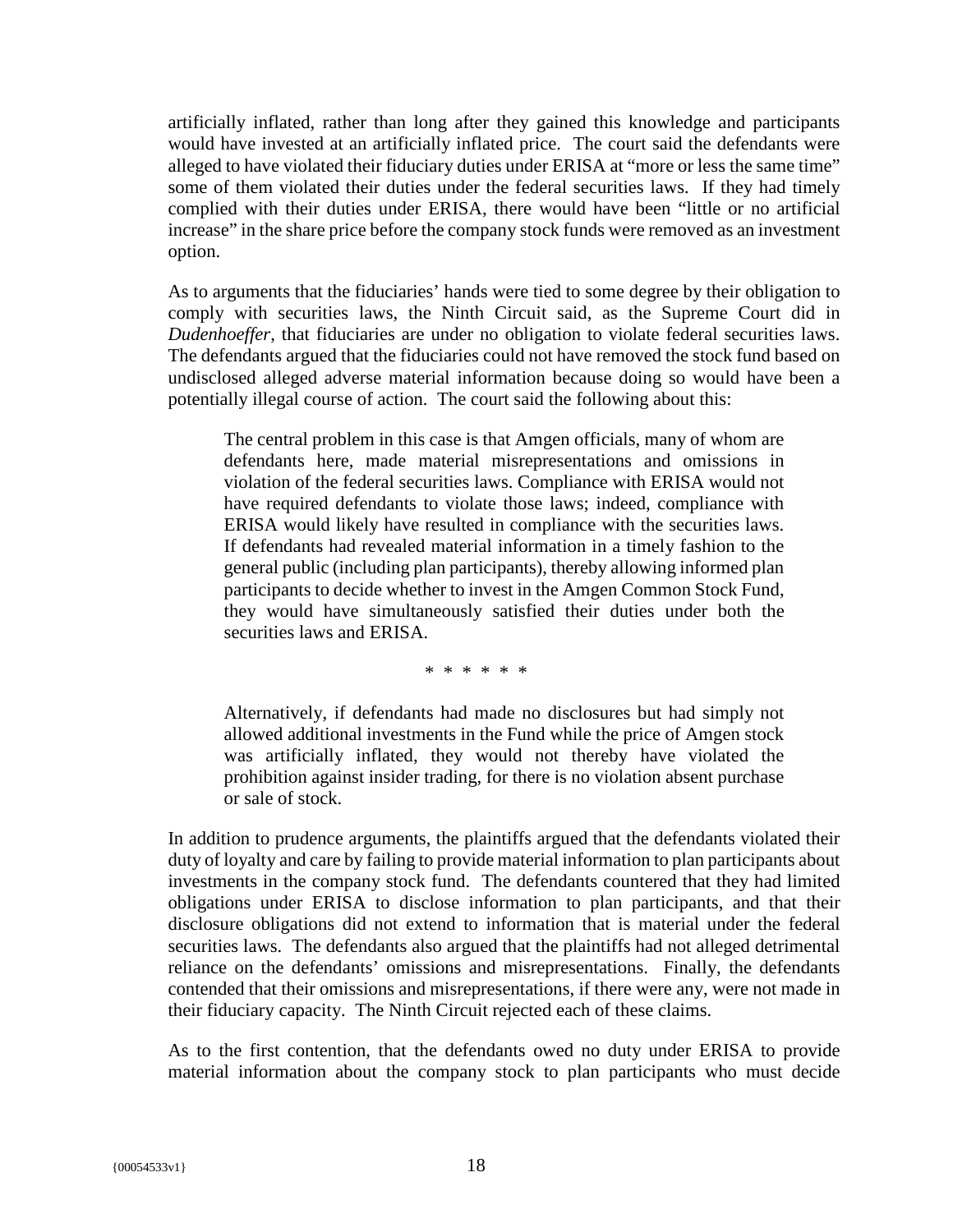whether to invest in that stock, the court said this was not the case. Instead, quoting *Quan*, the court said:

We have recognized  $[that] \ldots [a]$  fiduciary has an obligation to convey complete and accurate information material to the beneficiary's circumstance, even when a beneficiary has not specifically asked for the information. [T]he same duty applies to "alleged material misrepresentations made by fiduciaries to participants regarding the risks attendant to fund investment." (Case names and citations omitted.)

As to what constitutes a material misrepresentation, the court again quoted its earlier opinion in *Quan* as follows:

[A] misrepresentation is "material" if there was a substantial likelihood that it would have misled a reasonable participant in making an adequately informed decision about whether to place or maintain monies in a particular fund.

As to the defendants' contention the plaintiffs failed to show they relied on the defendants' material omissions and misrepresentations, the court borrowed from federal securities law decisions under Section 10(b) establishing that a defrauded investor need not show actual reliance on the particular omissions or representations of the defendant. Instead, an investor can rely on a rebuttable presumption of reliance based on a "fraud-on-the-market" theory.

Under this theory, the market price of shares traded on "well-developed markets" reflects all publicly available information and therefore any material misrepresentations. Because the market effectively transmits information to a potential investor in the form of the market price, the Supreme Court had held in a 2011 decision (*Erica P. John Fund, Inc. v. Halliburton Co*., 131 S. Ct. 2179 (2011)) that an investor effectively relies on public misstatements whenever he or she buys or sells stock at the price set by the market. The Ninth Circuit said it saw no reason why ERISA plan participants who invested in an employer stock fund the assets of which consisted solely of publicly traded common stock should not be able to rely on the fraud-on-the-market theory in the same manner as any other investor in publicly traded stock.

The defendants contended that statements made to the Securities and Exchange Commission in documents required by the federal securities laws were not made in a fiduciary capacity, and therefore could not be considered in an ERISA suit for breach of fiduciary duty. The Ninth Circuit said it had not decided this issue, and that the defendants might be correct if the documents had only been filed and distributed as required under the securities laws. In that event, the acts might well have been performed only in a corporate capacity. Here, however, the defendants had in the summary plan descriptions for the two ESOPs at issue incorporated by reference the SEC filings. The court held that the defendants' preparation and distribution of the SPDs, including their incorporation of the company's SEC filings by reference, were acts performed in their fiduciary duties.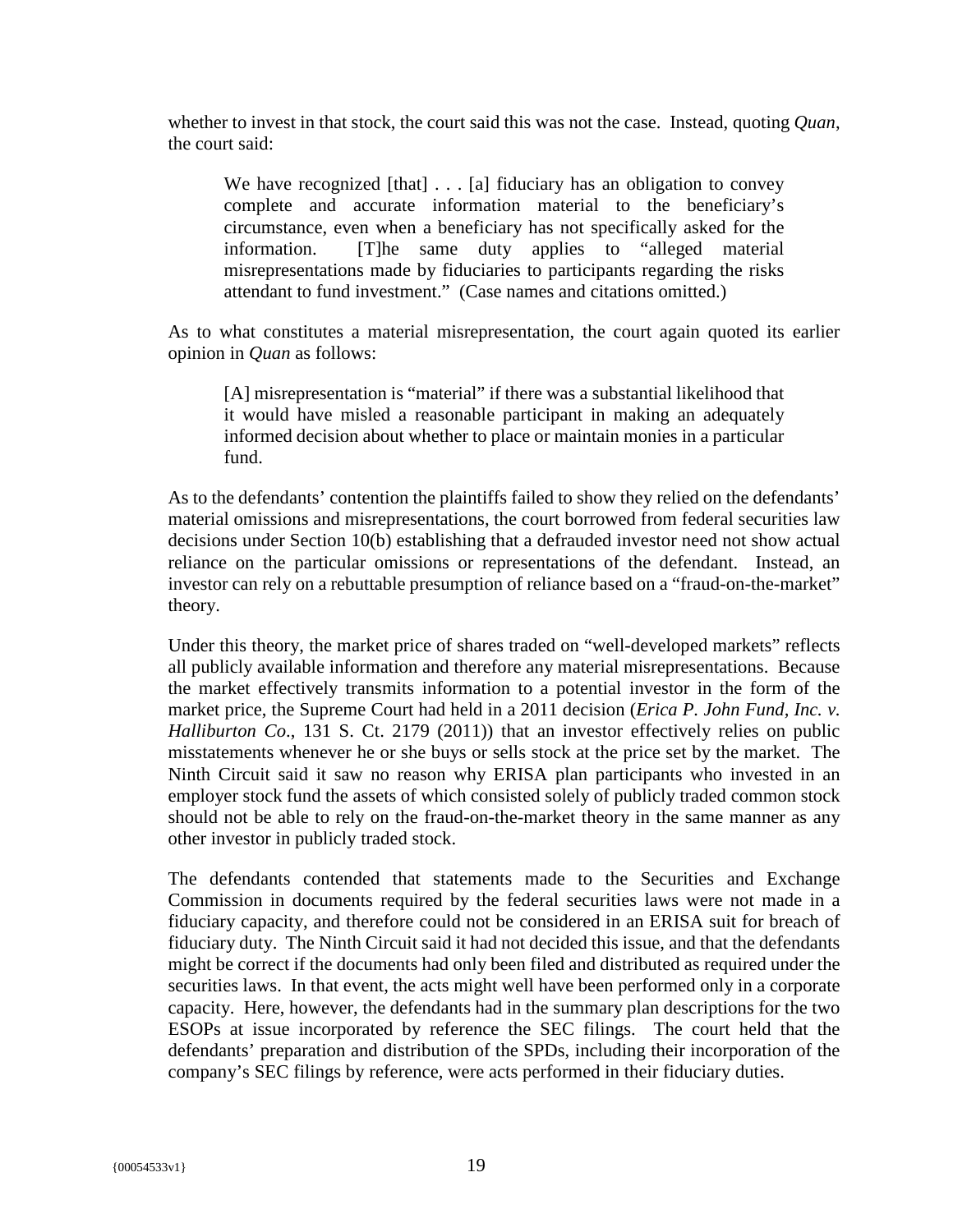Finally the court held that the company could not be dismissed as a defendant on the ground that it was not a plan fiduciary. Amgen argued it was not a fiduciary because it had delegated its discretionary authority. The court seemed to accept that where a company grants to another the exclusive authority to take action the company could otherwise take, the company might effectively avoid fiduciary liability (other than as to any obligation it might have to monitor and possibly replace a party to which it had delegated authority). But the court said the company was a named fiduciary under the plans under consideration (and was the "administrator" and "plan sponsor"). Further the plans indicated that where an action was to be taken by the company, the fiduciary committee "shall be authorized to act on behalf of the company." This provision authorizing the fiduciary committee to take action on behalf of the company did not, the court said, preclude fiduciary status for Amgen because the company had not given the committee the exclusive right to make decisions under the plan. Instead, the plan merely authorized the fiduciary committee to act on behalf of the company. It neither provided exclusive authority to the committee, nor precluded the company from acting on its own behalf.

8. **Fiduciary Duty to Investigate Possible Fictitious Sales, and Possible Obligation to Notify Valuation Firm About Potential Offers to Buy Employer:** *Malcolm v. Trilithic, Inc*. A district court considered ESOP-related claims brought by the ousted CEO of a closely held corporation in *Malcolm v. Trilithic, Inc.*, 2014 U.S. Dist. LEXIS 43149, 57 EBC 2862 (S.D. Ind. 2014). The former CEO alleged that the company had recorded a large false sale on its financial books, and that fiduciaries withheld material information about the company's valuation from both the appraiser who prepared the company's annual valuation and plan participants, concerning potential offers to buy the company.

The plaintiff and one of the defendants were the co-founders and major shareholders of the company. Each owned approximately 35 percent of the company's outstanding voting stock. An ESOP held about 20 percent of the voting shares, and a relatively small number of voting shares were held by various company employees.

The plaintiff had been the CEO and chairman of the three person board of directors of the company. The court was ruling on motions to dismiss, so it took the facts as alleged by the former CEO, who brought the lawsuit, as true. According to the former CEO, the company's annual audit was being completed in late May 2012 when he learned that a fictitious sale had been included on the company's books and records. He asserted that finished goods with a sale price of \$175,000 were hidden in the company's machine shop, but that a purchase order created on April 5, 2012, showed a sale of those goods to a distributor owned by a friend of the other co-founder (and board member). The former CEO asserted that this fictitious sale had been recorded on the company's books merely to bolster the company's receivables account and profitability in order to present a better record to its lender (the lender provided a line of credit based on certain factors that included monthly sales receivables).

The former CEO asserted that he approached each of the members of the company's benefits committee to inquire about his suspicions. He claimed that these committee members either participated in the false sale or subsequently learned about it and failed to take appropriate responsive action. The former CEO said he was removed as an officer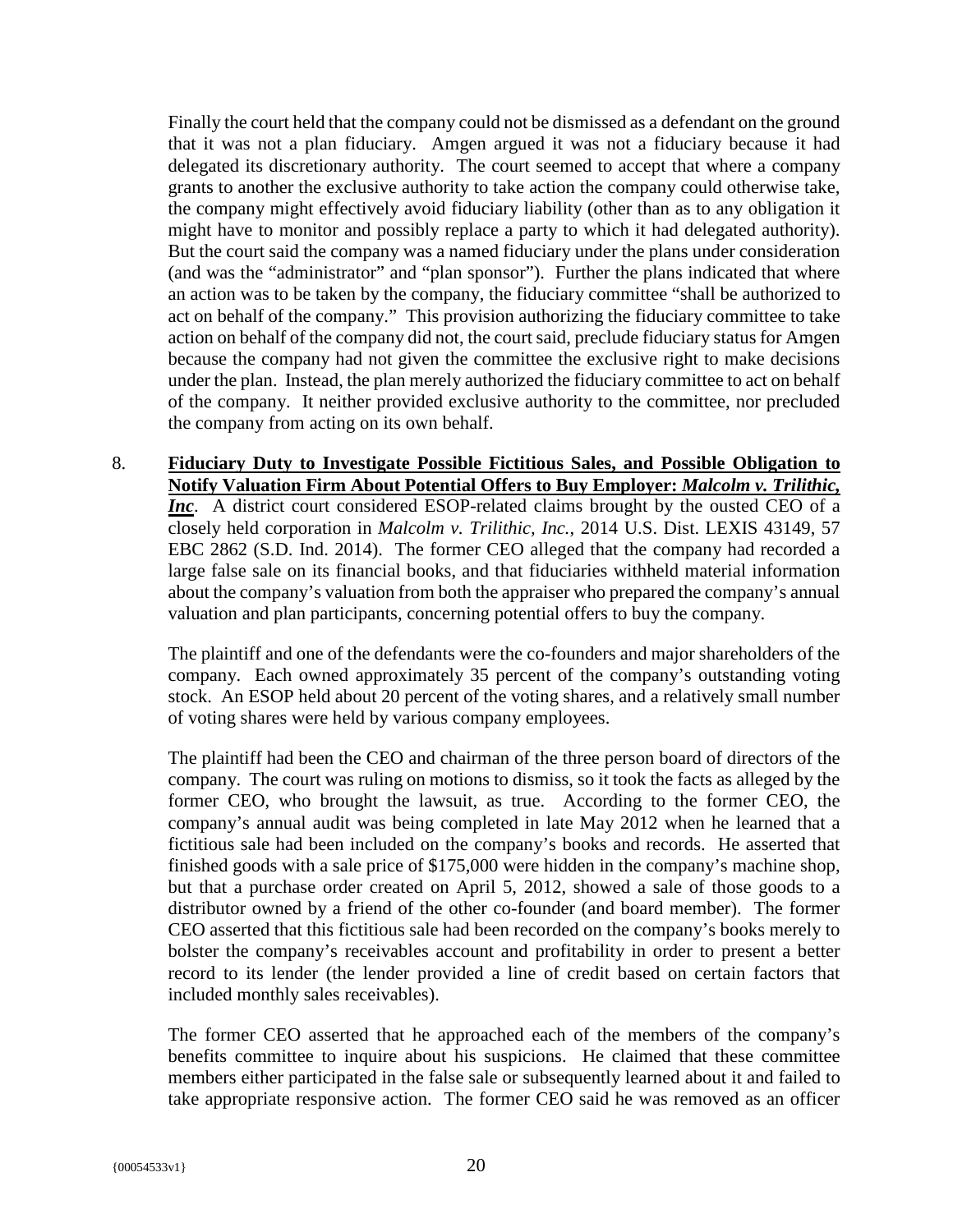and director on July 24, 2012, after initiating his inquiry. He also asserted the defendants withheld information obtained from brokers and potential buyers about the company's estimated fair market value in order to affect the company's valuation.

The defendants argued that any false sales involved misconduct only in their roles of officers and directors of the company, and not in their functions as plan administrators. But the court said the plaintiff was really claiming that the defendants, acting as fiduciaries, failed to take any steps to investigate whether continuing to invest in the company's stock was a prudent decision. The plaintiff seemed to have argued that recording a false sale would render the company's monthly financial statements false and that the submission to the lender of that information would constitute a fraudulent act, all of which would place the company in default of its lending agreement. The plaintiff said this default "would impair the continuing viability of the company" and conceivably cause ESOP participants to lose their benefits under the plan, one assumes due to a failure of the company or at least a precipitous drop in the value of the company's stock.

The court dismissed the former CEO's fiduciary claims based on his assertions about alleged false sales. In doing so, the court focused on when fiduciaries have an obligation to investigate allegations of a false sale, to determine whether the ESOP's continued investment in company stock would be consistent with their duty of prudence, and perhaps to take actions to correct the fraudulent activity. The court noted that under Seventh Circuit precedent "ERISA imposes no duty on plan fiduciaries to continuously audit operational affairs." (*Citing Pugh v. Tribune Co.*, 521 F.3d 686, 700 (7<sup>th</sup> Cir. 2008).) Instead, a fiduciary's duty to investigate "only arises when there is some reason to suspect that investing in company stock may be imprudent – that is, there must be something akin to a 'red flag' of misconduct." The plaintiff alleged that the defendants' own knowledge of their involvement in the false sale and the effect it would have on the company's relationship with its lender, together with his reports to them of his concerns after discovering the allegedly fraudulent activity, triggered their duty to investigate whether the continuation of investing in the company's stock was prudent. The court dismissed the claim because it said there was no allegation in the complaint that the fraudulent sale had any negative impact on the plan's investment in the company such that it would amount to a "red flag" signaling the imprudence of continuing to invest in the company's stock.

The court did, however, refuse to dismiss at this early stage the former CEO's assertion that the defendants had breached their fiduciary duties by withholding material information about the company's valuation from both the appraiser who prepared the annual valuation and plan participants. The plaintiff alleged that two of the defendants withheld information from the appraiser concerning fair market value obtained from brokers and potential buyers, which the plaintiff asserted resulted in the plan being valued at one-third of its true fair market value. The plaintiff asserted that this improper valuation caused payments made to plan participants to be depressed, and that withholding this information from plan participants left them without accurate information as to the true value of their shares.

The defendants argued that they were not required to inform the valuation company about inquiries from potential buyers of the company. The court said it is possible facts could be developed establishing that the information allegedly withheld would have been immaterial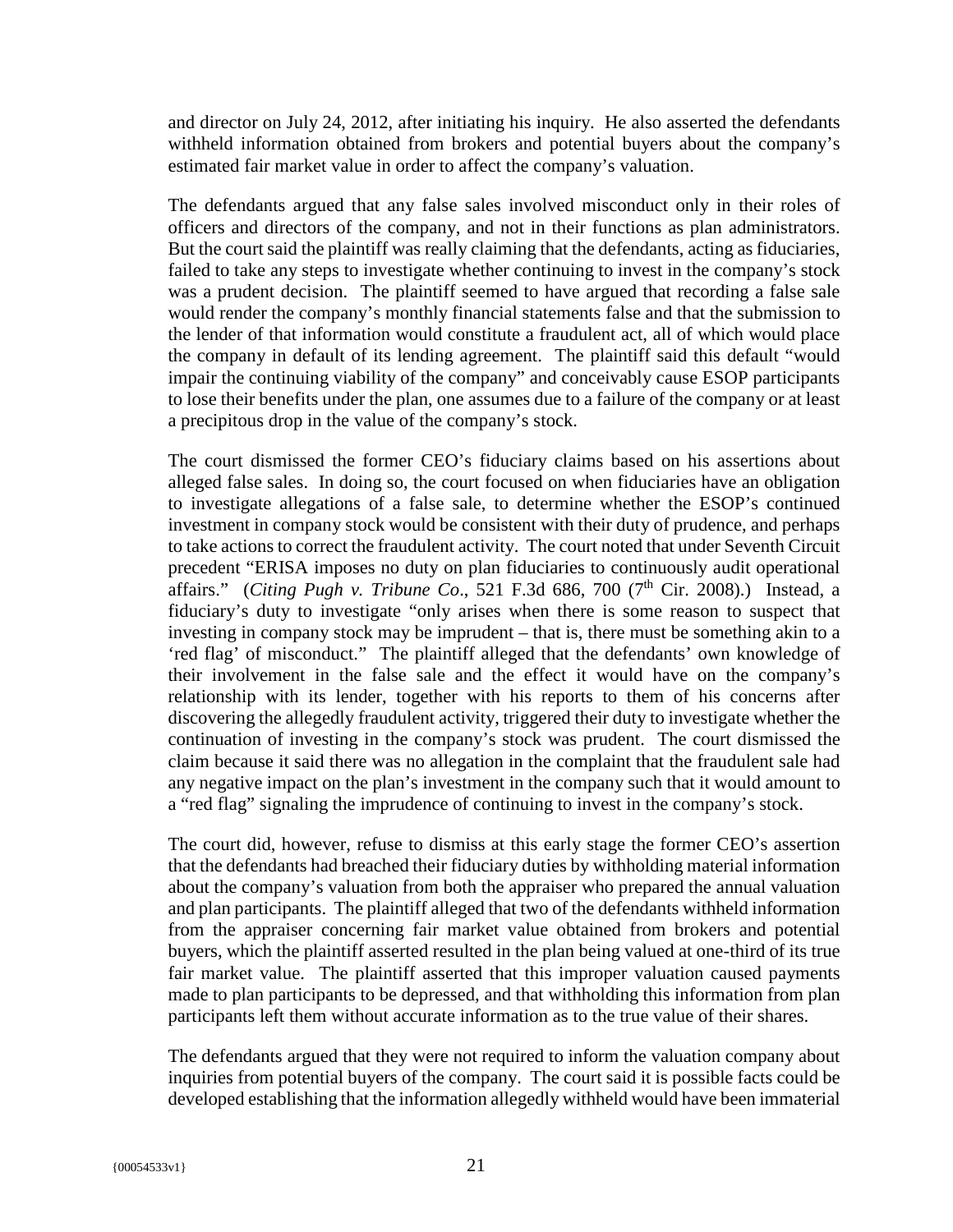to the valuation firm in reaching its fair market value, but at this early stage in the litigation, the former CEO had adequately alleged that the information would have impacted the valuation company's opinion of the value of the company's common stock held by the plan, and therefore refused to dismiss the claim.

9. **Control Premium:** *Perez v. First Bankers Trust Services, Inc*. A district court refused to dismiss the Department of Labor's claims concerning an ESOP's alleged improper payment of a control premium in *Perez v. First Banks Trust Services, Inc.*, 2014 U.S. Dist. LEXIS 19300 (S.D.N.Y. 2014). Because the court was considering a motion to dismiss the lawsuit, it assumed the allegations made by the DOL were true.

The DOL alleged as follows: An individual who was the CEO and chairman of a company decided to retire and sell his 87 percent interest in the company. The CEO and other shareholders sold 100 percent of the company's stock to an ESOP. The ESOP paid a 25 percent control premium. The plan paid \$15.5 million for the company's stock, funded by a loan in that amount from the company to the ESOP. Importantly, as part of the financing of the loan, the CEO and other selling shareholders made subordinated loans to the company in the amount of \$6.5 million, which were to be repaid over the course of 10 annual installments. This was important because the trustee of the ESOP, First Bankers Trust Services, Inc., the CEO, and the company signed a Limitation Agreement, which included covenants that "significantly limited the ESOP's post-transaction ability to exercise control" over the company. In particular, the Limitation Agreement provided that so long as the subordinated loan in favor of the CEO were outstanding, the trustee would vote all shares of common stock held by the ESOP to cause a majority of the members of the board of directors to be designated by the CEO. Similarly, the agreement required the company to cause the board of directors to be such that a majority of its members were designated by the CEO.

Since the subordinated note in favor of the CEO would not be paid in full for 10 years, the CEO would continue to control the company for 10 years even though the ESOP had paid a control premium as part of the ESOP transaction. The DOL asserted this was improper. The DOL alleged that although the CEO was not given the power under the ESOP's plan documents to appoint and remove the trustee, he in fact did so, which made him a functional fiduciary. The court agreed that these allegations were sufficient to give rise to a plausible inference that the CEO did, in fact, act as a functional fiduciary with respect to the ESOP transaction.

The DOL asserted that the CEO violated his fiduciary duties of loyalty and prudence by (1) failing to monitor and oversee First Bankers to insure that it fulfilled its fiduciary duties to the ESOP, (2) failed to remove First Bankers, (3) failed to prevent the ESOP from purchasing shares at a price he knew or should have known to be inflated (because the ESOP was paying a control premium and would not in fact have control for 10 years), and (4) failed to otherwise act prudently and solely in the interest of participants and beneficiaries.

The DOL also made prohibited transaction claims. It asserted that the CEO was a fiduciary who caused – or alternatively, a party in interest who knowingly participated in – a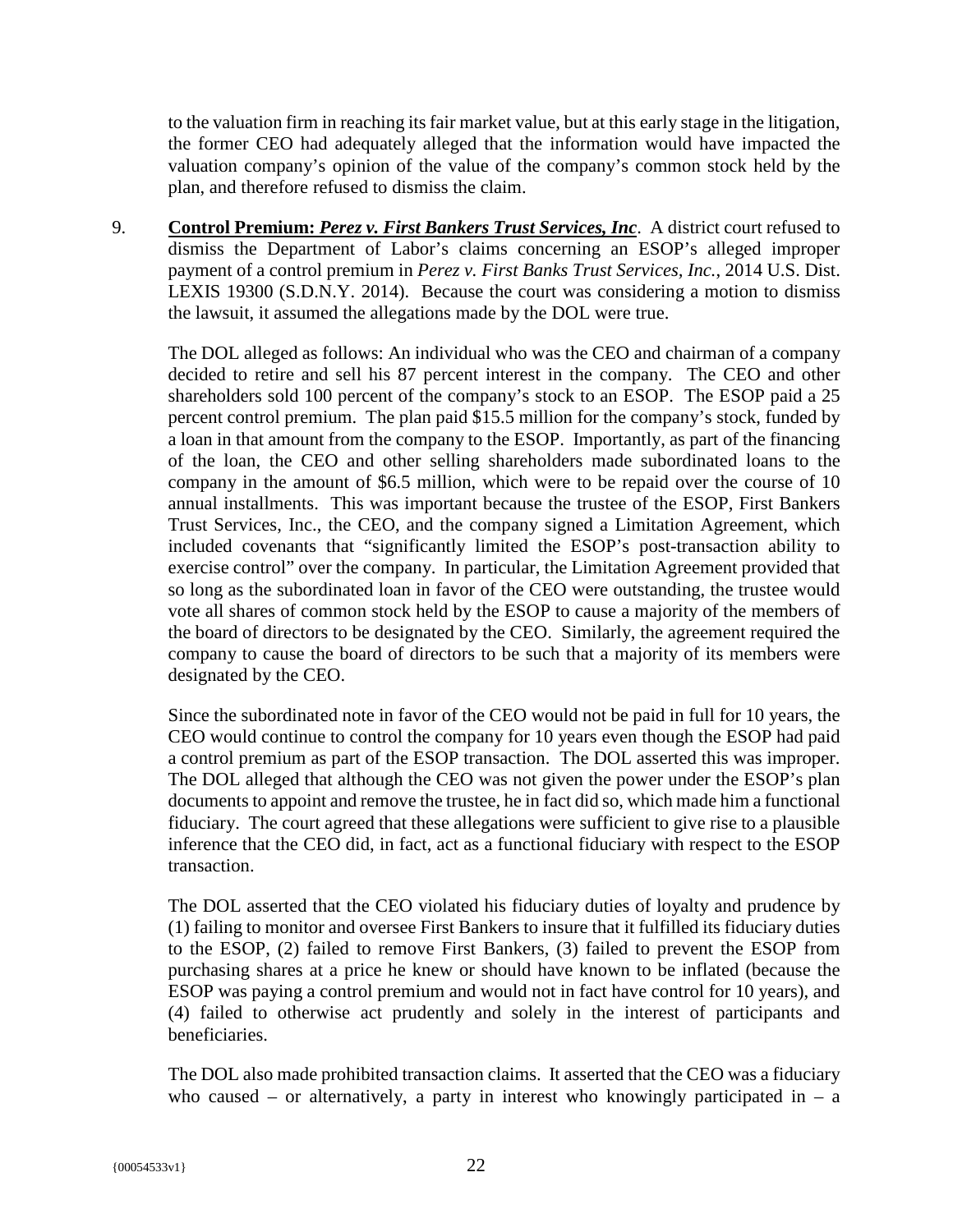nonexempt prohibited transaction by allowing First Bankers to cause the ESOP to overpay for the stock. Finally, the DOL alleged that the CEO was liable as First Bankers' cofiduciary for participating in and contributing to First Bankers' breaches of its fiduciary duties.

The DOL also made claims against First Bankers, but they were not the subject of the court's ruling on the CEO's motion to dismiss the lawsuit.

In addition to concluding that the Department of Labor had alleged facts that supported a plausible inference that the CEO was a functional fiduciary, the court held that the DOL had made sufficient allegations that the CEO breached his fiduciary duties of loyalty and prudence by failing to monitor and oversee First Bankers and by failing to remove First Bankers as the ESOP trustee or take other action in response to First Bankers' alleged failures to fulfill its own fiduciary duties to the ESOP. In doing so, the court rejected the CEO's arguments that it would be improper to charge him with a duty to monitor "at the very inception of the Plan" First Bankers' determination of the fairness of the initial sales of shares by him and the other selling shareholders to the ESOP. The court said the proper scope of the CEO's duty to monitor First Bankers concerned factual issues that could not be resolved on a motion to dismiss.

The court also rejected the CEO's argument that requiring him to monitor First Bankers, an independent trustee, would interfere with First Bankers' independent status. The court observed that the CFO could have avoided any conflict by shifting responsibility for the selection and appointment of the trustee to another member of the company's committee investigating the formation of the ESOP or to some other individual without a financial interest in the outcome of the ESOP transaction, and that the CEO could not rely on "a conflict created by his own alleged actions to avoid the fiduciary responsibilities flowing from those actions."

The court also concluded that the DOL had made allegations sufficient to proceed on its prohibited transaction claims because the DOL plausibly alleged that the CEO acted as a fiduciary with respect to the ESOP transaction, and that he caused the ESOP to engage in a prohibited transaction by allowing the sale to the ESOP to occur with the knowledge that the ESOP was overpaying for the company's stock. The CEO would have known of this overpayment because he knew the stock valuation that served as the basis for the price included a control premium, and he knew of the Limitation Agreement that would prevent the ESOP from actually obtaining control of the Company for 10 years. In addition, the court allowed the DOL's allegation that the CEO caused the ESOP to pay more than adequate consideration to proceed.

Finally, the court allowed the DOL to proceed with its claim that the CEO was liable as a co-fiduciary with First Bankers, as a functional fiduciary who breached his duty to monitor First Bankers, and who caused the ESOP to engage in a prohibited transaction that permitted First Bankers to cause the purchase of the stock by the ESOP, knowing the ESOP was overpaying him for his stock.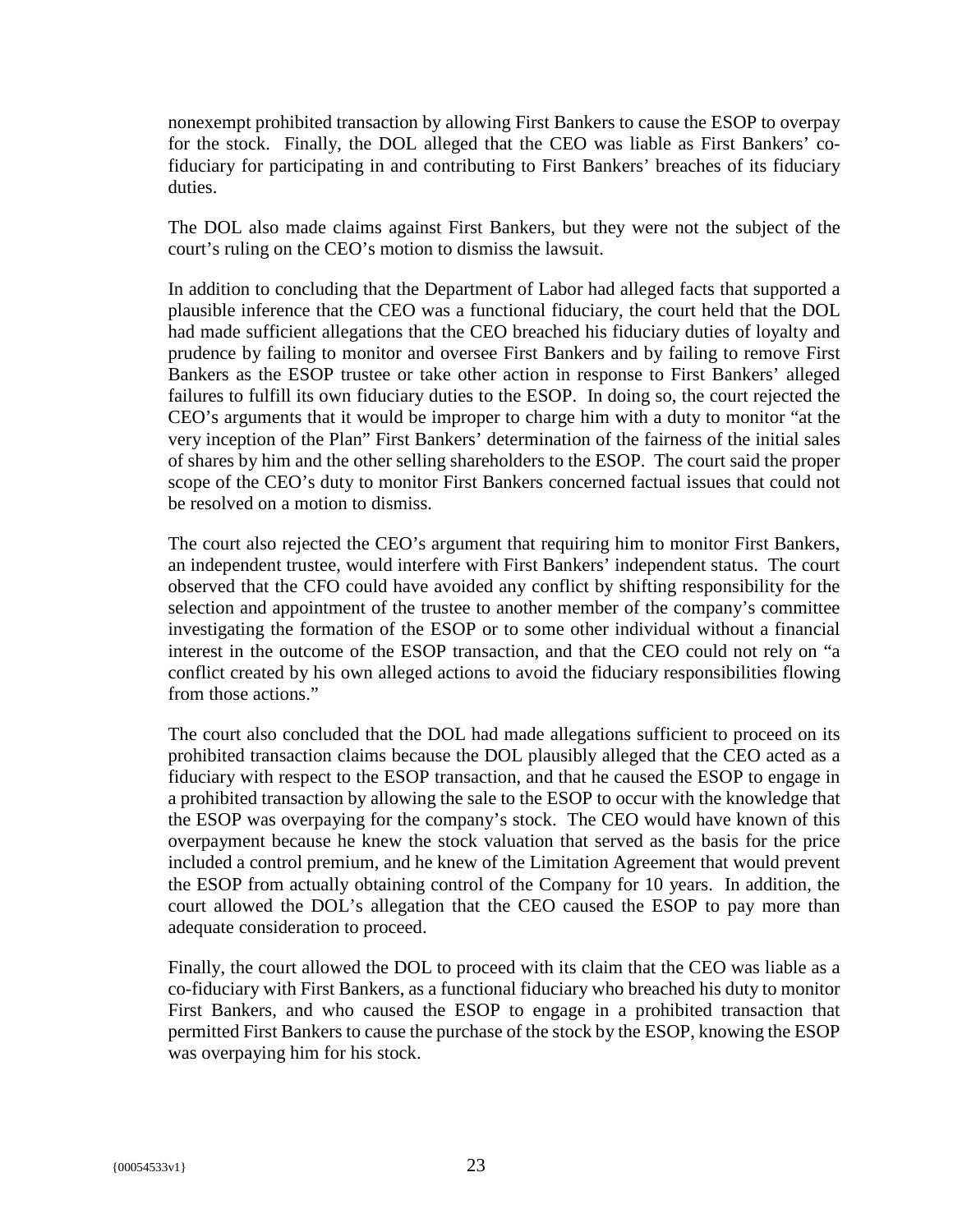10. **Former Fiduciary Cannot Seek Removal of Current Trustees:** *Pioneer Centres Holding Co. Employee Stock Ownership Plan and Trust v. Alerus Financial, NA*. In the context of a very interesting lawsuit, a federal district court ruled that a former fiduciary, who is being sued by current ESOP trustees, did not have standing to seek an order removing the current trustees. The former fiduciary argued that the current trustees should be removed because if it breached its fiduciary obligations, the current trustees violated their co-fiduciary responsibilities as well. *Pioneer Centres Holding Co. Employee Stock Ownership Plan and Trust v. Alerus Financial, NA*, 2014 U.S. Dist. LEXIS 1984, 57 EBC 2405 (D. Colo. 2014).

In *Pioneer Centres*, an ESOP and its trustees sued an organization that had acted as an independent fiduciary to the ESOP for the purpose of determining whether the plan should acquire sole ownership of the employer. The majority shareholder of the company wanted the ESOP to acquire all his stock, which would have resulted in the ESOP owning the company. Because of perceived conflicts of interest involving the owner, who served as one of three trustees, as well as conflicts involving the other two trustees, Alerus was appointed as "transactional trustee" for the purpose of reviewing, analyzing, and making a determination as to whether the ESOP should approve, consent to, and/or otherwise engage in the proposed acquisition.

The unhappiness arose because the ESOP did not enter into the proposed transaction. According to the trustees, this was due to Alerus' unjustified insistence that the owner give "unconditional and detailed representations and warranties regarding" the company and its businesses. The failed transaction was, it appears, proposed to occur in 2007 or shortly thereafter. In December 2011, the company sold substantially all of its assets to a third party purchaser at a substantially higher price than that proposed for the acquisition by the ESOP. The ESOP trustees sued Alerus, claiming it breached its fiduciary duties to the ESOP by continuing to demand that the majority shareholder make unnecessary representations and warranties in connection with the ESOP's potential purchase of the majority shareholder's shares. The trustees claimed damages in the form of a lost opportunity, asserting that the ESOP could have purchased the majority shareholder's stock at a substantial discount, as compared to the price later paid by the third party for the company's assets.

In its decision, the court did not rule on the merits of the case. In particular, it did not rule on whether Alerus breached its duty, whether the trustees were co-fiduciaries in connection with the purposed transaction, or whether the trustees breached their own duties to the ESOP. The court instead considered only Alerus' request that the trustees be removed. Alerus argued that if it breached its fiduciary duty by refusing to acquiesce to the majority shareholder's terms, the trustees, as co-fiduciaries, were required under ERISA to take reasonable action to remedy that breach, but did not do so, instead selling to another buyer.

The court rejected Alerus' argument, saying it did not, as a former fiduciary, as opposed to current fiduciary, have standing to seek removal of the trustees and the appointment of a trustee ad litem. The court held instead that a lawsuit seeking removal of a fiduciary may be brought only by the Department of Labor, a participant, a beneficiary, or a current fiduciary, but not by a former fiduciary.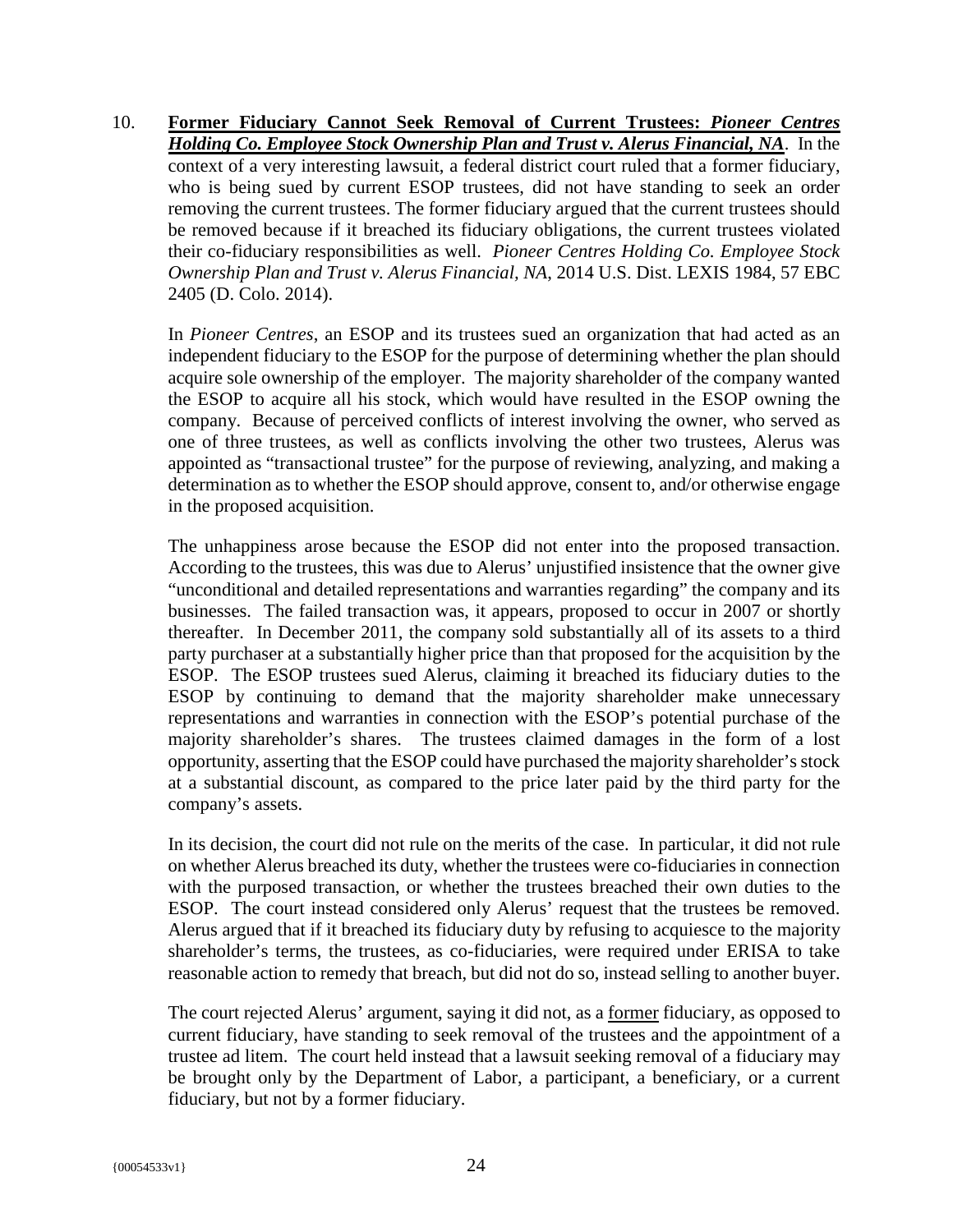11. **Indemnification Agreements and Arbitration:** *Schafer v. Multiband Corp*. In an interesting opinion (though not recommended by the court for publication), the Sixth Circuit Court of Appeals refused to vacate an arbitrator's decision that an indemnification agreement in favor of ESOP fiduciaries was invalid. *Schafer v. Multiband Corp.*, 551 Fed. Appx. 814 ( $6<sup>th</sup>$  Cir. 2014) (unpub.). The case involved a putative indemnification obligation of a company, Multiband Corp., that had purchased a holding company that maintained an ESOP. The holding company had been formed when four entities, some of which had themselves maintained ESOPs, exchanged their ownership interests for shares of stock in the holding company, and the holding company became the parent company of all four entities. The holding company then formed its own ESOP.

The dispute concerned two directors of the holding company who were also trustees of some of the ESOPs. The Department of Labor asserted that the trustees had breached their fiduciary duties by allowing various ESOPs to purchase company stock at inflated prices.

The DOL offered to settle the lawsuit for \$42 million. Pursuant to the terms of indemnification agreements, the two trustees requested that Multiband which was the company that had purchased the holding company, indemnify them. Multiband refused. The DOL later filed suit against the trustees, and without admitting liability, the trustees agreed to pay \$1.45 million each. The trustees again requested indemnification from Multiband, and Multiband refused to pay.

The two trustees filed an arbitration complaint against Multiband for its refusal to indemnify them (arbitration was required under the terms of the indemnification agreements). Multiband asserted that the agreements were void as against public policy under Section 410(a) of ERISA, which is the provision prohibiting exculpatory provisions. The arbitrator ruled in favor of Multiband and against the two former trustees, saying the indemnification agreements were invalid. Apparently the arbitrator, though acknowledging the permissibility of the purchase of fiduciary liability insurance, concluded that, at least in the context of ESOPs, indemnification agreements are not permitted.

The Sixth Circuit said the arbitrator's holding was inconsistent with Sixth Circuit precedent, and that the "arbitrator's decision would doubtless be reversed if it were a court decision under the precedent of this court, because the arbitrator's reading of the relevant section of ERISA is contrary to our precedent." The court noted that the arbitrator had, however, cited some court decisions outside the Sixth Circuit where indemnity agreements had been invalidated "because they would have some sort of financial impact on the plan itself," *citing Johnson v. Couturier*, 572 F.3d 1067, 1080 (9<sup>th</sup> Cir. 2009); *Donovan v. Cunningham*, 541 F. Supp. 276, 289 (S.D. Tex. 1982) rev'd in part on other grounds, 716 F.2d 1455 (5th Cir. 1983); and *Fernandez v. K-M Indus. Holding Co.*, 646 F.Supp.2d 1150 (N.D. Cal. 2009) (all voiding agreements to indemnify ESOP fiduciaries as functionally equivalent to the plan's indemnifying itself). But the court observed that the arbitrator made no finding that the indemnity in the instant case could adversely affect the interest of the victims of the trust violation. In fact, the company from which indemnification was sought was a purchaser of the holding company and effectively, as the court characterized it, "a third party stranger to the ESOP." The arbitrator's analysis was apparently not that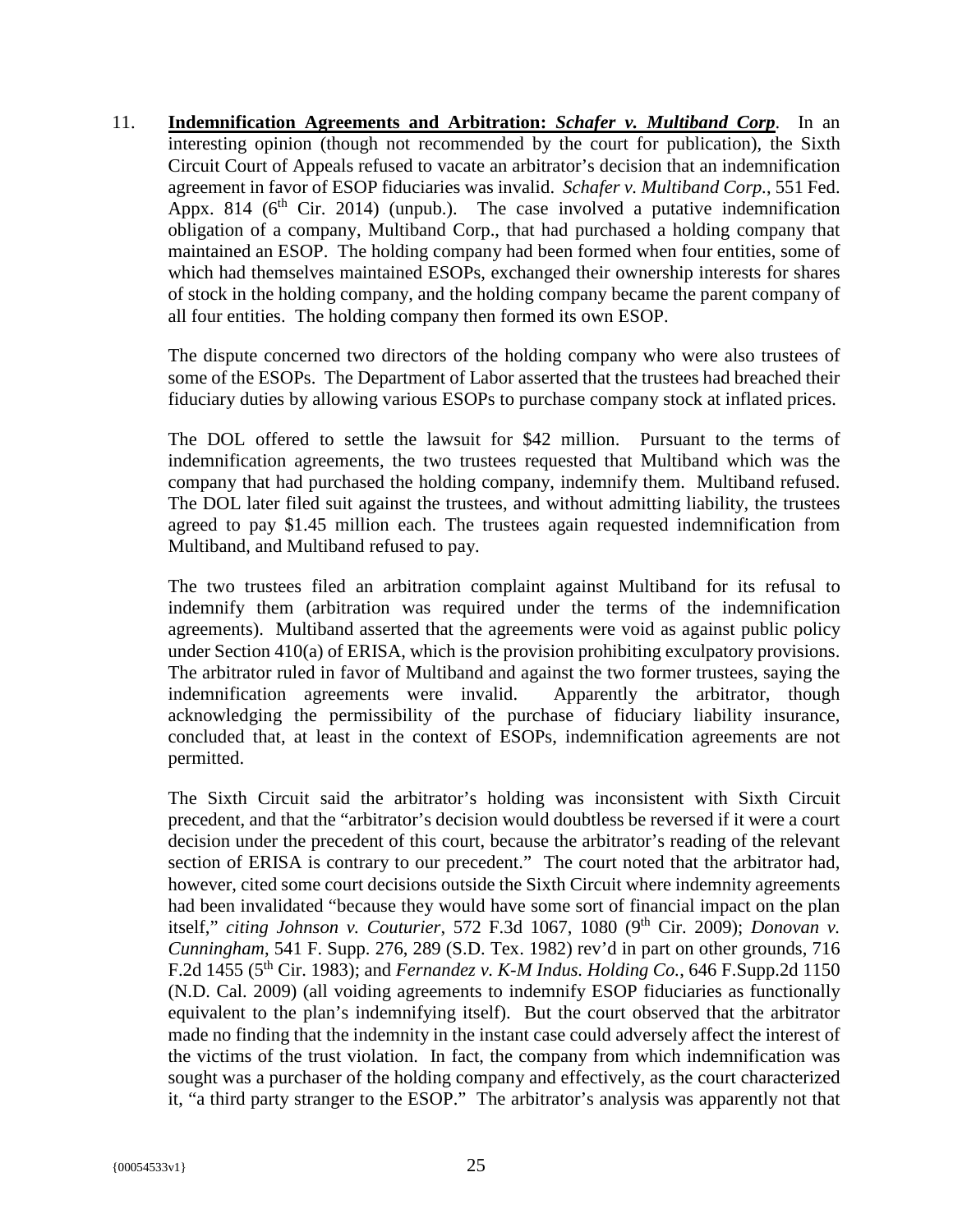the indemnity could adversely affect the interest of plan participants, but instead simply that reimbursement not clearly identified as "insurance" is not permitted under ERISA.

Even though the Sixth Circuit was clear that it thought the arbitrator's decision was wrong, the court refused to vacate the arbitrator's decision. It described the very narrow standards under which an arbitrator's decision can be vacated under the Federal Arbitration Act ("FAA"). As the court put it:

When courts are called on to review an arbitrator's decision, the review is very narrow; it is one of the narrowest standards of judicial review in all of American jurisprudence.

The court observed that it is not firmly settled whether a court can vacate an arbitrator's award when the arbitrator's decision is so clearly contrary to established law that it was in "manifest disregard" of the law. But even assuming that manifest disregard of the law is a basis for vacating an arbitrator's decision, the Sixth Circuit said "manifest disregard of the law" requires more than the arbitrator making an error of law. Where an arbitrator relies on a "colorable meaning" of the words of the statute, as the Sixth Circuit said the arbitrator did in interpreting ERISA in the case at hand, court precedent to the contrary is not necessarily determinative. Court holdings bind courts and agencies whose decisions are appealable to those courts, but an arbitrator, though he or she cannot reject the law, can disagree with a court's precedent without being considered to disregard the law.

12. **DOL Settlement: Overpayment for Stock and Indemnification by ESOP-Owned Company (People Care Holdings, Inc.)**. The Department of Labor announced on January 22, 2014, a \$10 million settlement agreement with People Care Holdings, Inc. and former owners who sold the company to their employees through creation of an ESOP. The DOL claimed that the company and two former owners breached their fiduciary duties by permitting the ESOP to purchase the company's stock from the former owners for more than its fair market value. Specifically, the DOL claimed that the company and former owners breached their fiduciary duties by failing to correct unrealistically optimistic projections of the company's future earnings and profitability, even after the company lost a key municipal contract. (The company is a home-care agency that provides caregiving services, such as meal preparation, laundry, shopping, housekeeping, companionship and medical assistance, with facilities in New York and New Jersey. Its ESOP had approximately 4,655 participants.)

The DOL also claimed that the stock purchase agreement included an indemnification agreement that was invalid because it would require the company, which was entirely owned by the ESOP, to pay costs incurred by the selling shareholders in connection with any investigation or litigation.

Under the terms of the settlement agreement, the two former owners agreed to pay just over \$9 million to the ESOP and a civil penalty of just over \$900,000.

13. **Allegations that ESOP Overpaid for Stock:** *Perez v. PBI Bank, Inc*. The Department of Labor filed a lawsuit against PBI Bank, Inc., as trustee of an ESOP in *Perez v. PBI Bank,*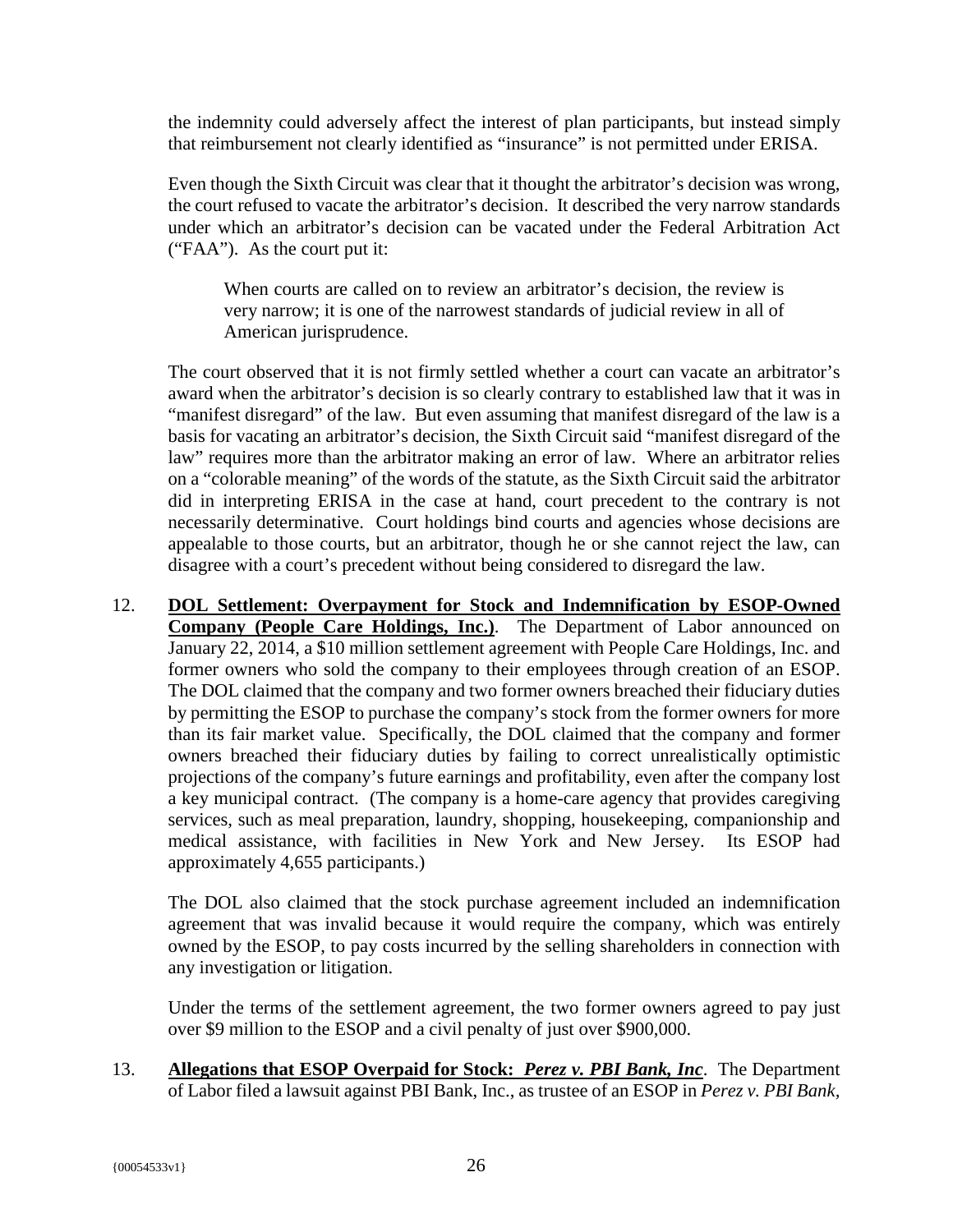*Inc.*, 3:13-CV-1400 (N.D. Ind. Dec. 26, 2013). The DOL alleged that PBI Bank violated ERISA by its (a) imprudent and disloyal purchase of company stock for roughly \$40 million, a price "far in excess" of the stock's fair market value, and (b) approving financing for the transaction at an excessive rate of interest.

Specifically, the DOL made the following allegations:

- 1. The bank knew or should have known that the valuation it had obtained for the stock was unreliable, in part because it was based on the premise that the ESOP was buying 100 percent of the company's outstanding equity and a controlling interest in the company and its subsidiary, while in fact the bank knew the ESOP was not obtaining control. That is because at the time of the purchase transaction the bank also entered into a stock voting agreement on behalf of the ESOP "entrenching" the selling shareholders (four members of a family) and other parties in interest (company executives) in control of the company's board of directors for years to come.
- 2. The bank knew or should have known that although the ESOP was paying for 100 percent of the company's outstanding equity, the plan would not actually receive a 100 percent interest in the growth and potential earnings of the company. That is because the selling shareholders had, prior to the ESOP's purchase, retained for themselves a substantial part of the company's future profits through an "earn-out agreement." The bank allegedly knew that the valuation upon which it relied failed to analyze the likely large negative impact of the earn-out agreement and the stock voting agreement on the value of the stock the bank caused the ESOP to purchase.
- 3. The bank knew that although the ESOP was buying a 100 percent interest in the company and subsidiary, at the time of the purchase the company's management had reserved for themselves 20 percent of the company's stock through various options agreements and the valuation inappropriately undervalued that 20 percent potential dilution by reducing the value of the stock the ESOP was purchasing by only 1.94 percent.
- 4. The ESOP was financed by a back-to-back loan. The selling shareholders loaned monies to the company and the company then loaned those monies to the ESOP. The DOL asserted that the selling shareholders were parties in interest to the ESOP, and that to enjoy an exemption from ERISA's prohibited transaction rules, these indirect loans from parties in interest to the ESOP would need to be at a reasonable rate of interest. The DOL alleged that the loan was at a rate of 12 percent, which was "far in excess of a reasonable rate of interest at the time" (September 2007).
- 5. Although all the draft valuations provided to the bank prior to the ESOP stock purchase included a five percent discount for lack of marketability (because the stock was not publicly tradable), the bank unreasonably relied upon a purchase valuation that included no discount for lack of marketability whatsoever.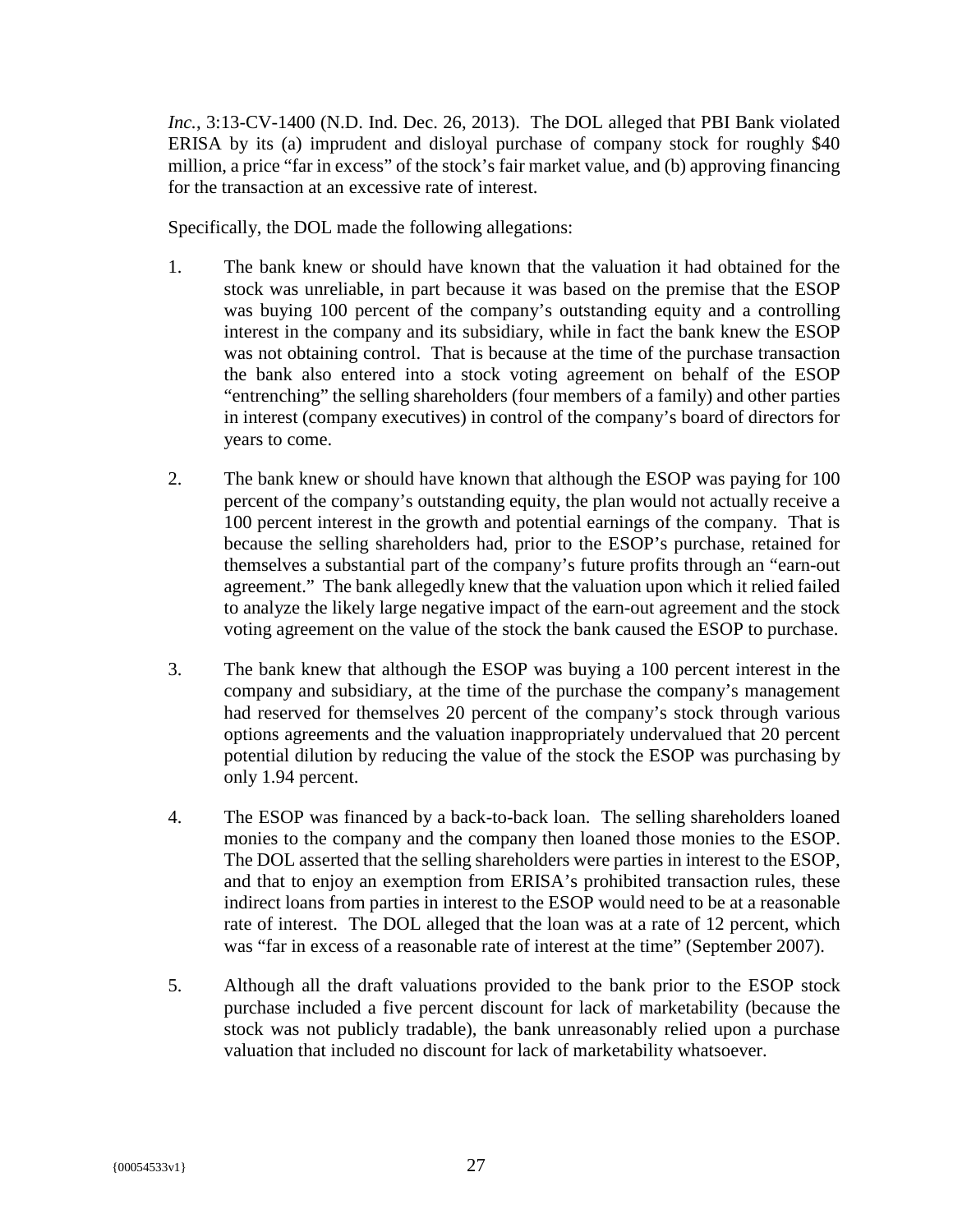As a consequence of the allegations above, the DOL asserted that the bank caused the ESOP to "vastly overpay" for the stock and unnecessarily give up future profits and control of the company and its subsidiary, in violation of the bank's duties of loyalty and prudence and the bank's duty not to cause the ESOP to engage in prohibited transactions.

- 14. **DOL Settlement: Alleged Overpayment for Stock (Parrot Cellular)***.* The Department of Labor announced on October 22, 2013, that it had obtained a consent order requiring fiduciaries of the Parrot Cellular ESOP to pay almost \$4.2 million to the plan. The DOL had filed suit alleging that fiduciaries caused or permitted the ESOP to purchase Parrot Cellular stock for more than fair market value. The DOL filed suit against (a) the principal owner of a company called the Entrepreneurial Ventures Inc., which operated Parrot Cellular Telephone retail stores and was the sponsor of the plan, (b) two executives of Entrepreneurial Ventures who served as ESOP trustees, and (c) Consulting Fiduciaries Inc., which served as an independent fiduciary for the ESOP during its stock purchase. The independent fiduciary, Consulting Fiduciaries, agreed to pay \$2 million to the ESOP. The three individuals connected with the plan sponsor agreed collectively to pay \$1.5 million to the ESOP, and the principal owner agreed to pay an additional roughly \$680,000 to the ESOP.
- 15. **S-Corporation Distributions Not Annual Additions: PLR 201424030**. In Private Letter Ruling ("PLR") 201424030, the IRS ruled that S-corporation distributions (as described in IRS Section 1368(a)) in an amount not exceeding the company's accumulated adjustment account (as described in Section 1368(e)(1) of the Internal Revenue Code) would be treated as distributions of earnings to the company's shareholders, and not as contributions or other additions that need to be counted under the IRC Section  $415(c)(1)$  limitation on annual additions to the accounts of participants in the company's ESOP. The ESOP owned 100 per cent of the company's stock.

The PLR was based only on the facts and circumstances presented to the IRS, but a few of facts recited in the PLR, as well as the fact that the company, which was described as "relatively small," bothered to seek a ruling, suggest that the distributions were substantial relative to the size of the company. Based on the particular facts and circumstances presented to the IRS, the Service ruled that it would not recharacterize the distributions as annual additions under the Commissioner's authority set forth in Treasury Regulation Section  $1.415(c)-1(b)(4)$ .

16. **Leveraged ESOP Improperly Using Principal-Only Method to Release Shares: TAM 201425019**. In Technical Advice Memorandum 201425019, the IRS addressed prohibited transaction issues relating to a leveraged ESOP. The ESOP had released pledged shares using the principal-only method, even though the relevant pledge agreement and one plan provision provided for releasing shares based on the principal and interest method (and, confusingly, a different plan provision permitted release using the principal-only method if the requirements of IRS regulations were satisfied).

The employer had established an ESOP effective July 1, 1999, with the plan borrowing funds from the employer in a back-to-back loan to enable the plan to purchase shares of the employer. Under its original terms, the loan was to be repaid over a period of five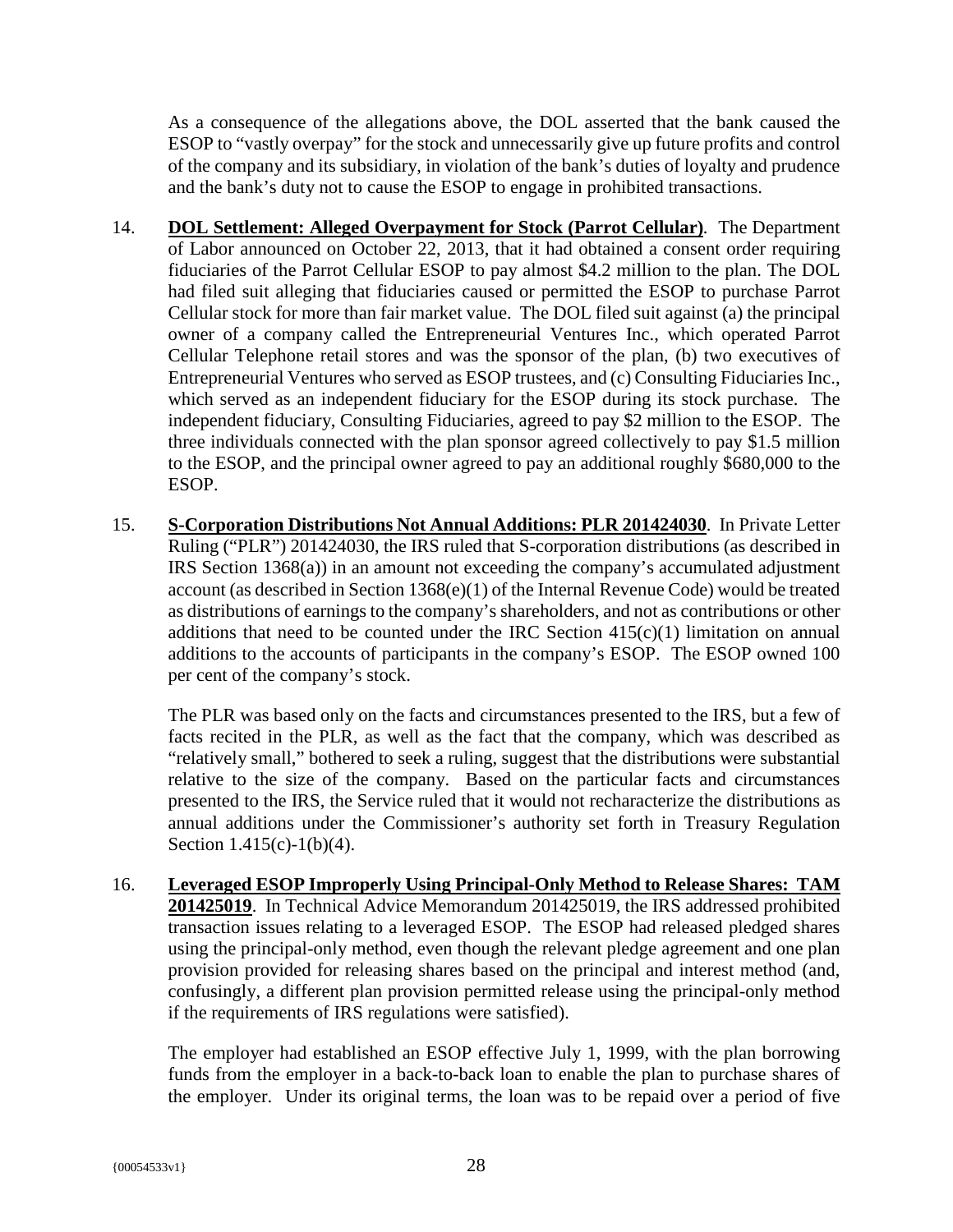years, by June 30, 2004. The maturity date of the note was, however, extended, first to October 31, 2004, and later to June 30, 2009.

In 2005, the Department of Labor conducted a review of the plan and found that the principal-only method was used to release shares from 1999 through 2004. The DOL concluded that the failure to use the principal and interest method called for in the ESOP pledge agreement violated ERISA's fiduciary duty provisions and constituted a prohibited transaction. The DOL also noted that even if the principal-only method had been permitted under the relevant provisions of the plan document and pledge agreement, the loan did not follow the statutory requirements needed to permit principal-only releases.

In response, the company agreed to recalculate the release of shares from 1999 through 2004 using the principal and interest method, instead of the principal-only method. This recalculation resulted in a net release of additional shares to correct the failure. The employer agreed to credit those additional shares to participant accounts as of December 31, 2005, and to use the principal and interest method to calculate the release of shares from 2005 until the loan would be repaid in full. The DOL agreed, in response, to this action by the company to take no further action. The company allocated the additional shares to the participant accounts on October 10, 2006, based on a participant's pro rata share of the stock credited to his or her account for each respective year.

In the Technical Advice Memorandum, the IRS addressed three issues. The first was whether there was a prohibited transaction where the loan documents required pledged shares to be released using the principal and interest method permissible under Treasury regulations, even though in operation the plan used the principal-only method. That is, the IRS considered whether Treasury regulations dealing with the prohibited transaction exemption for ESOP loans were satisfied where the plan and loan provisions specified a permissible release method (principal and interest), but that method was not followed. Not surprisingly, the IRS concluded in the TAM that the release rules in the regulations have "both an operational and documentary component," apparently meaning that both the relevant plan documents and the operation of the plan must meet the requirements of the regulations to avoid a prohibited transaction.

Although the IRS, in describing why it considered a prohibited transaction to have occurred, said the prohibited transaction release requirements have "both an operational and documentary component," the Service did not seem to focus particular attention on the terms of the plan documents. It instead noted that the release of shares had been under a principal-only method, and that one of the requirements for the ability to use that method is that the loan provide for annual payments of principal and interest at a cumulative rate not less rapid at any time than level annual payments of those amounts for 10 years. In the case at hand, however, the required monthly payments were inadequate to meet this requirement. The amount of the required monthly principal payments under the loan were such that they would either have required 15 years, not 10, to pay off the loan in its entirety, or would have resulted in a balloon payment, thereby violating the level annual payment requirement for principal-only releases. So, the IRS said even if the language in the plan and pledge agreement had provided for a principal-only release, the loan violated the regulation in operation and therefore there was a prohibited transaction.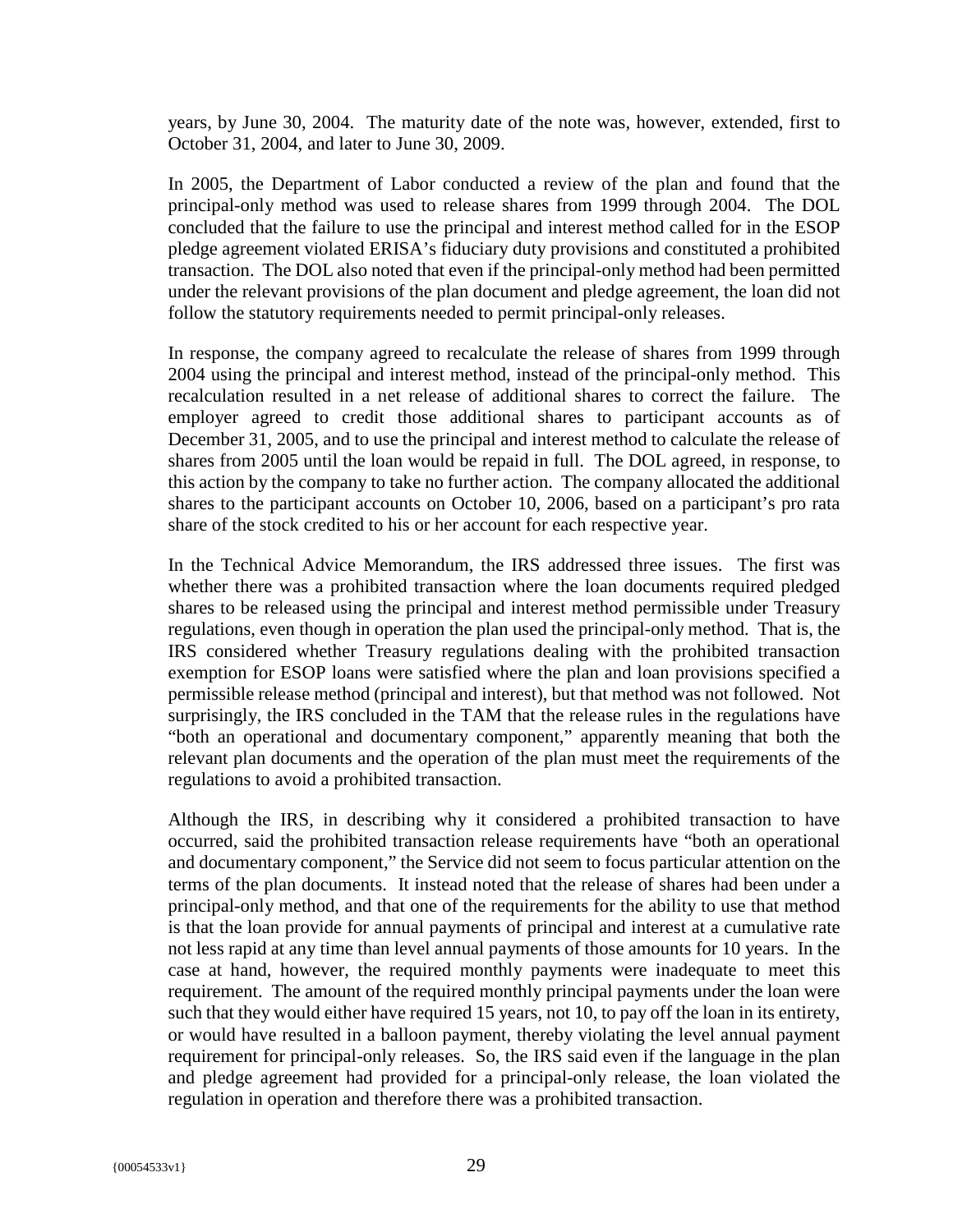The second issue addressed by the TAM concerned the period with respect to which the 15 percent prohibited transaction excise tax was due. Under the Tax Code, this is the "taxable period." It begins with the date on which the prohibited transaction occurs and ends on the earliest of (1) the date of the mailing by the IRS of a statutory notice of deficiency, (2) the date on which the first tier excise tax is assessed, or (3) the date on which correction of the prohibited transaction is completed. IRC  $\S$  4975(f)(2). The TAM discussed what was required in the way of correction, and when correction was considered to have occurred. The IRS noted that in the case of a prohibited transaction that is a loan, an additional prohibited transaction is deemed to occur on the first day of each taxable year in the taxable period after the taxable year in which the loan was made. *See* Treas. Reg. § 53.4941(e)- 1(e)(1) (this Foundation Excise Tax Regulation applies by reason of Section 141.4975-13 of the Temporary Pension Excise Tax Regulations and IRC § 4975(f)(2), (4), (5), and (6)); Rev. Rul. 2002-43; *Rutland v. Comm'r*, 89 TC 1137, 1151 (1987); and *Medina v. Comm'r*, 112 TC 51, 55 (1999).

The taxable period for the prohibited transaction began on the date of the loan, which was July 1, 1999, and ended on the date of correction, since the IRS had both mailed a notice of deficiency and assessed the excise tax later than the date it was corrected. Although the prohibited transaction began on July 1, 1999, the excise tax did not apply that early. Instead, because the first open taxable year was 2003, the TAM considered the first date of the taxable period to be January 1, 2003. As to the correction date, the IRS concluded that correction occurred on October 10, 2006, the date the employer allocated the additional shares that should have been allocated to participants' accounts under the terms of the loan, rather than December 31, 2005, the date as of which the additional shares were allocated. The TAM concluded that it is the employer that must the 15 percent excise tax.

The third and final issue addressed in the Technical Advice Memorandum was whether in determining the "amount involved," and therefore the amount of the excise tax the employer owed, the employer could use the actual interest rate under the loan, rather than the higher prime rate. The TAM concluded that the lower, and more favorable to the employer, actual interest rate on the loan could be used. The TAM observed that under Revenue Ruling 2002-43, where a loan is a prohibited transaction, the excise tax is determined using the interest rate that is the greater of the interest on the loan or the fair market value of interest for the loan at that time. *See also Medina v. Comm'r*, 112 TC 51 at 56-57 (1999). In determining a fair market interest rate, the IRS said courts have looked to the prime interest rate in setting an appropriate benchmark rate. But because the employer was itself able to borrow the monies it in turn lent to the ESOP in the back-toback loan at a lower rate (which the TAM described as "slightly below" the prime rate), this actual interest rate represented a fair market rate, and therefore should be used in calculating the amount involved in determining the excise tax on the loan.

17. **S Corporation: Counting Restricted Stock as Shares:** *Austin v. Comm'r*. In *Austin v. Comm'r*, 141 T.C. 18 (T.C. 2013), the Tax Court considered a dispute involving an S corporation ESOP, prior to the effective date of the synthetic equity provisions of Tax Code Section 409(p). In *Austin*, two owners of a business attempted to do precisely what Section 409(p) was put in place to stop. The two owners contributed their unrestricted ownership interest in their original business to a new S corporation, in exchange for 47.5 percent each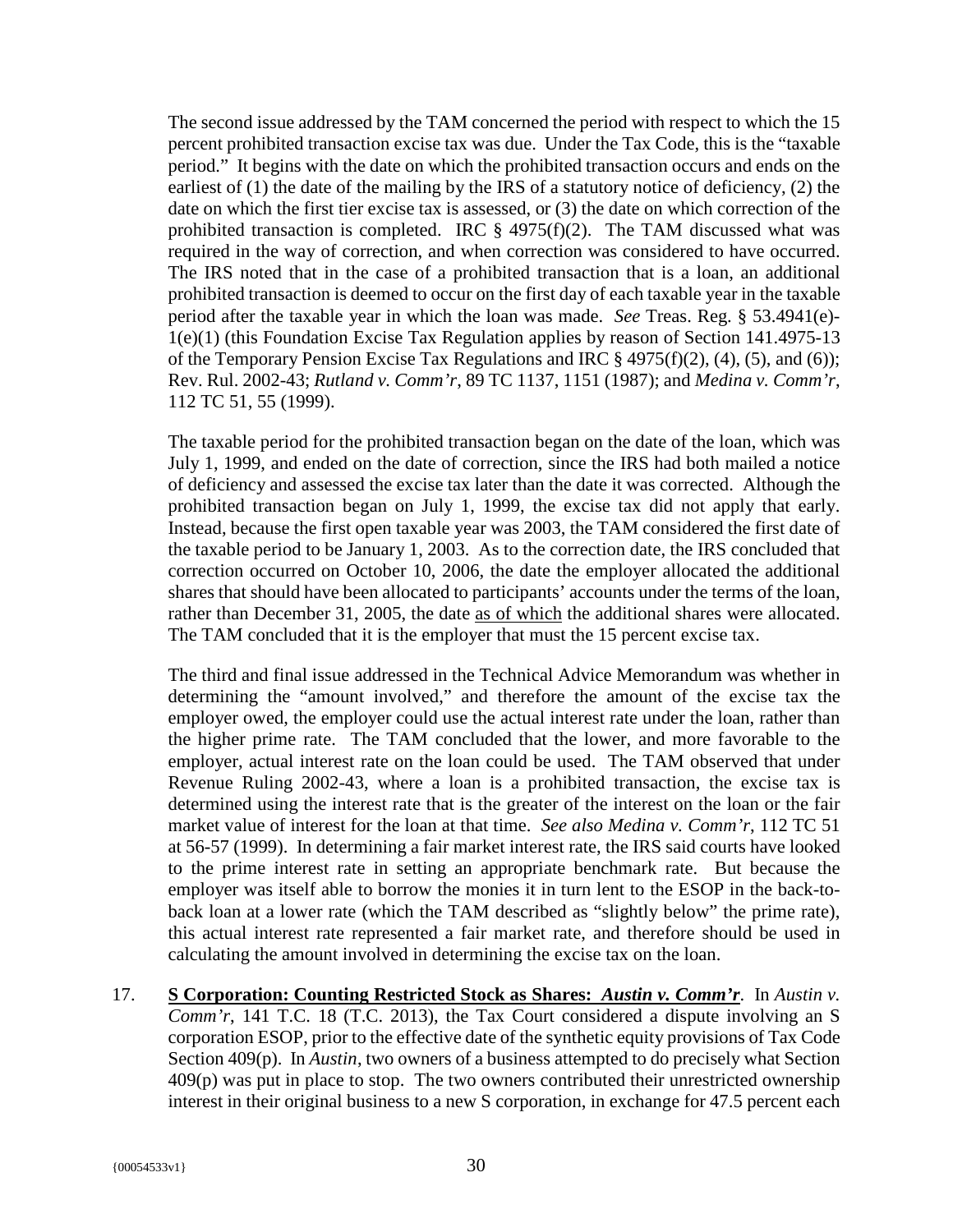of the shares of the S corporation's common stock. At the same time, the new S corporation issued to an ESOP for the company's employees five percent of the company's common stock (in exchange for a note). So, ostensibly, each of the two owners held a 47.5 percent interest in the S corporation and the ESOP owned five percent.

In a special twist, however, the individual owner's shares were restricted stock. If either of those employees were terminated "for cause" within four years, he would receive for his shares less than the fair market value of that stock. In fact, he would receive at most 50 percent of the fair market value of the stock, with the possibility of receiving nothing, all as determined under a formula.

The individual owners argued that the stock was "substantially nonvested" within the meaning of IRC Section 83 during this four-year period. If so, Treasury Regulations under IRC Section 1361 (§1.1361-1(b)(3)) would provide for not treating the substantially nonvested stock as outstanding stock of the S corporation, in which case the holders of the stock would not be treated as shareholders. In that case, 100 percent of the outstanding company stock would be owned by the ESOP during the four-year period (from 2000 to 2003), and 100 percent of the company's income would be allocable to it. Consistent with this position, the two individuals holding the restricted stock reported no income or other flow-through items from the S corporation on their individual income tax returns for the four-year period. And the ESOP, as a tax-exempt entity, also reported no taxable income over this period of time.

The Tax Court dealt with just one of the IRS' challenges to this arrangement. The IRS asserted that the restricted stock was actually not subject to a substantial risk of forfeiture, and was therefore "substantially vested" under the Section 83 rules. If so, this meant the restricted stock would not be disregarded in determining the outstanding stock of the S corporation.

The Tax Court pointed out that under Treasury regulations the requirement that stock be forfeited "if the employee is discharged for cause . . . will not be considered to result in a substantial risk of forfeiture." Treas. Reg.  $\S 1.83-3(c)(2)$ . But the court said the Treasury regulations' reference to being discharged "for cause" was different from the meaning of the term "termination with cause" in the relevant employment agreement and restricted stock agreement.

Helpfully, the Tax Court reviewed the history of the "for cause" provision in the regulations and concluded that, as used in the regulation, the term "discharge for cause" refers to termination "for serious misconduct that is roughly comparable – in its severity and any unlikelihood of its occurrence – to criminal misconduct." The Tax Court continued by saying the history of the regulation strongly suggests that discharge "for cause," refers to a "narrow and serious form of employee misconduct that is very unlikely to occur and is thus properly regarded as too remote – as a matter of law – to create a 'substantial risk of forfeiture."

The employment and restricted stock agreements defined three categories of employment action justifying "termination with cause." One was discharge for "[d]ishonesty, fraud,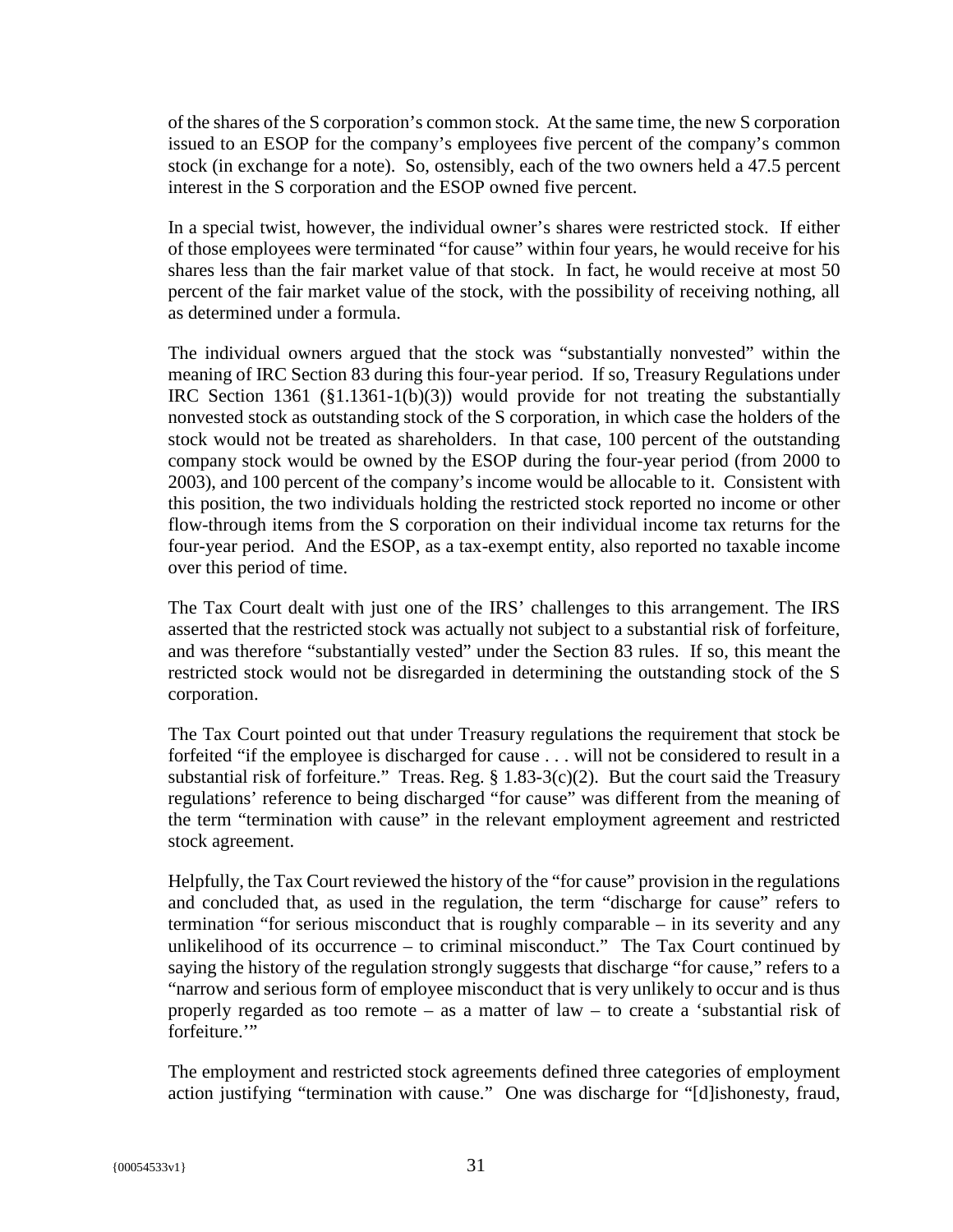embezzlement, alcohol or substance abuse." The parties agreed that this would be a discharge for cause within the meaning of the Treasury regulation, so this was of no help to the S corporation owners in their argument that there was a substantial risk of forfeiture relating to their stock. Importantly, though, the employment agreement and restricted stock agreement also stated that a termination for a refusal to perform faithfully "the usual and customary duties of [the employee's] employment" would also be treated as a termination with cause. The court concluded that this provision was essentially intended to apply should the employee voluntarily terminate employment. This was important because an agreement conditioned on an employee continuing to provide substantial services as an employee for a time will typically constitute a substantial risk of forfeiture that will cause any property conditioned on that employment to be considered substantially nonvested. Because the employees would lose some or all of the value of their stock if they were to voluntarily terminate during the four year period, the shares were subject to substantial risk of forfeiture, and were disregarded in determining whether the ESOP owned 100 percent of the company. This meant the ESOP was considered to own 100 percent of the company during these years.

18. **S Corporation ESOP: First Nonallocation Year in Year When No Prohibited Allocation, Statute of Limitations:** *Law Office of Jon H. Eggertsen P.C. v. Comm'r*. The Tax Court rejected an S corporation's arguments that the 50 percent excise tax that applies under IRC Section 4979A in the event of a violation of the Section 409(p) rules can occur prior to 2005, when those rules became effective (this would have helped the S corporation argue that the IRS was too slow in imposing the excise tax under the statute of limitations). The court also rejected the S corporation's argument that for the excise tax to apply there must be an allocation in violation of Section 409(p) in the "first nonallocation year." *Law Office of John H. Eggertsen P.C. v. Comm'r*, 142 T.C. No. 4, 57 EBC 2689 (T.C. 2014).

An individual, John H. Eggertsen, purchased all the shares of a company called J & R's Little Harvest, Inc. on January 1, 1998. A year later, on January 1, 1999, J & R's Little Harvest established an ESOP, and in December 1999, Mr. Eggertsen transferred all his shares of stock to the ESOP. Remarkably, the company's name,  $J \& R$ 's Little Harvest, was later changed to the name "Law Office of John H. Eggertsen P.C."!

The IRS argued that there was a nonallocation year with respect to the ESOP in 2005, at a time when the ESOP owned 100 percent of the S corporation's stock and had only three participants. The excise tax applies when there is a "nonallocation year described in [IRC Section  $4979A(e)(2)(C)$ ]," which is the first nonallocation year with respect to an ESOP. The S corporation argued that this first nonallocation year occurred in 1999, when 100 percent of the ESOP stock was allocated to the account of Mr. Eggertsen. The Tax Court rejected this argument, which was presumably made to strengthen the S corporation's statute of limitations argument that the IRS was too late in imposing the excise tax. The court concluded that the first nonallocation year could not occur prior to 2005, when the excise tax provision was added to the Tax Code.

The S corporation also argued that there could be no nonallocation year triggering the imposition of the excise tax unless there were an allocation of employer securities in that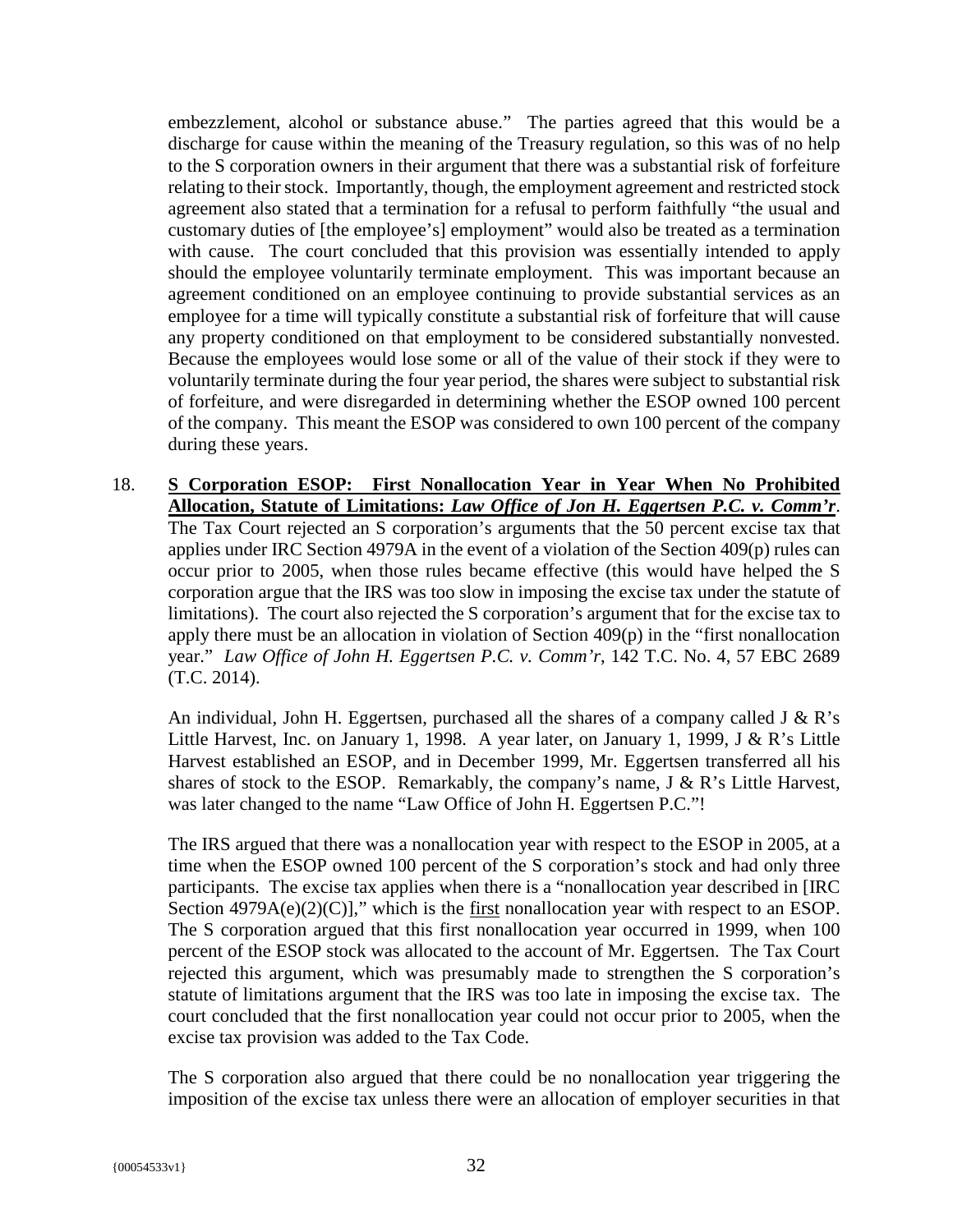year. Citing the Conference Report for the Economic Growth and Tax Relief Reconciliation Act of 2001 ("EGTRRA"), the Tax Court said the excise tax applicable in the case of the first nonallocation year applies whether or not there is a prohibited allocation in that year. It quoted the Conference Report, as follows:

A special rule applies in the case of the first non-allocation year, regardless of whether there is a prohibited allocation. In that year, the excise tax also applies to the fair market value of the deemed-owned shares of any disqualified person held by the ESOP, even though those shares are not allocated to the disqualified person in that year.

H.R. Conf. Rept. No. 107-84, at 276 (2001), 2001-3 C.B. 123, 399.

Although the Tax Court held that the first nonallocation year with respect to the ESOP was 2005, it did conclude that the IRS was barred by the statute of limitations in collecting the excise tax. That is because the employer had filed a Form 1120S and the ESOP had filed its 2005 annual return (Form 5500) more than three years before the IRS issued its notice of the assessment of the excise tax, and these filings gave the IRS notice of the ownership on which the liability was based. In particular, taken together, the 2005 Form 1120S and the 2005 Form 5500 informed the IRS that the ESOP held all the stock of the S corporation, and that one, two, or all three of the three plan participants in the ESOP during 2005 were deemed to own part or all of that stock. The Tax Court said the IRS must then have known that (1) during 2005 one or more of the participants owned at least 10 percent of the stock of the S corporation (if each of them owned less than 10 percent, their total holdings would have been less than 30 percent, yet they owned in the aggregate 100 percent), and (2) during 2005 one or more disqualified persons owned at least 50 percent of the stock of the S corporation.

- 19. **Six Year Deadline for Fiduciary Claims is Not Subject to Tolling Agreement:** *Harris v. Bruister*. A district court considered fiduciary claims brought by the Department of Labor in connection with a sale by the sole shareholder of a company of 100 percent of the company's stock to the company's ESOP in *Harris v. Bruister*, 2013 U.S. Dist. LEXIS 178816 (S.D. Miss. 2013). This transfer of ownership was completed through five separate transactions. Two of these occurred more than six years prior to the Department of Labor filing suit. The district court held that these claims were barred by the requirement under Section 413(1) of ERISA that fiduciary claims be brought within six years after (a) the date of the last action which constituted a part of the breach or violation, or (b) in the case of an omission, the latest date on which the fiduciary could have cured the breach or violation. The Department of Labor had argued that it could file suit beyond this six-year period because the defendants had signed tolling agreements. The court held, however, that the six-year limitations period in ERISA 413(1) is a statute of repose which cannot be extended by consent of the defendants in a tolling agreement. The court also dealt with the presumption of prudence, but the case was decided prior to the Supreme Court's decision in *Dudenhoeffer*.
- 20. **S Corporation ESOP Violates Section 409(p):** *Ries Enter., Inc. v. Comm'r.* The Tax Court concluded that a company was liable for \$161,200 in excise taxes because its ESOP